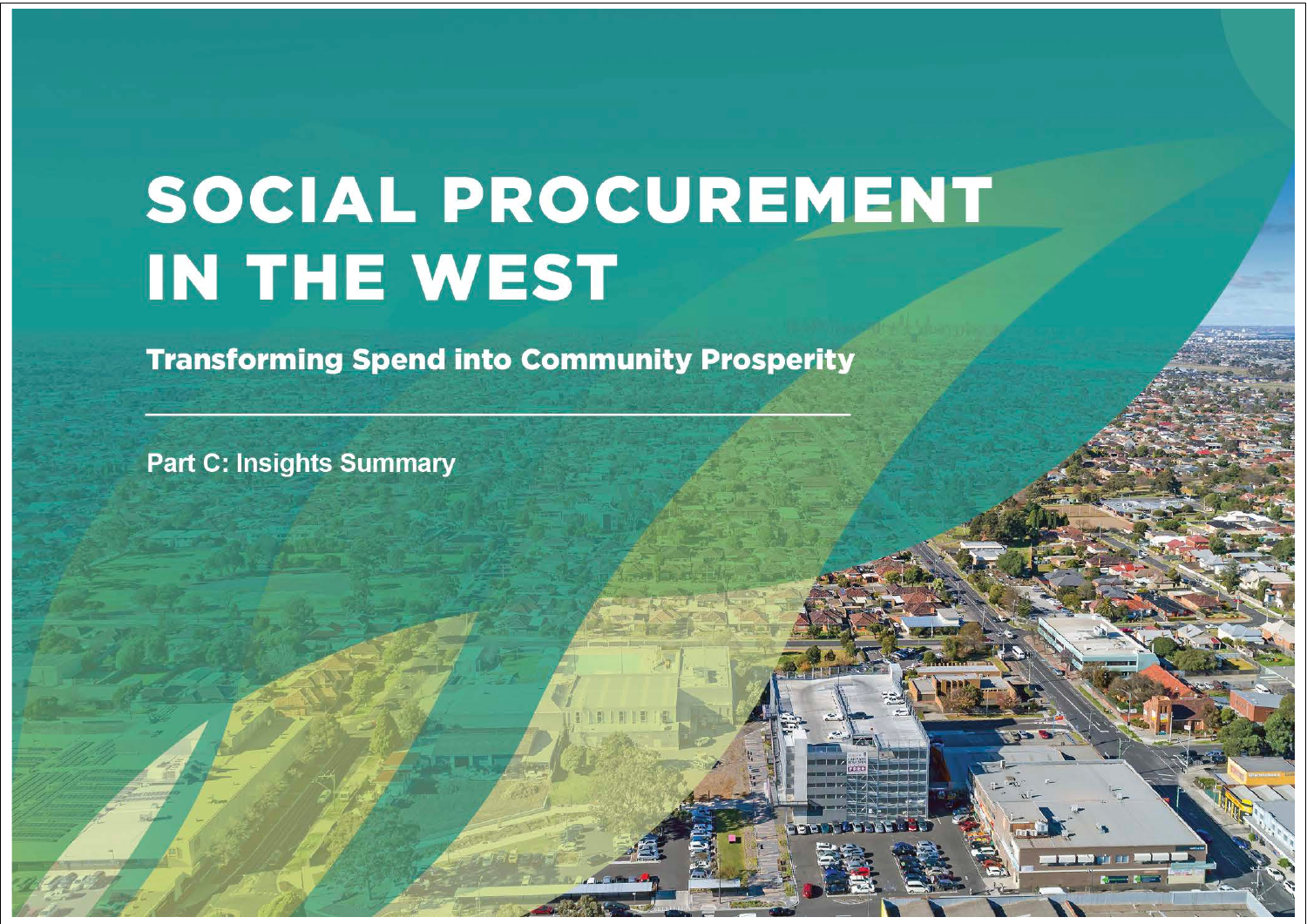

# **Contents**

| <b>Introduction</b>                                                      | 5  |
|--------------------------------------------------------------------------|----|
| Social Procurement in the West Project Objectives                        | 5  |
| Desktop Research and Stakeholder Engagement Objectives                   | 6  |
| <b>Methodology</b>                                                       | 7  |
| Desktop Research                                                         | 7  |
| Stakeholder Engagement                                                   | 7  |
| <b>Methodology Limitations</b>                                           | 8  |
| Key Insights for the Development of Social Procurement in the West Model | 9  |
| <b>Target Cohorts</b>                                                    | 9  |
| <b>Target Industries and Businesses</b>                                  | 9  |
| Projects Pipeline                                                        | 9  |
| Legislation, Policy and Investment Levers                                | 10 |
| Training and Employment                                                  | 10 |
| Principal Success Drivers for Place-based Social Procurement Models      | 10 |
| Social Procurement Research Directions                                   | 11 |
| <b>Key Findings: Desktop Research</b>                                    | 12 |
| Melbourne's West Region                                                  | 12 |
| Geographic Area                                                          | 12 |
| Population                                                               | 12 |
| COVID-19 Impacts                                                         | 13 |
| Project Pipeline                                                         | 14 |
| Achievements So Far                                                      | 16 |

Social Procurement in the West Key Insights from Desktop Research and Stakeholder Engagement DRAFT V4.0 © ArcBlue | 2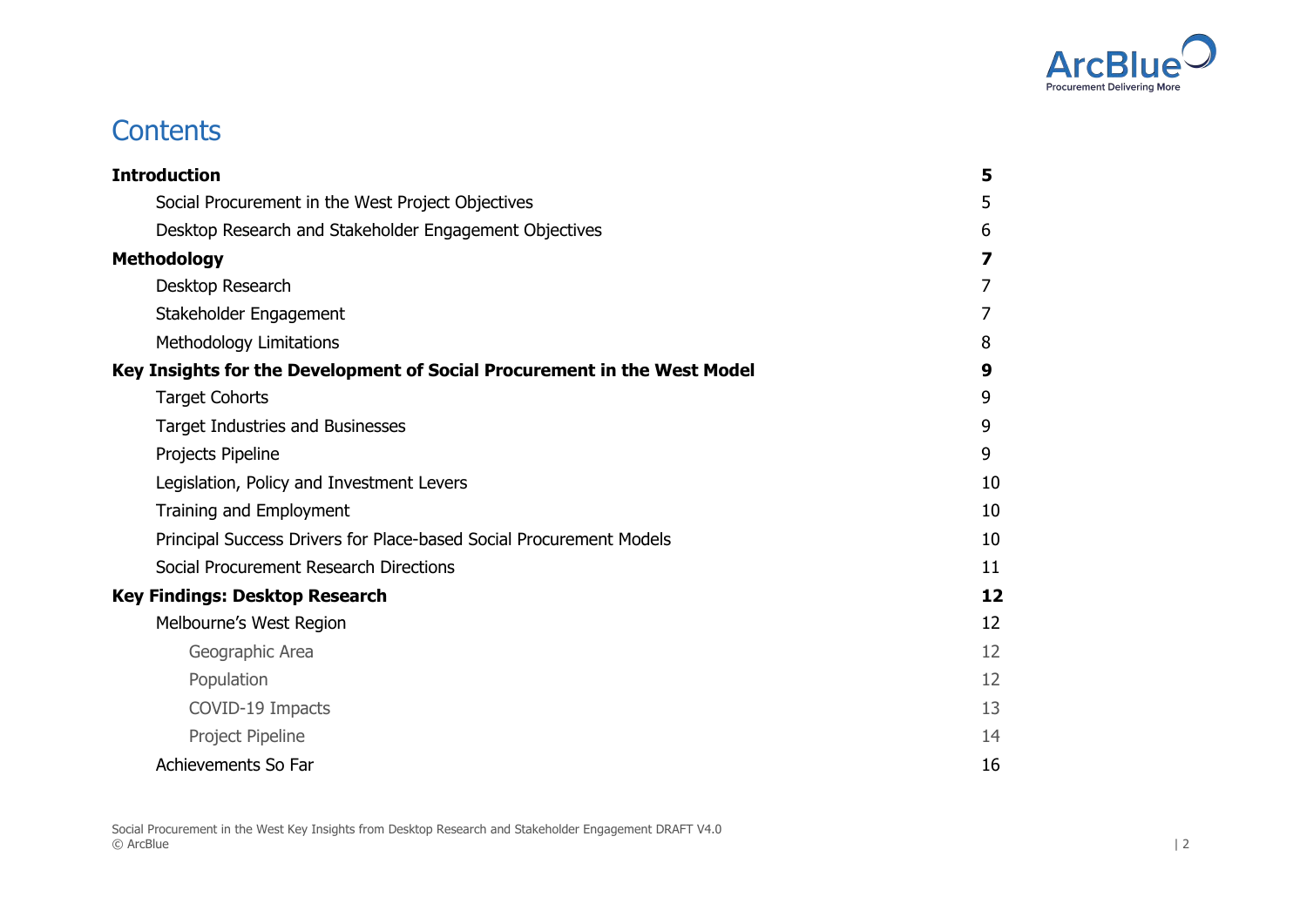

| Employing Young People with Barriers to Employment                | 16 |
|-------------------------------------------------------------------|----|
| Creating Opportunities for Flemington Housing Estate Residents    | 16 |
| Boosting Economic Participation for Humanitarian Migrants         | 16 |
| Helping Young People to Access Training, Education and Employment | 16 |
| Policy, Legislation and Investment Levers                         | 17 |
| Victoria's Social Procurement Framework (SPF)                     | 17 |
| Victorian Social Enterprise Strategy                              | 18 |
| Commonwealth Government - Local Jobs Program                      | 18 |
| Government Budget Priorities                                      | 18 |
| Non-Government Investment and Funding Sources                     | 20 |
| Lessons from Other Projects and Programs                          | 20 |
| <b>Employment and Training</b>                                    | 25 |
| <b>Employment Services Mapping</b>                                | 26 |
| Existing Arrangements in the West Region                          | 27 |
| <b>Improving Outcomes for Jobseekers</b>                          | 28 |
| <b>Research Directions</b>                                        | 29 |
| The Social Enterprise Sector                                      | 29 |
| Place-based Approaches and the COVID-19 Recovery                  | 30 |
| <b>Enterprising Communities</b>                                   | 31 |
| <b>Innovative Governance Models</b>                               | 31 |
| Key Findings: Stakeholder Engagement                              | 33 |
| <b>Appendix A – References</b>                                    | 41 |
| Appendix B - Acknowledgements                                     | 49 |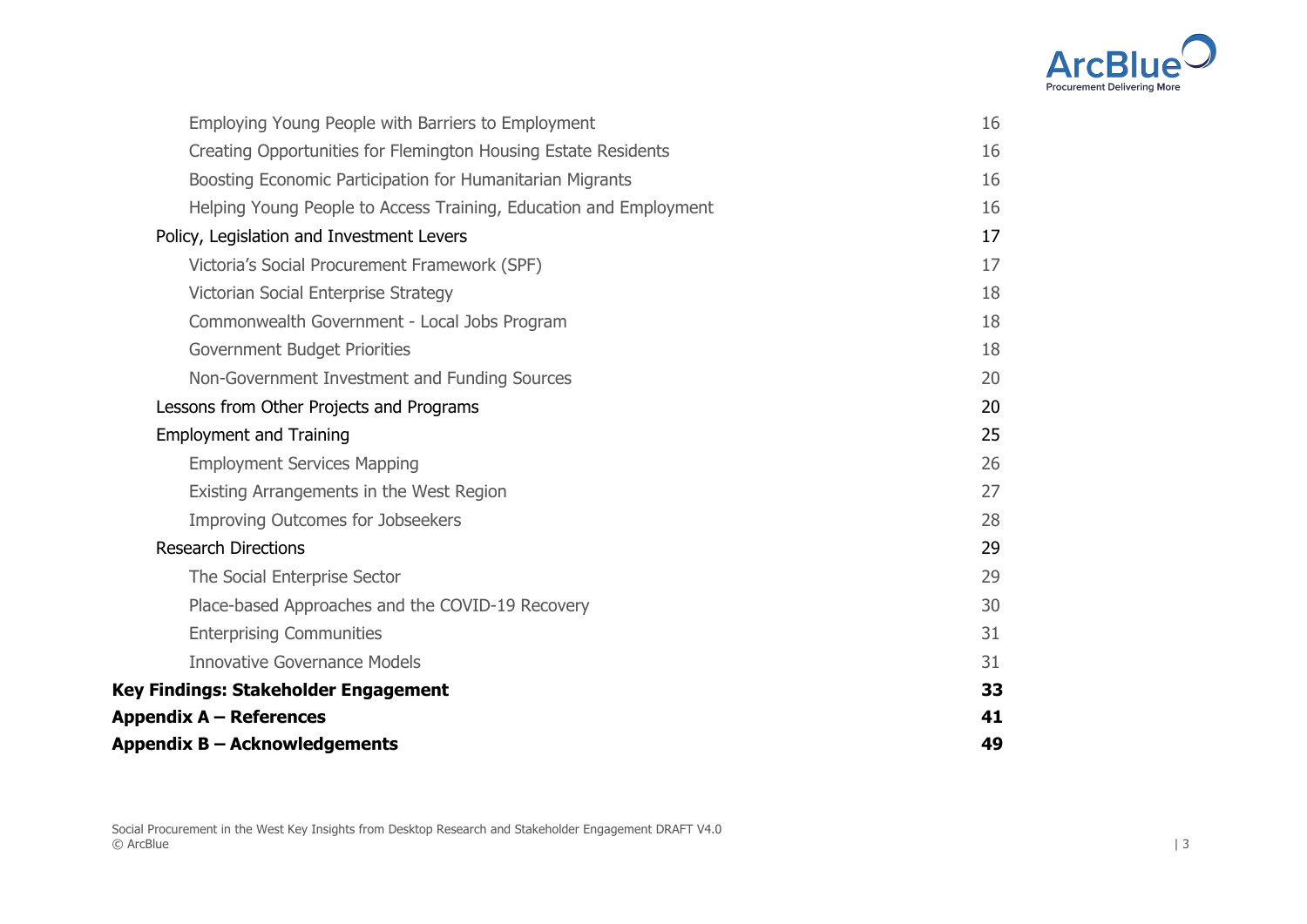

## **Introduction**

The Social Procurement in the West project ('Project') aims to establish a more integrated and effective response to social procurement in metropolitan Melbourne's West region. The West region comprises the local government areas of Brimbank, Hobsons Bay, Maribyrnong, Melton, Moonee Valley and Wyndham.

The Project is being delivered through Brimbank City Council in partnership with the Victorian Government's Department of Jobs, Precincts and Regions (DJPR) and all local governments in the West region.

The emphasis of this Project is to prepare a deeper and more structured body of information and evidence to in turn be used to inform a codesigned, recommended model for the delivery a social procurement place-based program.

This document informs key components of the structured body of information and evidence.

## Social Procurement in the West Project Objectives

The overarching aim of the Project is to identify a recommended model for the effective delivery of place-based social procurement that addresses social and economic issues that prevail in the West region.

This aim is supported by the following specific Project objectives/outcomes:

- Build on existing work to achieve better outcomes for the region;
- Improve opportunities for targeted cohorts of young people (including unemployed, Aboriginal and CALD young people) and Aboriginal businesses in the region;
- Drive job creation, including higher-skilled jobs in the region local jobs for local people;
- Identify how the social benefit supplier (social enterprise and Aboriginal business) sector's capacity and unique offering is positioned to respond to opportunities in the region and, as part of social procurement more broadly, to provide supported pathways to work, especially for those needing assistance with transition and/or return to work;
- Build local small to medium enterprise; and
- Leverage the pipeline of major infrastructure investments concentrated in the region.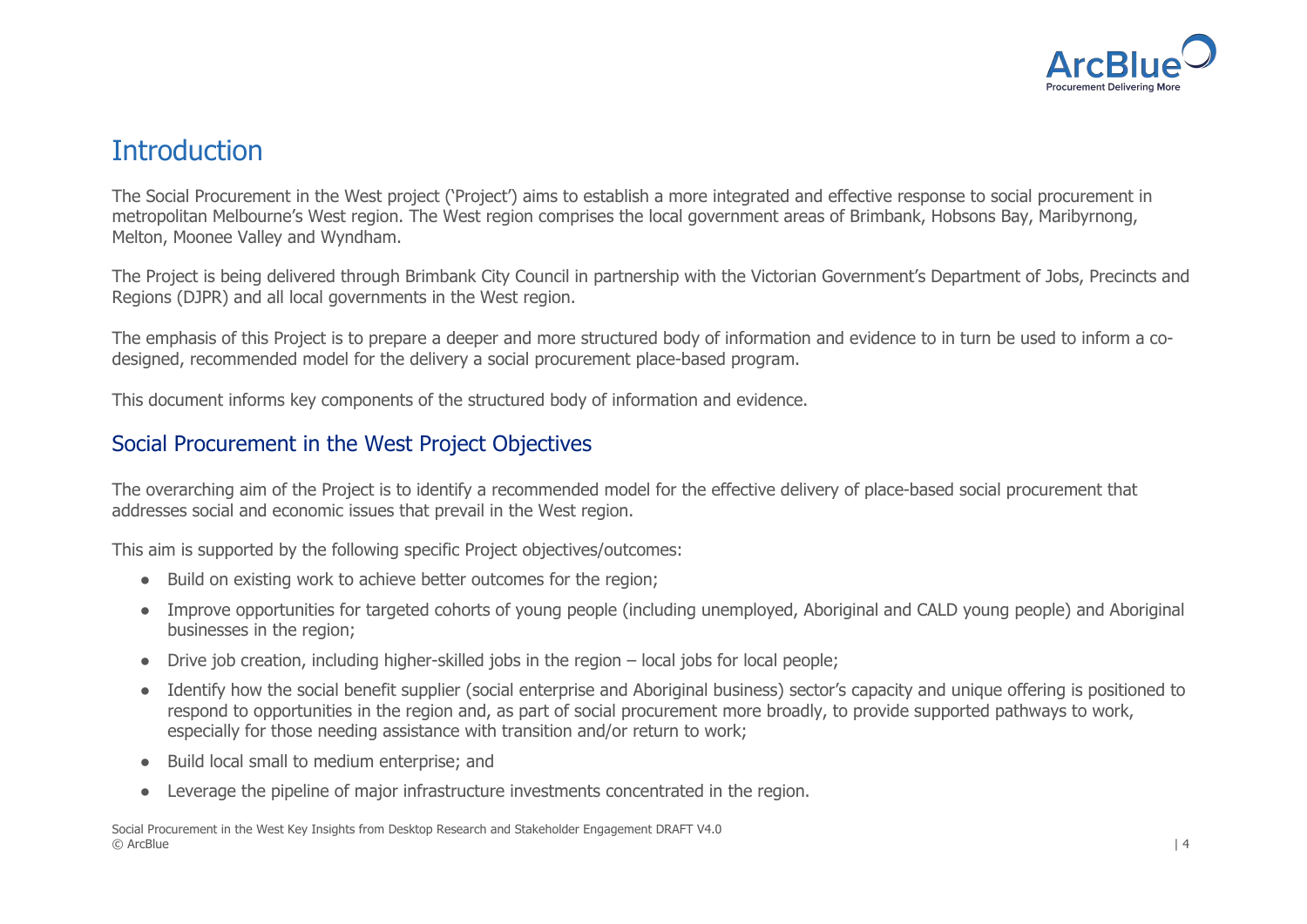

## Desktop Research and Stakeholder Engagement Objectives

The aim of conducting desktop research and stakeholder engagement was to develop a broad understanding of existing literature, data, expertise and experiences to guide the development of a Social Procurement in the West model and associated recommendations.

Specific objectives of desktop research and stakeholder engagement included to:

- Understand the local West region context in terms of population, industry and business activity, social benefit supplier activity, project pipelines and training and employment conduits;
- Identify models of practice, achievements and lessons arising from other exemplar place-based social procurement models;
- Determine patterns of components considered to be critical success factors in building and delivering place-based social procurement models;
- Obtain a view of key legislative, policy and investment levers that may critically influence potential model directions and the context for local social procurement opportunities; and
- Establish a body of knowledge in relation to the local delivery context, conduits, opportunities, constraints and risks.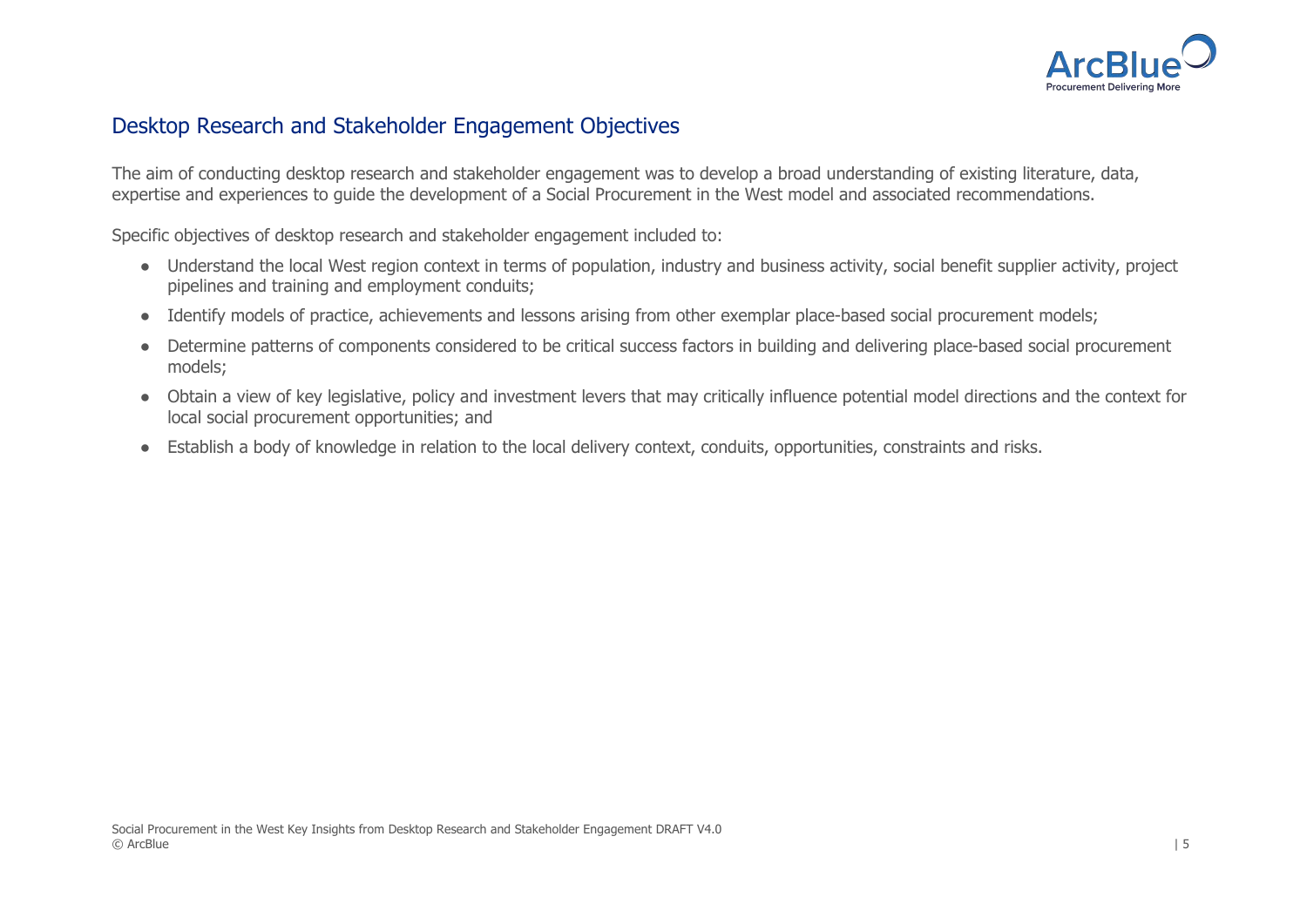

# **Methodology**

The overarching aim and objectives for desktop research and stakeholder engagement have guided the methodology employed.

## Desktop Research

Desktop research was enabled through identification of relevant documents and data by:

- Leveraging ArcBlue's existing business intelligence and networks;
- Consulting with the Project Working Group (PWG); and
- Exploring additional documentation arising from engagement with targeted Project stakeholders.

All documents and data were recorded in a central repository with identifying information and key observations relevant to the scope of the Project based on narrative review. These observations were then translated into thematic analysis for consideration in model and recommendations development.

More than 100 information sources were reviewed and these are listed at Appendix A.

## Stakeholder Engagement

Stakeholder engagement was guided by a Stakeholder Engagement Plan that identified key stakeholders, their engagement requirements and the purpose of stakeholder engagement for the Project. On the basis of the plan, stakeholders were identified across a range of sectors including all levels of government, head contractors of major projects, training and employment services, local suppliers, social benefit suppliers and their supporting intermediary organisations, potential investors, industry/peak bodies and the local community.

Stakeholder engagement outcomes incorporated into key insights are drawn from stakeholder interviews conducted then translated into thematic analysis.

A total of 26 interviews were conducted with interviews listed at Appendix B.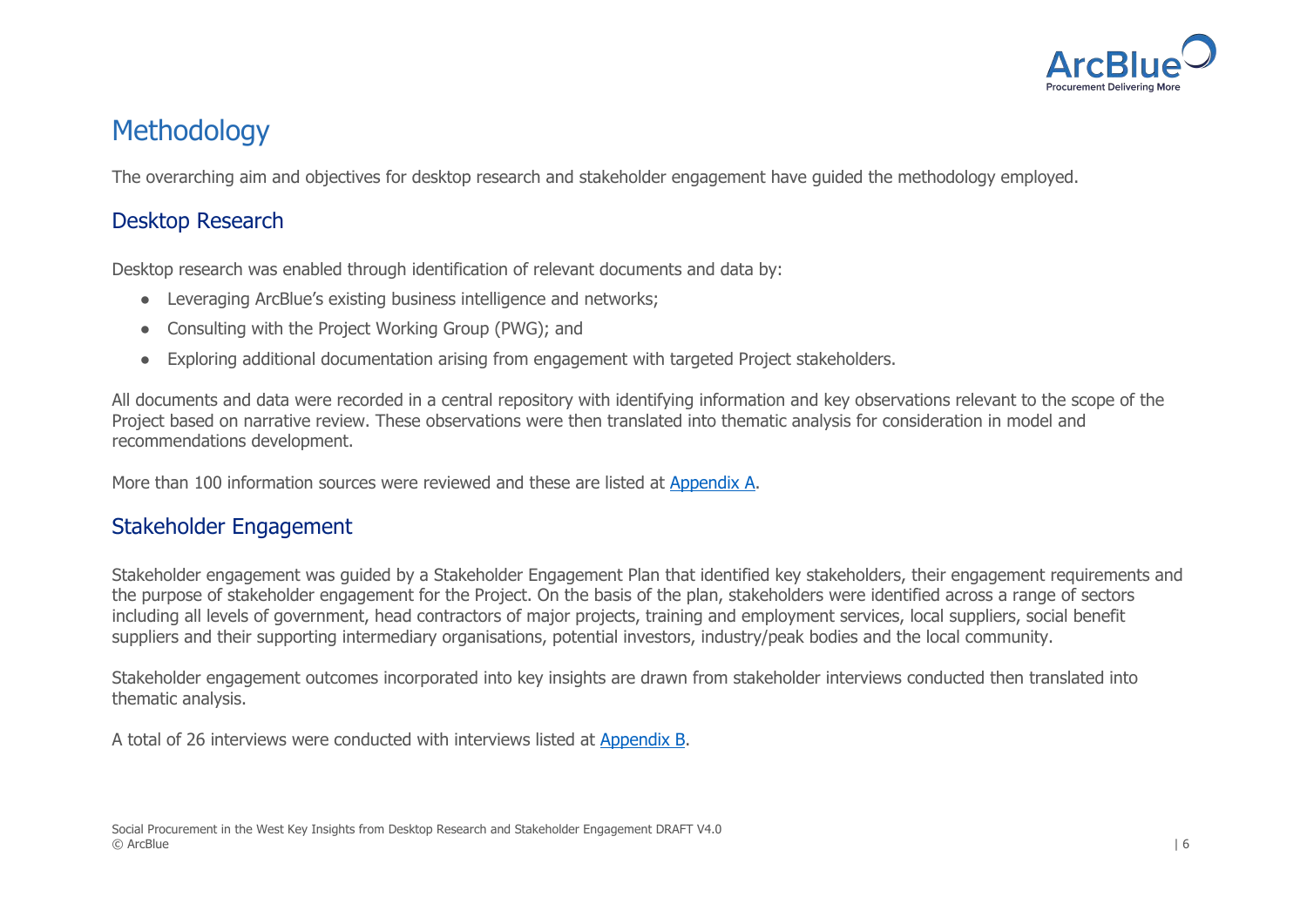

## Methodology Limitations

While a range of documents, data and stakeholders were made available for the purposes of the Project, limitations applied with a view to maintaining relevance to the aim and objectives of the research and engagement as well as optimal alignment to the overall Project emphasis.

Consultants with specialist expertise in social and sustainable procurement have reviewed a wide range of documents and data and consulted a broad set of stakeholders from different sectors. All care has been taken to include documents, data and stakeholders considered to be of most assistance towards addressing the Project requirements, scope and outcomes. Outcomes should not be considered to be an exhaustive view of all potential documents and data sources or stakeholder views.

Outcomes from stakeholder engagement included in these insights is limited to interviews conducted. Additional stakeholder engagement undertaken through co-design processes are additional to and follow the development of the insights prepared in this document.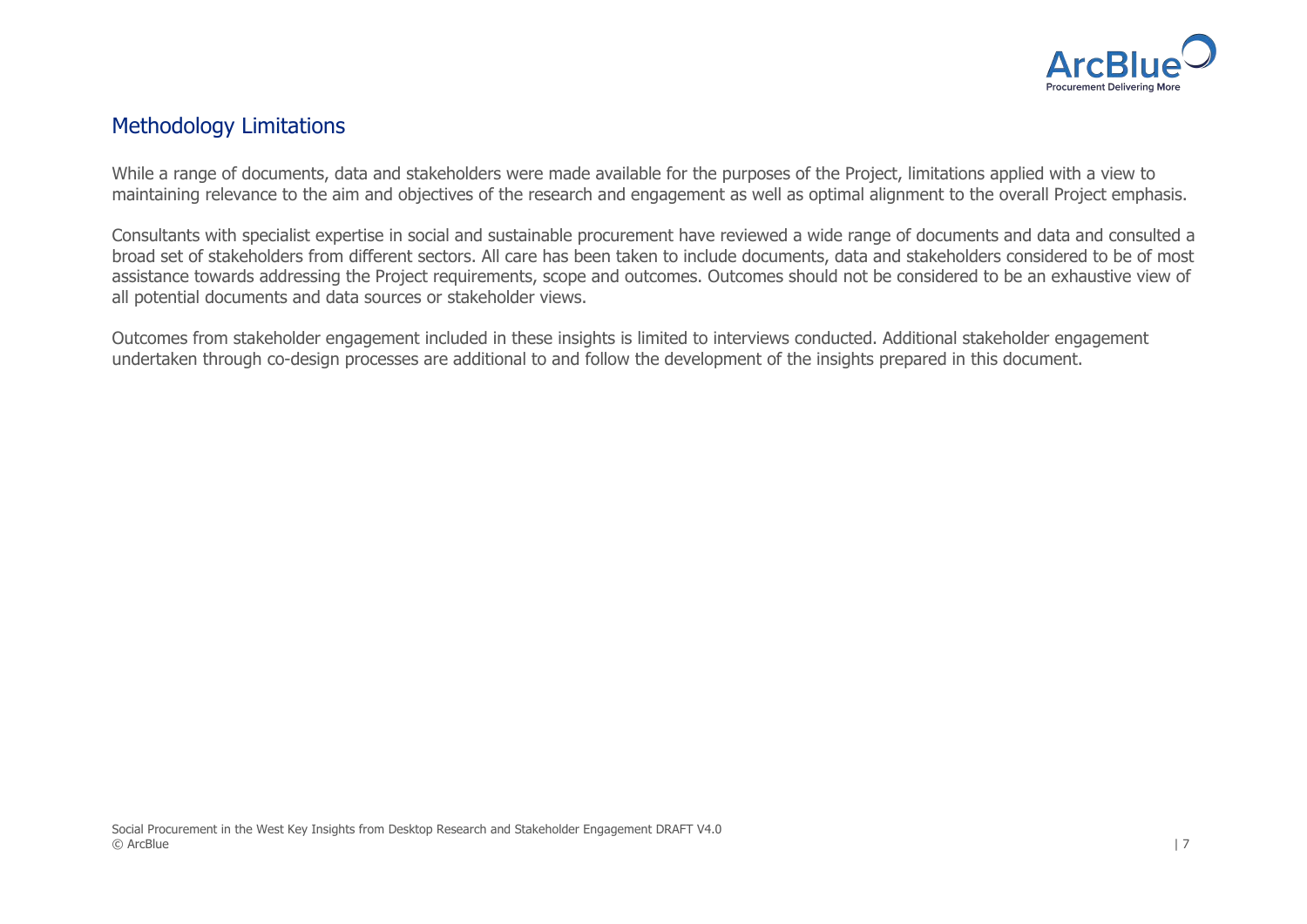

# Key Insights for the Development of Social Procurement in the West Model

The following summarises the key observations drawn from the thematic analysis outlined in the Findings section for consideration in development of the Social Procurement in the West model and associated recommendations.

## Target Cohorts

- The focus on identified Project cohorts is validated (migrants, refugees, First Nations peoples, young people).
- Women should be considered as an additional target cohort.
- Industry opportunity needs to be aligned to community need with regard to the target cohorts.

## Target Industries and Businesses

- There is a need for greater coordination between industry and government activity and opportunities.
- Forecasting the skills pipeline is essential to enable matching of education pathways to real job opportunities.
- Education on social procurement for targeted industries and business is key to driving success.
- Key industries presenting with potential greater opportunity are: Manufacturing, Transport/Warehousing, Construction, Health, Education and Creative Industries.
- Immediate access to local social benefit suppliers cannot be relied on as there is a demonstrated lack of existing activity, diversity and capacity that needs to be addressed.

## Projects Pipeline

- More diversity in project-driven opportunities is needed beyond regional major transport projects.
- There is a need for better coordination, visibility and depth of information, including for projects that are local and regional, private and public, and infrastructure and non-infrastructure related.
- COVID-19 has downgraded previous population forecasts, including primarily due to curtailed migration rates, which may influence future decision-making around priority projects and investment in the region.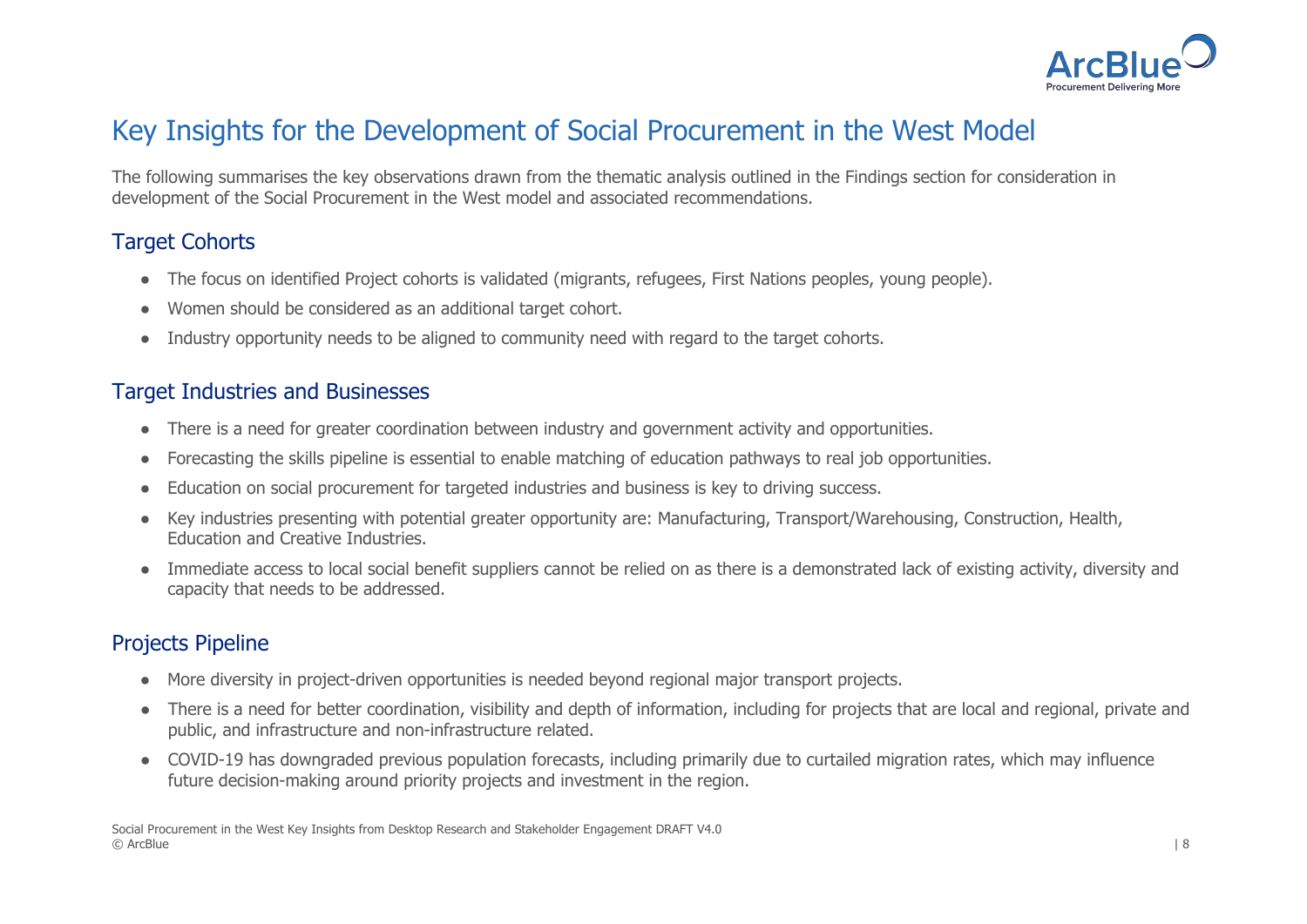

## Legislation, Policy and Investment Levers

- COVID-19 response across all levels of government is key to positioning of investment and opportunities.
- There is a need for the model to support a coordinated and collaborative applied policy framework for the West region that supports a regional approach to social procurement and leverages key Victorian legislation and policy under Local Jobs First (including the Victorian Industry Participation Policy and the Major Project Skills Guarantee), Victoria's Social Procurement Framework and department/agency/project-specific social procurement goals.
- Importance should be placed on leveraging and complementing the new Commonwealth Local Jobs Program.

## Training and Employment

- Need to leverage the evidence base relating to 'what works' and existing education/government arrangements in the West region.
- Benefits stem from employer-led, demand-driven approaches.
- Jobseeker challenges need consideration, including access to sustainable programs and bridging expectations versus realities.
- Digital technology needs to be harnessed to tackle unemployment. This should include consideration for digital access and literacy.

## Principal Success Drivers for Place-based Social Procurement Models

- Shared objectives and outcomes.
- Collaboration with a broad range of stakeholders.
- Flexible and adaptable approach supported by change management and continuous improvement principles.
- Information coordination and visibility.
- Clear and specific impact measurement.
- Effective brokerage to link supply and demand.
- Opportunities for entry level and higher skilled employment.
- Use of the end-to-end procurement process.
- Use of direct and indirect social procurement approaches.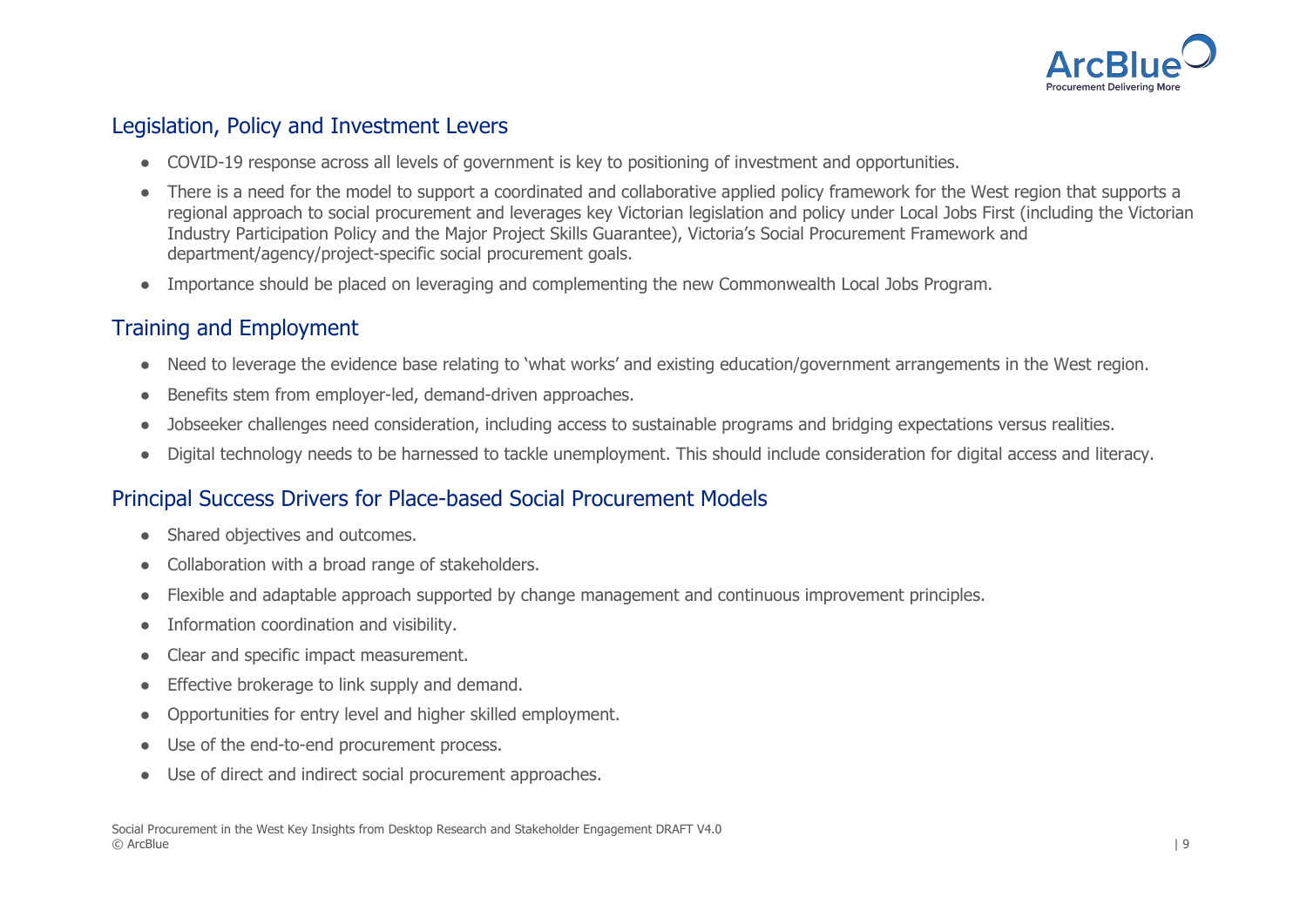

## Social Procurement Research Directions

- Principles of place-based approaches should be incorporated:
	- o Collaborative and robust governance.
	- o Shared understanding and outcomes.
	- o Local decision-making and accountability.
	- o Embedded stakeholder engagement.
	- o Enterprising communities.
- There is a need to capitalise on COVID-19 opportunities, including shifting in thinking in relation to urban planning and living.
- Social benefit suppliers present with capacity and growth challenges despite growing evidence of benefits.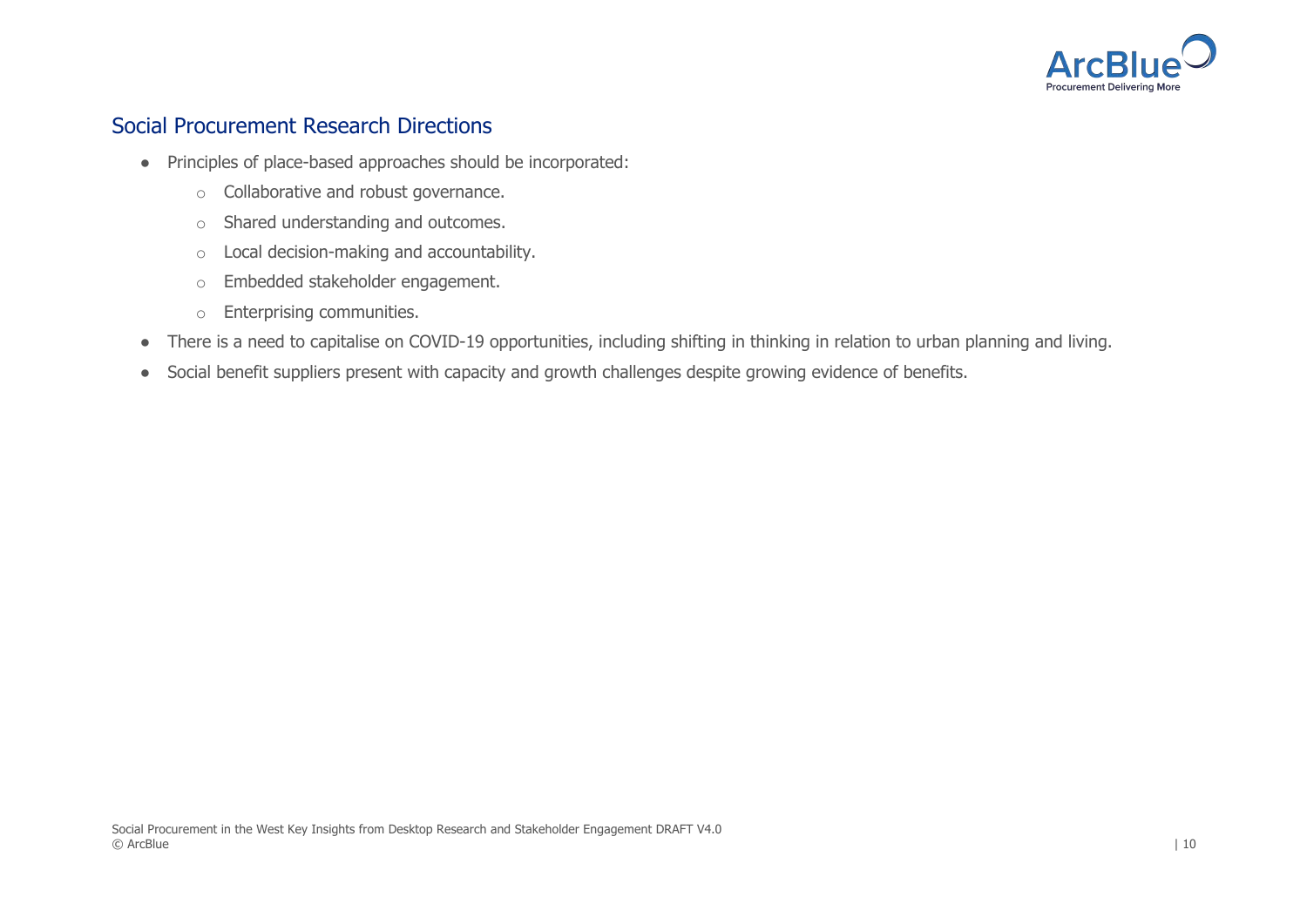

# Key Findings: Desktop Research

## Melbourne's West Region

#### Geographic Area

The West region – also referred to as Melbourne's Western Metro Region – comprises the local government areas of Brimbank, Hobsons Bay, Maribyrnong, Melton, Moonee Valley and Wyndham – see Figure 1.

It covers an area of 1,331 square kilometres, extending from the inner suburbs of Moonee Ponds, Footscray and Williamstown, through the middle-ring suburbs of Essendon, Maribyrnong, Sunshine and Altona, to the growth area suburbs surrounding Werribee and Melton.

The West region is the traditional home of the Wurundjeri and Wathaurong peoples of the Kulin Nation.



Figure 1: Melbourne's West region (Image credit: State of Victoria)

#### Population

Based on 2016 data, the West region has a population of 964,259. This equates to approximately one fifth of metropolitan Melbourne's total population. The West region has been regarded as the fastest and largest growing region in Australia with forecasts from as recent as 2019 indicating a potential population of 1.75 million by 2051.

Key demographic attributes of the West region population include:

- A high level of cultural and linguistic diversity. More than one quarter of residents are born overseas with the majority of those born overseas coming from Vietnam, India, the Philippines and China;
- A high rate of refugee an asylum seeker settlement. Almost one fifth of all Victorian refugees and asylum seekers settled in the West region in 2018/19, with the majority settling in Brimbank, Wyndham and Melton;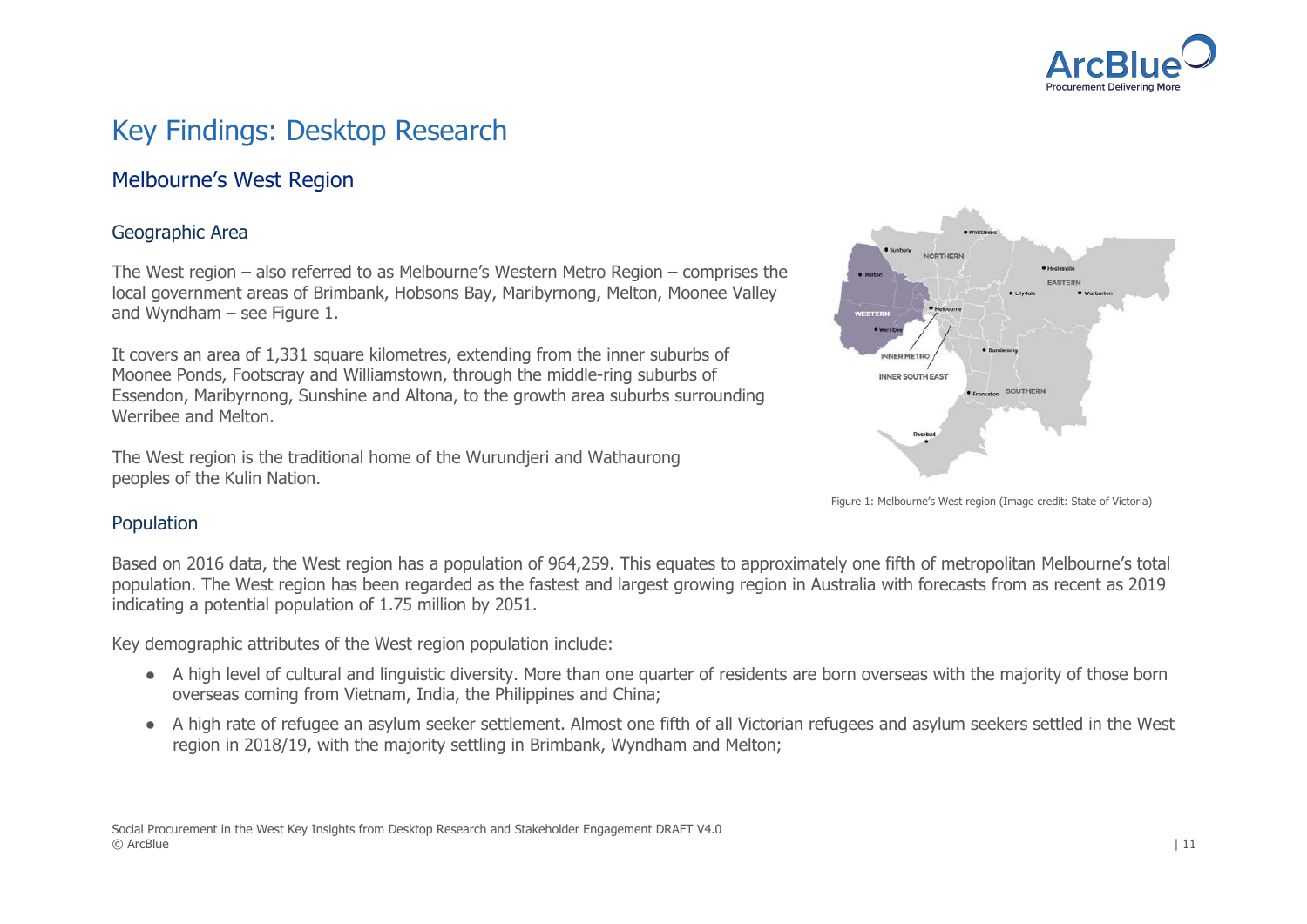

- Twelve per cent of Victoria's First Nations peoples are residents across the region, with the highest number (more than 2,000 people) residing in Wyndham;
- Between 4.9 per cent and 13.4 per cent of residents (local government area dependent) do not speak English well or at all;
- High level of socio-economic disadvantage according to the SEIFA index; and
- A high unemployment rate. The region's unemployment rate is over 8 per cent, 2 per cent more than the metropolitan Melbourne average;
- The average unemployment rate for young people of 15.4 per cent is higher than the Victorian rate of 13.9 per cent, while the average unemployment rate of First Nations peoples 13.7 per cent is marginally lower than the Victorian rate of 14.3 per cent.

#### COVID-19 Impacts

The trend to population growth has been a key driver for new housing construction, major transport projects and investment in health and education infrastructure and services across the West region in recent years. However, the COVID-19 pandemic is influencing a recast of West region population growth projections. Federal Government revised estimates show that Victoria's population growth is expected to retract between 2019-22 from a previously forecast 7.4 per cent growth to 1.4 per cent growth, equating to 398,000 people no longer intending to call Victoria home. Much of Victoria's population growth to date has been migration-driven with new arrivals choosing to settle in the West region as well as in Melbourne's south-east. Therefore, impacts of decline in population growth in the West region are likely to directly impact on planned infrastructure, development, investment and local employment.

Notwithstanding the impacts of forecast retraction in population growth, the effects of the COVID-19 pandemic on the existing community requires attention whereby many current socio-economic issues in the West region will likely be amplified.

- Research indicates that, as a result of COVID-19:
	- o Perhaps 90 per cent of local business are considered to be highly vulnerable, in particular in Health, Manufacturing, Construction, Retail, Transport and Logistics sectors with upwards of 60,000 jobs directly impacted;
	- o More than 60 per cent of Victoria's cases of COVID-19 have been recorded in Melbourne's west and north, with businesses heavily reliant on JobKeeper to sustain staff;
	- o Almost half of the businesses in the West have lost more than 25 per cent revenue compared to the same period last year; and
	- o Consistent with national observations, young people have been disproportionately affected by job losses. Figures indicate an 8 per cent loss for those aged 20-29 years and 5 per cent loss for those aged under 20. The impact of job losses for young people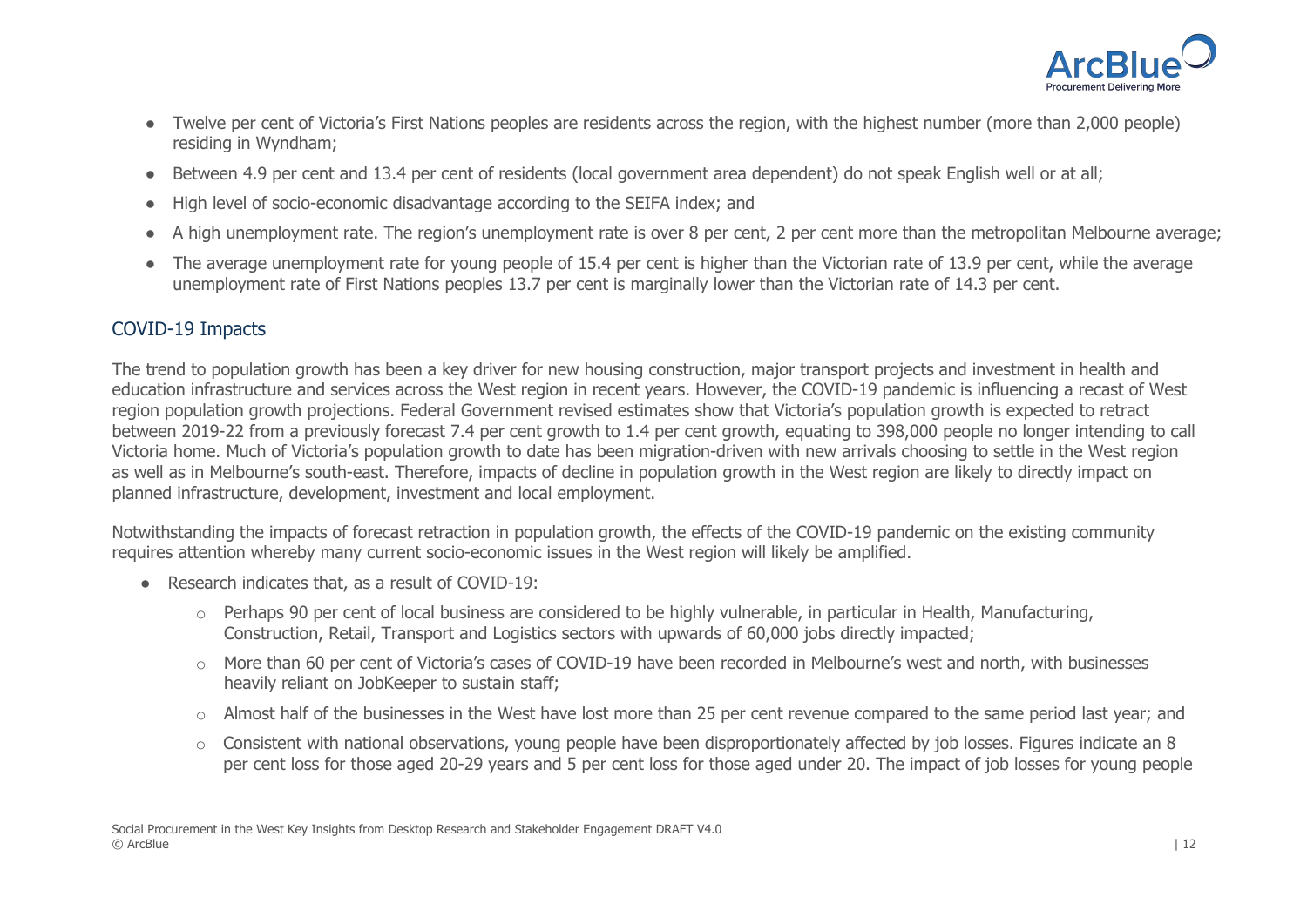

is magnified when considered that most young workers (15-34 years) are in flexible work arrangements through casual, part time or gig economy roles;

- o Under 25 year-olds made up 20 per cent of all JobSeeker/Youth Allowance payments in May 2020, meanwhile women have been identified as having lost their jobs in greater numbers and/or are employed in higher risk, frontline jobs; and
- o The vulnerability of many flexible work jobs has been exposed, especially in industries such as Tourism, Hospitality and the Arts. It has also highlighted the importance of work that previously may have been undervalued;
- There is an existing local jobs deficit across the region that has been further impacted. It is projected that at least an extra 138,000 local jobs are needed to bring the West region to comparable levels with the rest of Melbourne and other suburban regions;
- Migrants who have been in Australia less than five years are far more likely than Australian-born people to have become economically vulnerable. When considering that one quarter of the West region was born overseas and the region is attractive for newly settled migrant and refugee communities, this is an important consideration; and
- Young people and First Nations peoples continue to experience higher rates of disengagement in education and employment compared to other population cohorts.

Conversely, COVID-19 is also being viewed as an opportunity to reimagine opportunities for suburban Melbourne as a result of the work and lifestyle changes forced as a result of the pandemic. Changes including increased working from home and the pursuit of more local recreational and social engagement are behind new ways of thinking about what access to local infrastructure and services will serve communities best in the future.

#### Project Pipeline

The project pipeline aligned to opportunity drivers for Social Procurement in the West is at present largely aligned to major transport infrastructure projects. This includes key initiatives under Victoria's multi-billion dollar Big Build program, namely:

- Fast Rail to Geelong;
- Level Crossing Removal (13 projects are earmarked across the West region);
- M80 Upgrade:
- Melbourne Airport Rail Link via Sunshine;
- **Metro Tunnel;**

Social Procurement in the West Key Insights from Desktop Research and Stakeholder Engagement DRAFT V4.0 © ArcBlue | 13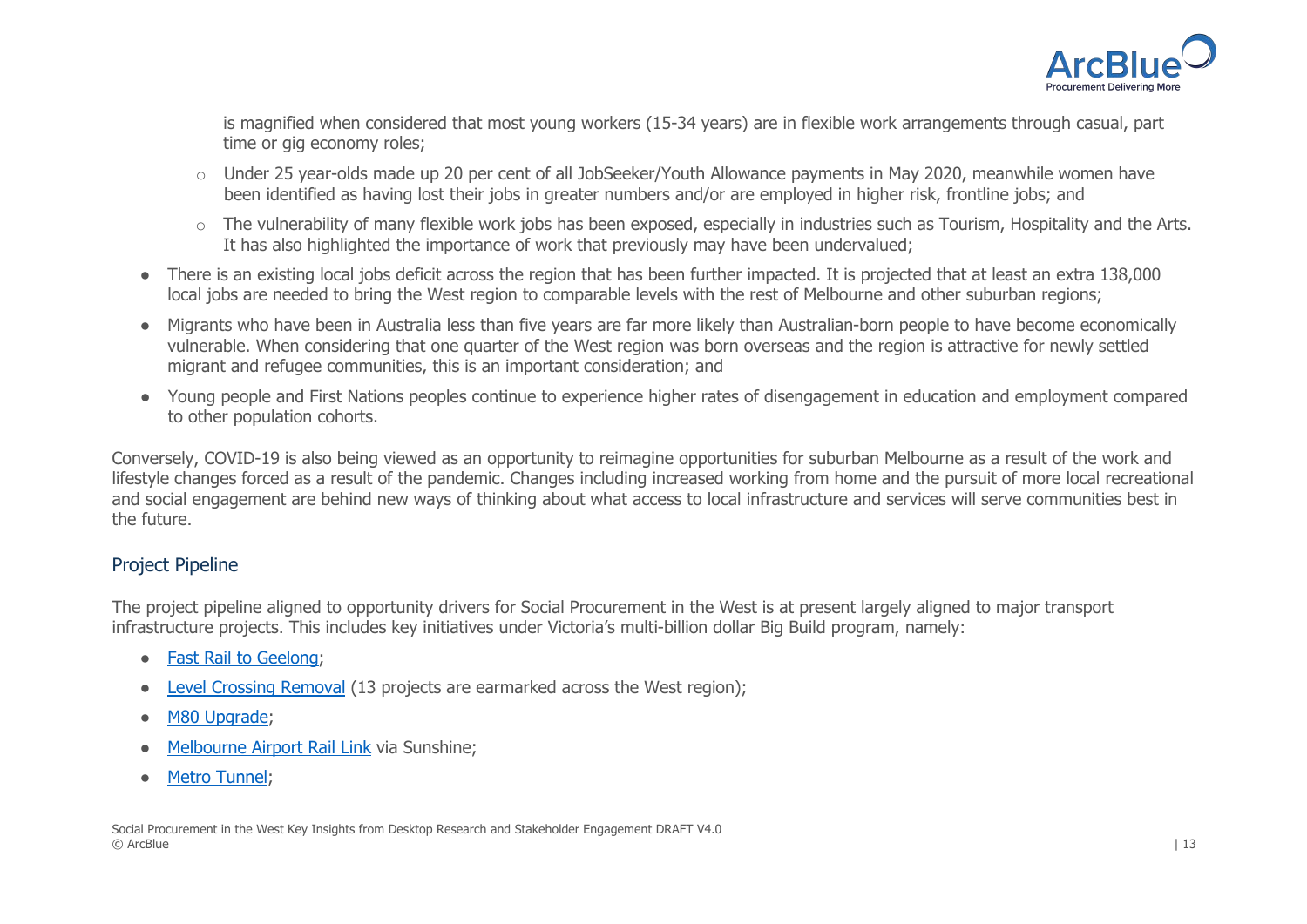

- **Regional Rail Revival:**
- Suburban Rail Loop;
- Sunbury Rail Line Upgrade;
- Sunbury Road Upgrade;
- West Gate Tunnel Project;
- Western Highway Upgrade:
- Western Rail Plan; and
- Western Roads Upgrade.

Other major projects included planned investments in education and health infrastructure and services including Footscray Hospital and employment hubs planned for Footscray, Sunshine, Werribee and Melton.

Together with major transport, education and health infrastructure investment, LGAs have sizeable capital works programs that are focused on social and community infrastructure development as well as local roads infrastructure. A scan of the 2020-2021 capital works programs published in council annual budgets for 2020-21 across the six West region LGAs indicates a total capital works investment of approximately \$450M for more than 500 projects. Fifty of these projects have a forecast budget of \$2 million or more. Some projects are co-funded with State and/or Federal governments and, in these cases, are multi-year projects. However, most are single year projects that are mostly independently funded through council budgets. The publishing of forward capital works programs is not consistent across the LGAs, therefore visibility of the project pipeline for locally driven project investments is limited.

It is also observed that the projects that may potentially be able to advance social procurement opportunities are at different stages of development and delivery; from aspirations at ideation or advocacy stage, to undergoing feasibility and planning, to being in the design phase and to be being shovel-ready or under construction.

The project pipeline would benefit from deeper understanding through:

- Increasing visibility of the multi-year project pipeline, including at State and Local levels;
- Further mapping of the projects' stages; and
- Aligning projects data to better inform opportunity analysis and information coordination.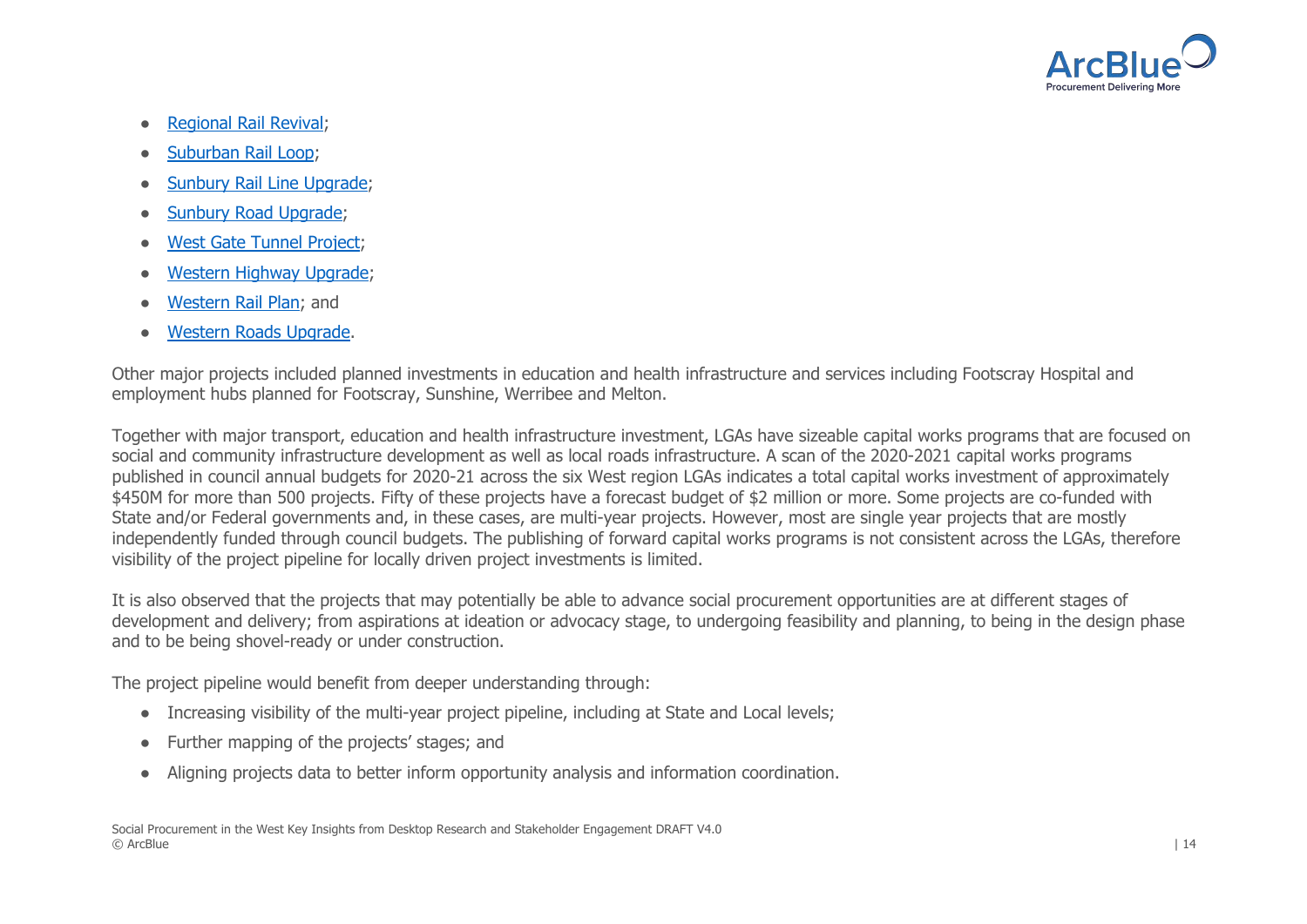

## Achievements So Far

There are several examples of social procurement and inclusive employment in action in the West region. The following case studies highlight key achievements to date.

#### Employing Young People with Barriers to Employment

Launched in 2019, Project BrIMPACT is a partnership between Brimbank City Council, ArBlue Consulting, YLab and Job Prospects and is funded by the Australian Government through the Regional Employment Trials Program. BrIMPACT aims to empower young people aged 16-29 and support local businesses to address youth unemployment in Brimbank. During its 8-month pilot, BrIMPACT successfully engaged with six local employers and delivered 24 employment outcomes for participants.

#### Creating Opportunities for Flemington Housing Estate Residents

Flemington Works connects talented young people aged 15-30 and women who live at the Flemington Housing Estate with employment opportunities. It focuses on systems change through participatory co-design principles and includes direct recruitment, social procurement, work experience, micro-enterprise development and community-driven employment initiatives. The program has helped to secure 117 paid employment placements for residents since it was established in 2019.

#### Boosting Economic Participation for Humanitarian Migrants

The Wyndham Employment Trial is based on the Community Deals model, a place-based approach to improving employment outcomes for vulnerable cohorts. The Trial coordinates the local delivery of key services for humanitarian migrants in Wyndham, including employment, settlement, English language and entrepreneurship support. After just nine months, 94 humanitarian migrants had secured employment and 18 employers were involved, providing information on vacancies and actively recruiting.

#### Helping Young People to Access Training, Education and Employment

Brimbank Learning Futures (BLF) operates under a co-design and partnership model to support vulnerable community members to re-engage in learning opportunities and access career advice. Since 2019, BLF has successfully partnered with Learn Local to support learners' pathways to pre-accredited and accredited training. More than 50 new learners have been referred to enrol in pre-accredited training at a Learn Local.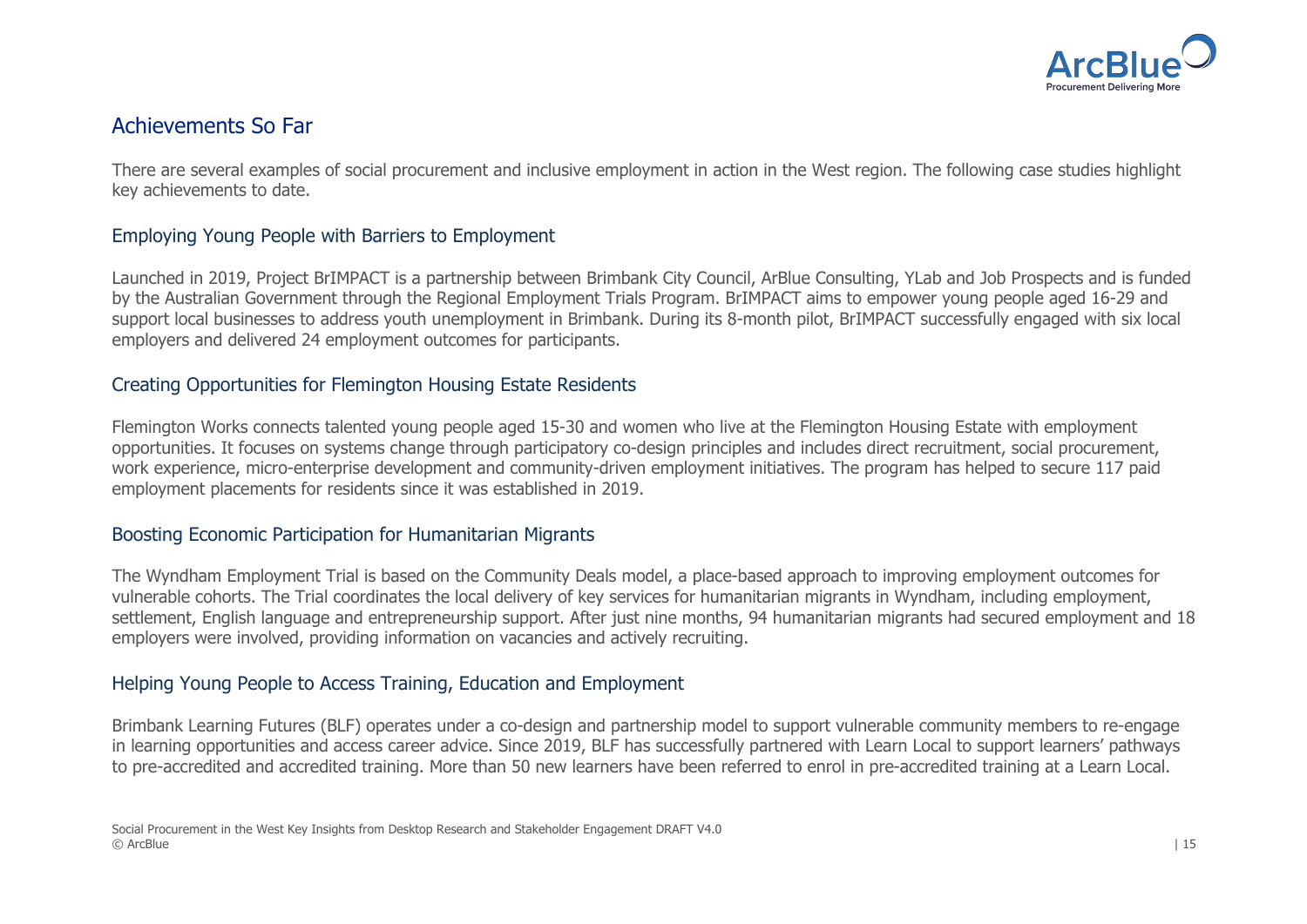

## Policy, Legislation and Investment Levers

#### Victoria's Social Procurement Framework (SPF)

In 2018, the Victorian Government established the SPF, which aims to build a fair, inclusive and sustainable Victoria through procurement with a focus on maximising social and sustainable benefits for all Victorians. The mandate applies to goods, services and construction procurement of any value. Victoria is currently the only jurisdiction in Australia that mandates the consideration and implementation of social and sustainable objectives into government procurement.

The SPF also addresses a range of separate and complementary Victorian Government mandates and laws in relation to:

- Tharamba Bugheen: Victorian Aboriginal Business Strategy 2017-21, through which the Government has endorsed a 1 per cent wholeof-Victorian-Government procurement target from Victorian Aboriginal businesses. The target aims to use government procurement to increase opportunities to Victorian Aboriginal business to participate in the economy, including for Victorian Aboriginal businesses, Traditional Owner Group entities and Aboriginal Community-Controlled Organisations (ACCOs).
- Local Jobs First legislates Victorian Government departments and agencies to encourage participation by local small and medium size enterprises in infrastructure projects. There are two components to the legislation:
	- o Victorian Industry Participation Policy (VIPP) requires consideration of competitive local suppliers, including SMEs, when awarding contracts. In context of the West region, consideration must be given when the value is:
		- \$3 million or more in metropolitan Melbourne or for state-wide activities; or
		- Government projects of \$50 million or more or otherwise agreed by Government, where minimum local content and other conditions apply on a case-by-case basis.
	- o Major Skills Project Guarantee (MPSG) requires all publicly funded works contracts valued at \$20 million or more to use Victorian apprentices, trainees or engineering cadets for at least 10% of the total estimated labour hours.

While local government in Victoria is not mandated to use the SPF or complementary policies and legislation, local government is increasingly recognising the opportunity that social procurement provides for advancing social and economic outcomes.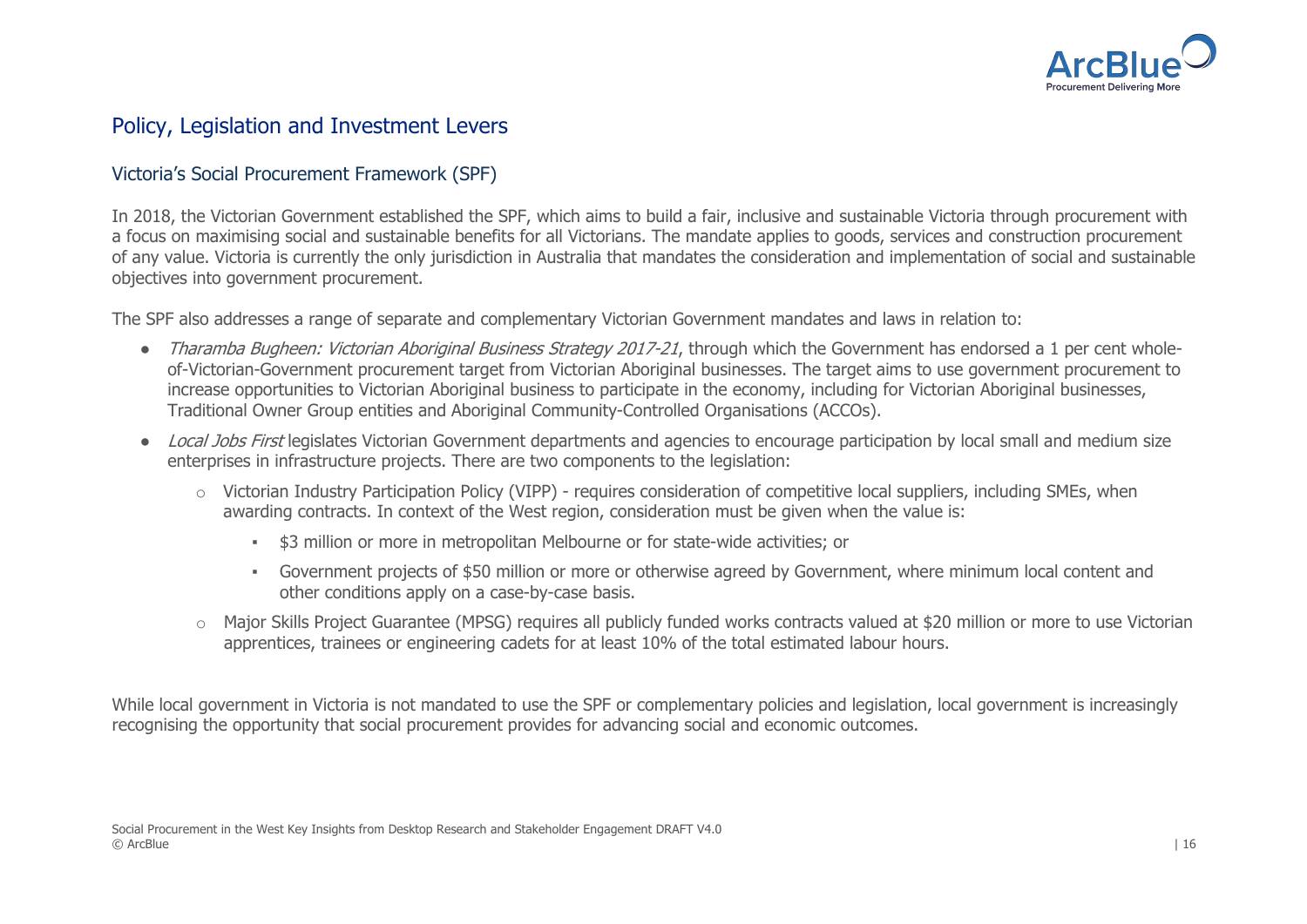

#### Victorian Social Enterprise Strategy

A new Victorian Social Enterprise Strategy is due to be delivered in June 2021 following a recent community consultation. While not timely for the development of the model for this project, the strategy should be considered for next steps for Social Procurement in the West.

#### Commonwealth Government - Local Jobs Program

In October and November 2020, the Commonwealth Government confirmed the Local Jobs Plan and Local Jobs Taskforce for Melbourne's Western region. The Taskforce will administrate the \$780,00 Local Recovery Fund that meet the Plan's priorities from 2020-2022.

The Plan's priorities align strongly with the objectives of Social Procurement in the West and the fund offers a significant opportunity for resources to support the SPW model.

#### **Local Jobs Program Key Priorities: Western Melbourne Employment Region**

- 1. Maximising the benefits of existing Australian, Victorian and Local Government programs to create **pathways into major industries**, particularly the Transport and Logistics, Health Care and Social Assistance, Manufacturing and Construction sectors.
- 2. Maximising the extent to which local job seekers **are skilled to meet the needs of major projects** in the region**,** including infrastructure and other large-scale construction projects.
- 3. Brokering opportunities for **youth skill development and employment** across all sectors, including **apprenticeships and traineeships.**
- 4. Addressing **barriers to employment for CALD and Refugee** job seekers by targeting supported employment pathways to jobs opportunities in priority sectors.
- 5. Engaging with and supporting **female job seekers** to access employment opportunities aligned with local skill needs, including in traditionally male dominated industry sectors.
- 6. Reducing the labour market disadvantage of **Indigenous Australians** in the region.

#### Government Budget Priorities

Budget priorities of the State and Federal Governments will inform project and industry investments in the West region, with supporting the COVID-19 pandemic recovery emerging as a key driver.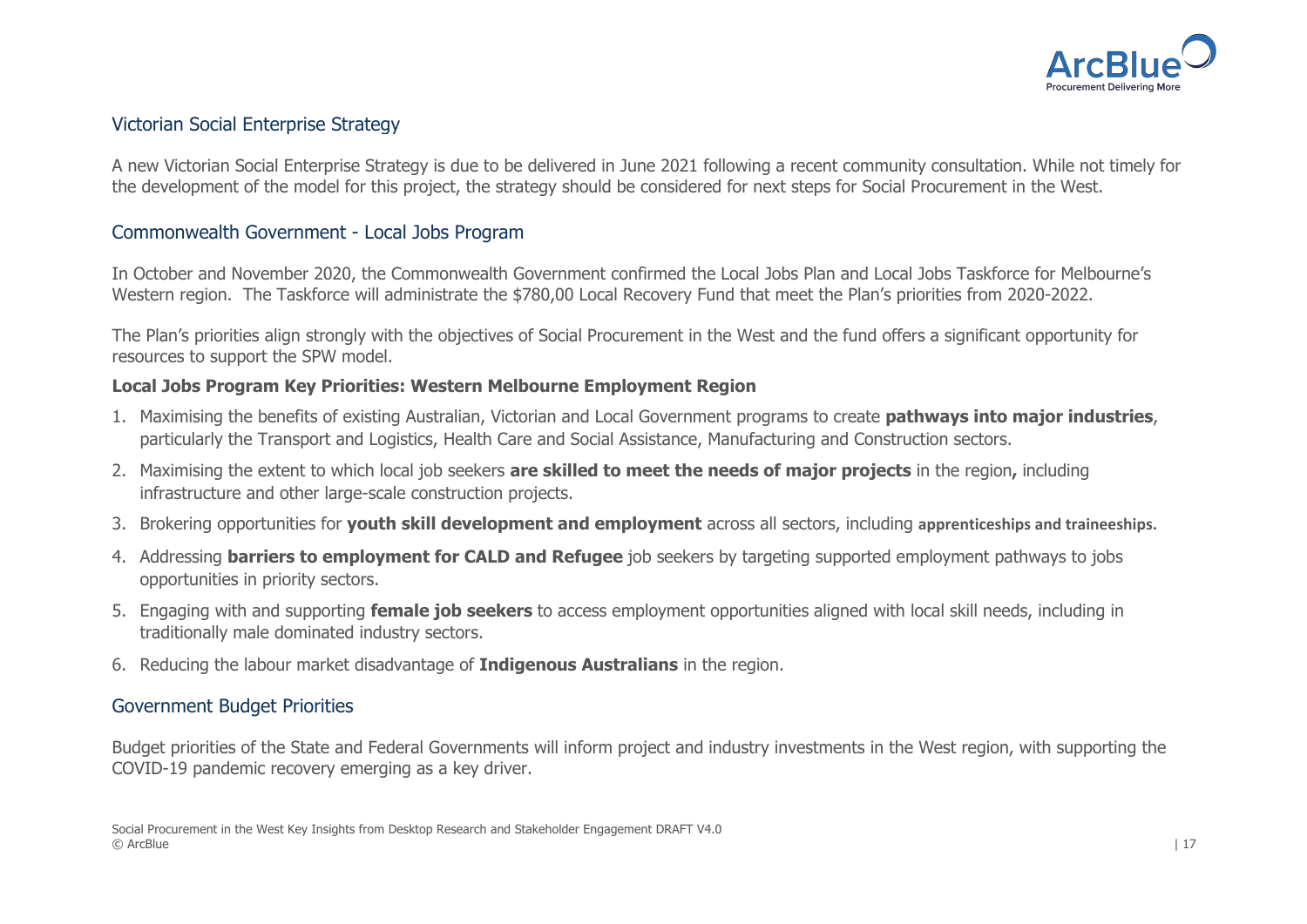

 The 2021-21 Federal Budget was delivered in October 2020 and outlined the Government's Economic Recovery Plan for Australia in the face of the COVID-19 pandemic. Key announcements include increased investment in:

- Education, skills and apprenticeships (e.g. JobMaker and JobTrainer initatives);
- Job creation e.g. JobMaker Hiring Credit for young workers;
- Manufacturing e.g. The Modern Manufacturing Strategy supports six priorities:
	- o Resources technology and critical mineral processing;
	- o Food and beverage;
	- o Medical products; Recycling and clean energy;
	- o Defence; and
	- o Space;
- Infrastructure, including \$14 billion in new and accelerated infrastructure projects; and
- Business e.g., tax incentives and a loss carry-back scheme.

At the time of writing, the Victorian Government is expected to deliver 2020-21 State Budget on 24 November 2020. The budget is expected to build on the more than \$13 billion already announced during the COVID-19 pandemic, which includes \$6.5 billion in direct economic support for Victorian businesses and workers.

However, ahead of the budget delivery, on 15 November 2020, the Victorian Government announced a commitment in the Victorian Budget 2020/21 to build over 12,000 units of social housing, worth \$5.3 billion, through the Big Housing Build program. The investment is earmarked to deliver \$6.7 billion in economic activity, supporting a peak of more than 18,000 jobs – with 10 per cent of the work on major projects to be done by apprentices, cadets and trainees (in line with Local Jobs First MPSG legislation). It is also anticipated that the program will create hundreds of new jobs for women, Aboriginal Victorians, people with disability, social housing tenants and people from diverse backgrounds through social procurement targets.

The locations for the social housing investment injection relating to the West region are Flemington and Ascot Vale in the Moonee Valley LGA. Geelong, on the doorstep of the West region, is also a nominated location. Specific investment allocations are not known at the time of writing.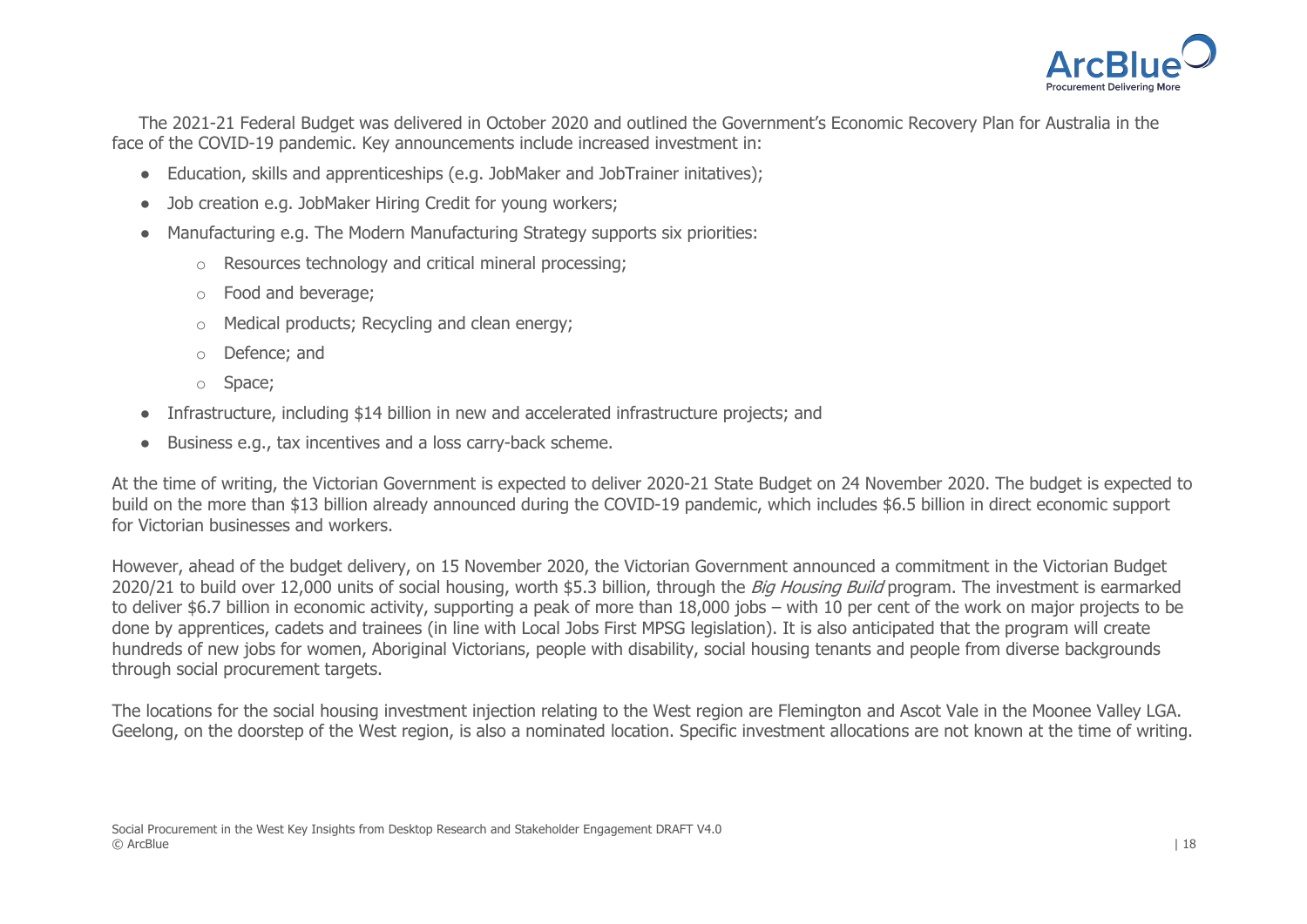

At a local government level, social procurement policy directions and associated investment is currently local council-specific with limited and associated social procurement investment across the West region's local councils. This indicates opportunity to apply and leverage a framework-based approach, potentially utilising the SPF as a backdrop, specific to the West region.

#### Non-Government Investment and Funding Sources

The non-government and philanthropic funding landscape is wide and varied. The research suggests that investment alliances are best pursued with organisations that are interested in longer term relationships with strategic projects, as is the nature of Social Procurement in the West. Good prospects for dialogue and potential future proposal have been primarily identified with:

- The Lord Mayor's Charitable Foundation;
- The Paul Ramsay Foundation;
- **First Nation's Capital; and**
- Tan Potter Foundation.

Notably an Employment Funder's Network has recently been set up which is a collaboration of philanthropic funders to strategically address entrenched disadvantage through enabling employment pathways.

Smaller, project-specific investments could still be pursued through other sources depending on the release of program information, closing dates and alignment with the Project objectives. Such prospects are more likely to be ad hoc and would require ongoing monitoring.

It is noted that funding investment is likely to be subject to application/proposal submission and, if successful, investment will be term-based.

### Lessons from Other Projects and Programs

Nine exemplar place-based social procurement projects and programs have been examined to identify key model features that were consistently incorporated to support successful delivery of outcomes.

The projects and programs reviewed included:

#### **West Region**

● **Flemington Works** connects young people and women who live at Flemington Housing Estate with employment opportunities including through social procurement, work exposure and direct recruitment.

Social Procurement in the West Key Insights from Desktop Research and Stakeholder Engagement DRAFT V4.0 © ArcBlue | 19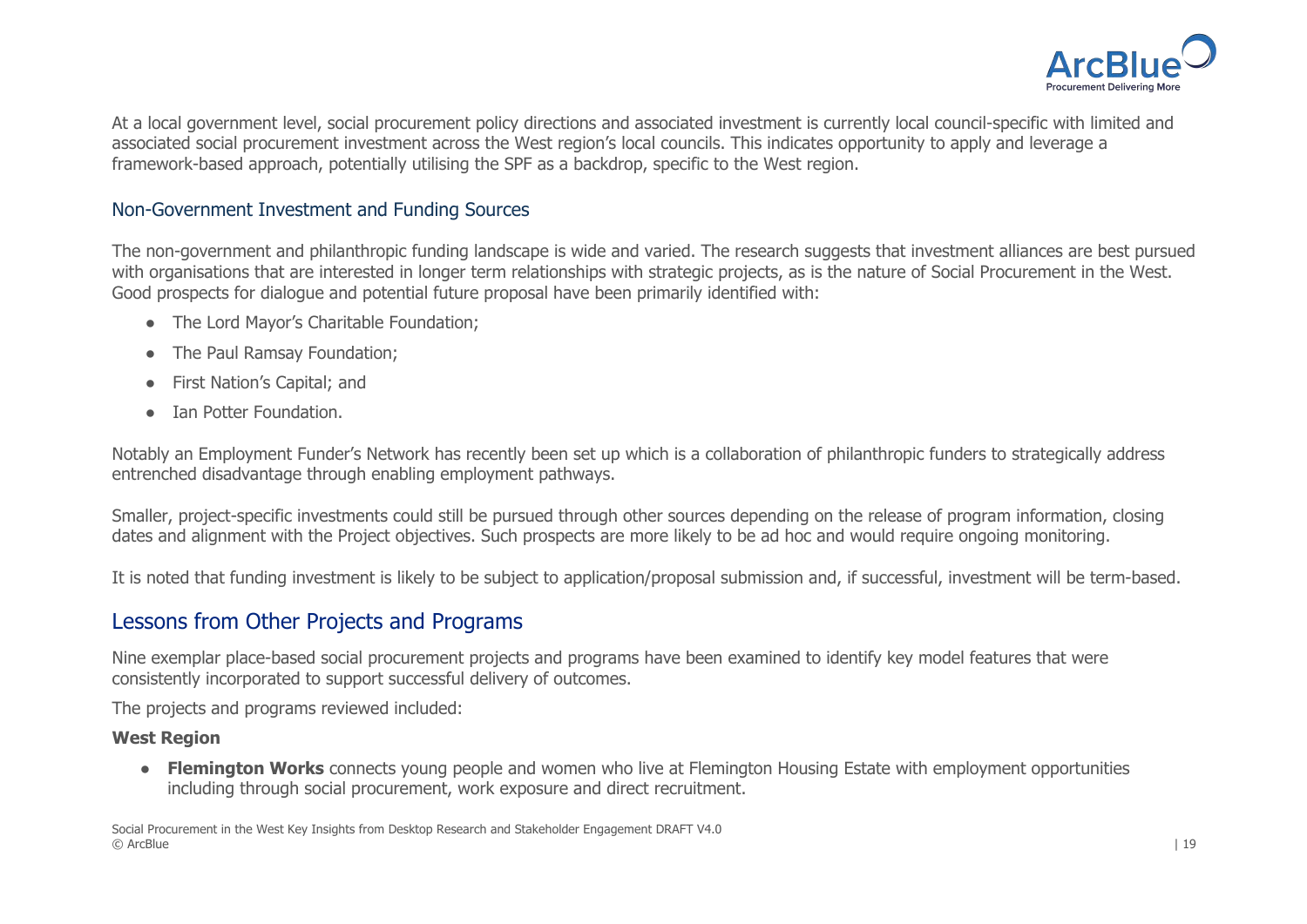

- **Wyndham Employment Trial** seeks to address barriers to employment for humanitarian migrants in the region by coordinating the local delivery of key services, including employment, settlement, English language and entrepreneurship support.
- **BrIMPACT** creates employment opportunities for young people by partnering with local businesses committed to addressing youth unemployment in Brimbank.
- **Brimbank Learning Futures** is a place-based facility that supports community members to access learning opportunities and careers advice.

#### **Victoria**

- **GROW** is a place-based collaborative model that lever social and local procurement and employment to strengthen social and local economic outcomes. GROW is currently implemented in 5 regions across Victoria: Gippsland, Geelong, Bendigo, Ballarat and Shepparton.
- **LXRP** is a Victorian Government project to remove level crossings in Melbourne. LXRP was the first Victorian Government major infrastructure project to adopt Social Procurement Policy, outlining a commitment to generating social and local outcomes through procurement.

#### **Interstate and International**

- **Parramatta Light Rail (NSW)** is a NSW Government project for a 12km light rail line designed to serve a growing Sydney. A projectwide Social Procurement and Workforce Development Strategy was developed for the construction and operation of the project.
- **The Southern Initiative (NZ)** is a place-based initiative that seeks to address social and economic challenges in South Auckland through social procurement and innovation.
- **Community Benefit Agreements (CAN)** Community Benefit Agreements (CBAs) are agreements which seek to achieve community benefits from infrastructure and development projects. They are collaboratively designed and implemented between communities, the construction industry and government. The benefits sought after generally fall into the categories of employment, skills and training, adding a social value into the supply chain and community development opportunities, such as supporting local arts and culture.
- The Preston Model (UK) A Community Wealth building model led by a local Council and Think Tank partnership engaged key 'Anchor' organisations to shift their spend by 5% to redirect money back into their local economy. The focus was on cultural shift amongst local procurement officers, building supplier capacity and directing spend towards local worker cooperatives.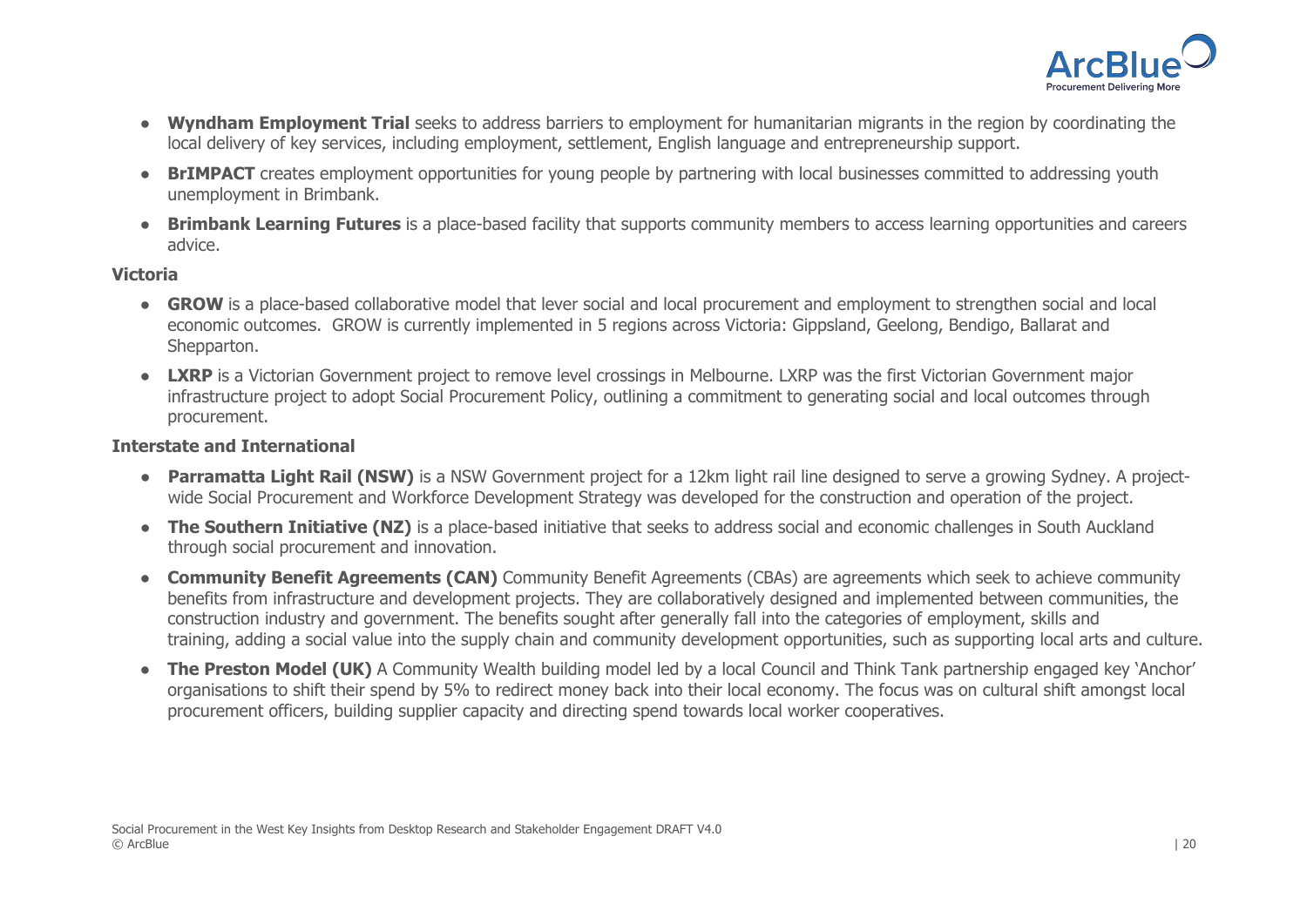

| <b>Model feature</b>                                                 | <b>Success drivers</b>                                                                                                                                                                                                                                                                                                                                                                                                                                                                                                                                                 |
|----------------------------------------------------------------------|------------------------------------------------------------------------------------------------------------------------------------------------------------------------------------------------------------------------------------------------------------------------------------------------------------------------------------------------------------------------------------------------------------------------------------------------------------------------------------------------------------------------------------------------------------------------|
| Local leadership and<br>governance                                   | Social procurement objectives embedded within governance structures.<br>Participatory governance involving diverse stakeholders.<br>Organising framework that is focused on the goal of collective impact that is enabled through conditions of a<br>common agenda, shared responsibility, shared measurement, mutually reinforcing activities, continuous<br>communication and backbone support.                                                                                                                                                                      |
| Regional collaboration<br>and coordination                           | Change management and transformational approach from the outset with engagement built in.<br>Clear rules of engagement established to guide collaboration and decision making (e.g. through Terms of<br>Reference).<br>Commitment to better understanding community/cohort needs.<br>Co-design approach normalised practice with involvement of different stakeholders, including target<br>community/cohort representatives.<br>Agile and flexible partnership structures based on values and relationships rather than hierarchies and/or<br>funder-fundee dynamics. |
| Building local and social<br>procurement capability<br>and practices | Proactive and productive relationships with key industry representatives and employers.<br>$\bullet$<br>Understanding of local and social procurement opportunities.<br>Conversion of opportunities to real outcomes.<br>Development of regional industry strategies that incorporate innovative procurement tactics.<br>Provision of audience-targeted tools, templates and other resources to strengthen procurement knowledge<br>and skills.<br>Assessment of organisational social procurement readiness/maturity at both strategic and operational levels.        |
| Developing social<br>enterprise and First                            | Focus on increasing visibility and access to social enterprises and First Nations businesses to make purchasing<br>from them easier.<br>Establishment of geo-specific networks of social enterprises and First Nations businesses.                                                                                                                                                                                                                                                                                                                                     |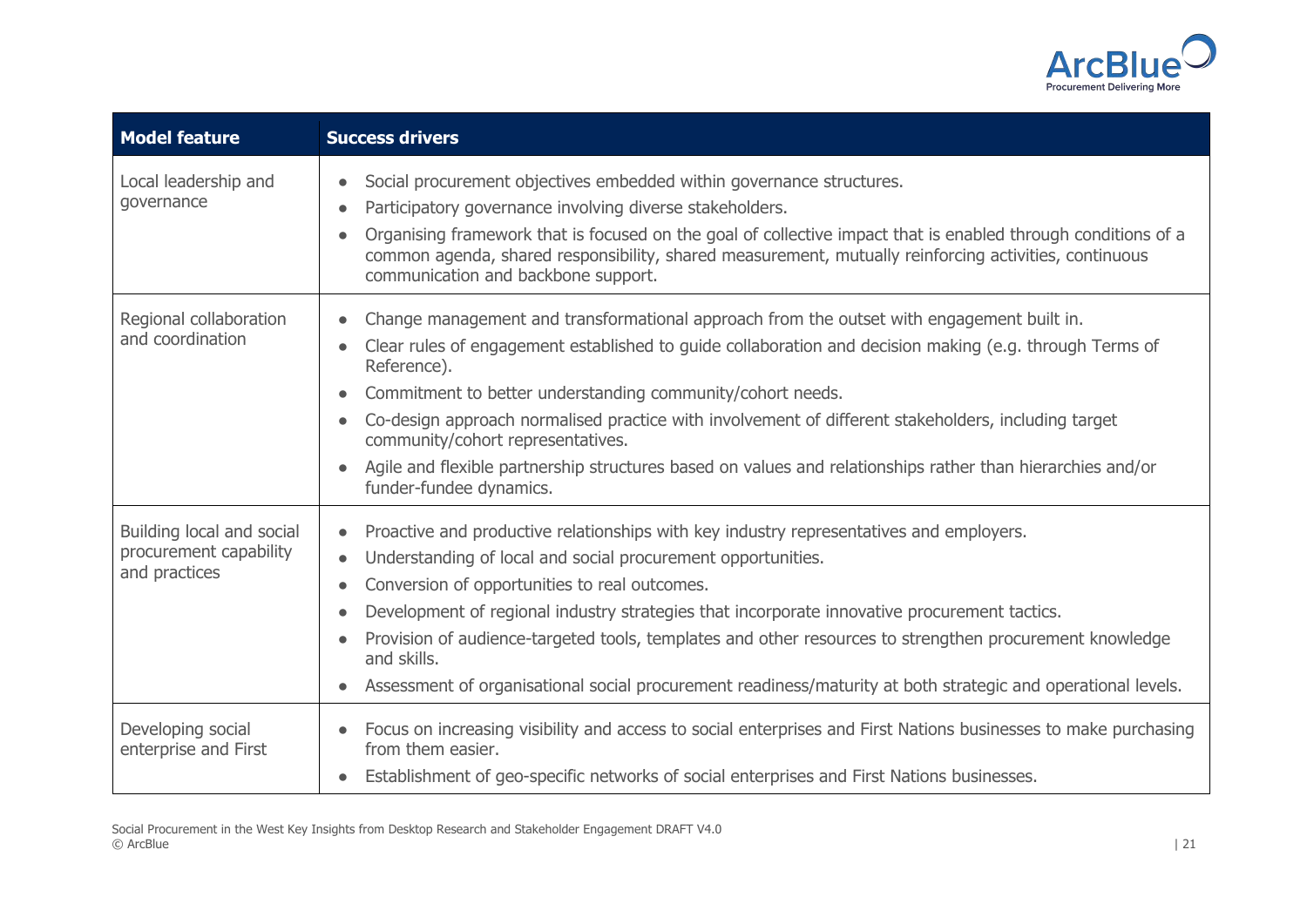

| <b>Nations business</b><br>capacity                   | Provision of events and a business hub that enable networking, education and access to business support.<br>Productive relationships with intermediary organisations that support social enterprise and First Nations<br>businesses.                                                                                                                                                                                                                                                                                                                                                                                                                                                                                               |
|-------------------------------------------------------|------------------------------------------------------------------------------------------------------------------------------------------------------------------------------------------------------------------------------------------------------------------------------------------------------------------------------------------------------------------------------------------------------------------------------------------------------------------------------------------------------------------------------------------------------------------------------------------------------------------------------------------------------------------------------------------------------------------------------------|
| <b>Building supplier</b><br>capability                | Solid understanding of opportunities through analysis of industries and/or specific businesses that have high<br>potential for direct or indirect social procurement.<br>Clear view of gaps in business support infrastructure to assist with improving business prospects and<br>performance.<br>Provision of a strategic capacity building program with a focus on maximizing opportunities.                                                                                                                                                                                                                                                                                                                                     |
| Maximising local and<br>social supplier<br>engagement | Removal of barriers preventing local suppliers responding to opportunities (e.g. long payment lead times, high<br>cost of participation in invitation to supply processes).<br>Availability of incentives and/or requirements for suppliers to employ locally (e.g. through tender responses,<br>clauses, reporting requirements).<br>Availability of a supplier portal that provides easy access to local and social suppliers. Portal design should<br>enable suppliers to be identified by industry, category, and supplier type and should include tracking and<br>reporting functions.<br>Brokerage and expert support in place to support buyers and suppliers to deliver local and social procurement<br>outcomes together. |
| Enabling inclusive<br>employment pathways             | Demand-led brokerage embedded to link job opportunities to employer demand (e.g. through a centralised<br>employer engagement function).<br>Business and industry play different roles to drive job opportunities and address unmet community need.<br>$\bullet$<br>Effective brokerage in place that is built on an understanding of employer needs, an understanding of<br>jobseeker assets and a strong system for linking employers and jobseekers.<br>Employment programs that are appropriate and targeted for different communities/cohorts.<br>Engagement with employers who offer jobs that build/strengthen pathways to meaningful careers.                                                                              |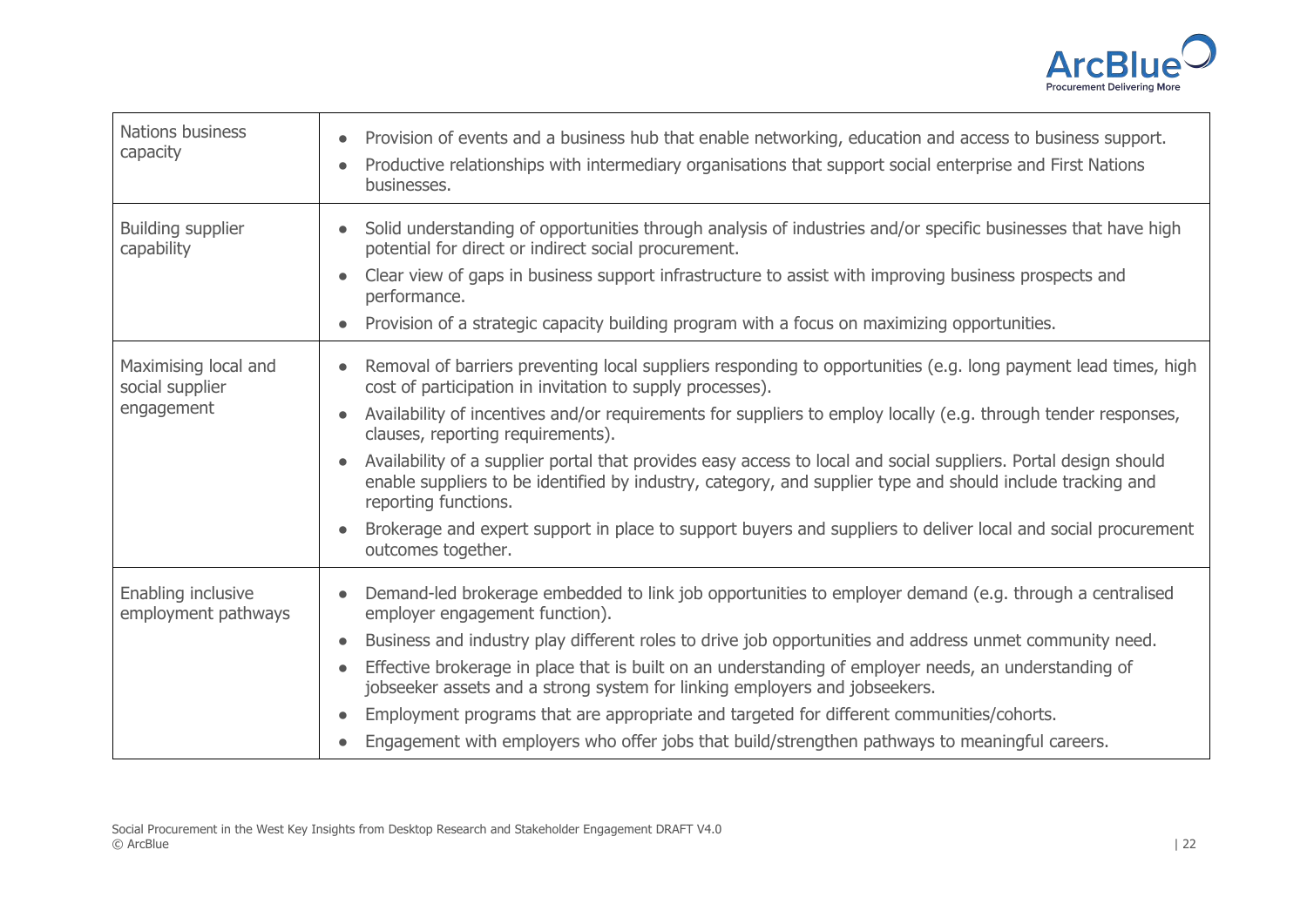

|                    | Co-design of employment programs/service models with people with lived experience, local employers,<br>$\bullet$<br>education providers and local service providers.<br>Technology is leveraged to provide flexible training, advice and support for jobseekers and to match<br>$\bullet$<br>jobseekers to employers.<br>Digital access and literacy needs are considered for different communities/cohorts.<br>$\bullet$<br>Systemic barriers are addressed such as racism, community attitudes/perceptions, education, jobseeker<br>$\bullet$<br>expectations versus reality, and digital access and literacy.                                                                                                                                        |
|--------------------|---------------------------------------------------------------------------------------------------------------------------------------------------------------------------------------------------------------------------------------------------------------------------------------------------------------------------------------------------------------------------------------------------------------------------------------------------------------------------------------------------------------------------------------------------------------------------------------------------------------------------------------------------------------------------------------------------------------------------------------------------------|
| Measuring impact   | A measurement framework developed with communities/cohort is in place and used with a clear line of sight<br>to objectives and outcomes sought.<br>Examples of measurements include (but are not limited to):<br>$\circ$<br>• % of \$ change of procurement coming into the region;<br>Increased expenditure through local suppliers/social enterprises/First Nations businesses; and<br>٠,<br>Number of personnel from target cohorts employed.<br>×.<br>Use of proven evaluation methodologies such as social return on investment (SROI), process evaluation and<br>$\bullet$<br>outcomes evaluation.<br>Access to analytics by all participants that collates organisational data, supplier data and economic and<br>$\bullet$<br>demographic data. |
| Data and reporting | Clear link between data and reporting to measuring impact.<br>$\bullet$<br>Social and local targets identified based on consultation with key stakeholders.<br>$\bullet$<br>Applicable targets or KPIs written into contracts to track performance and support continuous improvement.<br>$\bullet$<br>Supplier education on:<br>$\bullet$<br>Why social procurement data is critical to success of the project and for them (i.e. what's in it for<br>$\circ$<br>them);<br>The level of detail expected in data fields; and<br>$\circ$<br>When the data needs to be provided.                                                                                                                                                                          |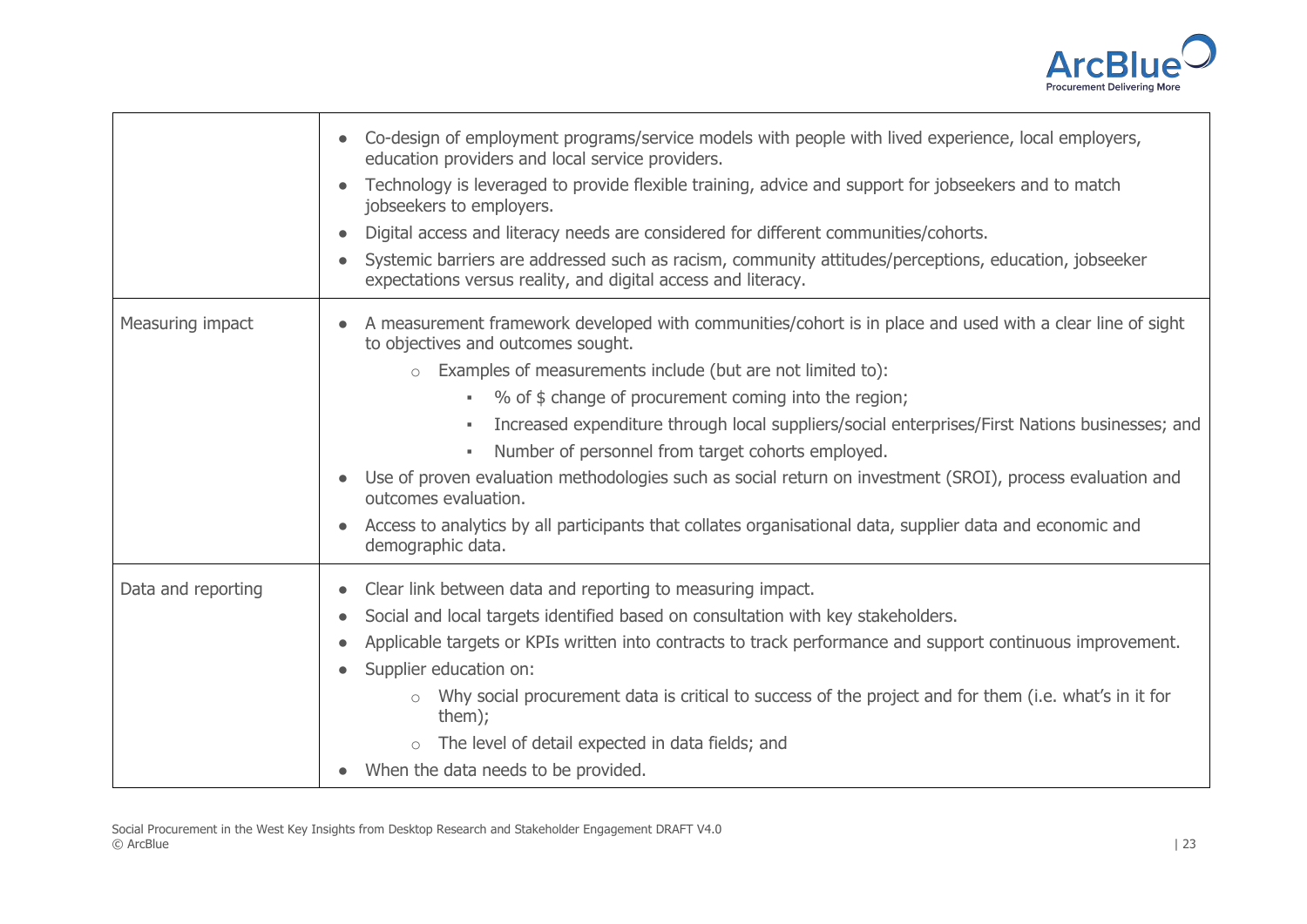

| Communication and<br>engagement                              | Strong and continued focus on education, awareness building and two-way dialogue.<br>$\bullet$<br>Utilisation of key partnerships, bodies, business groups to help distribute information/resources/links.<br>$\bullet$<br>Leveraging existing events and networks.<br>$\bullet$<br>Strong website/social media presence as part of multi-channel communication strategies.<br>$\bullet$<br>Availability of a central social procurement hub with tools, good practice case studies and information for<br>$\bullet$<br>buyers and suppliers.<br>Keep stakeholders engaged throughout project delivery (e.g. by conducting regular briefings on the project,<br>$\bullet$<br>providing regular updates). |
|--------------------------------------------------------------|----------------------------------------------------------------------------------------------------------------------------------------------------------------------------------------------------------------------------------------------------------------------------------------------------------------------------------------------------------------------------------------------------------------------------------------------------------------------------------------------------------------------------------------------------------------------------------------------------------------------------------------------------------------------------------------------------------|
| Risk management                                              | 'Share the risk, share the load' – partners take responsibility for risk at different levels.<br>$\bullet$<br>Risk management is embedded as part of implementation.<br>$\bullet$                                                                                                                                                                                                                                                                                                                                                                                                                                                                                                                        |
| Strategy and investment                                      | Revenue-generation model incorporated to support long-term sustainability.<br>$\bullet$<br>Establishment of a joint funding pool that finances capacity building activities to support the development of<br>$\bullet$<br>local and social suppliers.<br>Strategic investor relationships activated.<br>$\bullet$                                                                                                                                                                                                                                                                                                                                                                                        |
| Approaches to review<br>and continuous<br><i>improvement</i> | Implementation and outcomes review are normalised, funded functions of delivery.<br>$\bullet$<br>Capacity building and learning functions are embedded.<br>$\bullet$                                                                                                                                                                                                                                                                                                                                                                                                                                                                                                                                     |

## Employment and Training

#### Employment Services Mapping

There are multiple employment and training services available to people in the West region.

#### **Federal Government**

There are six jobactive providers in eight locations Western Melbourne:

Social Procurement in the West Key Insights from Desktop Research and Stakeholder Engagement DRAFT V4.0 © ArcBlue | 24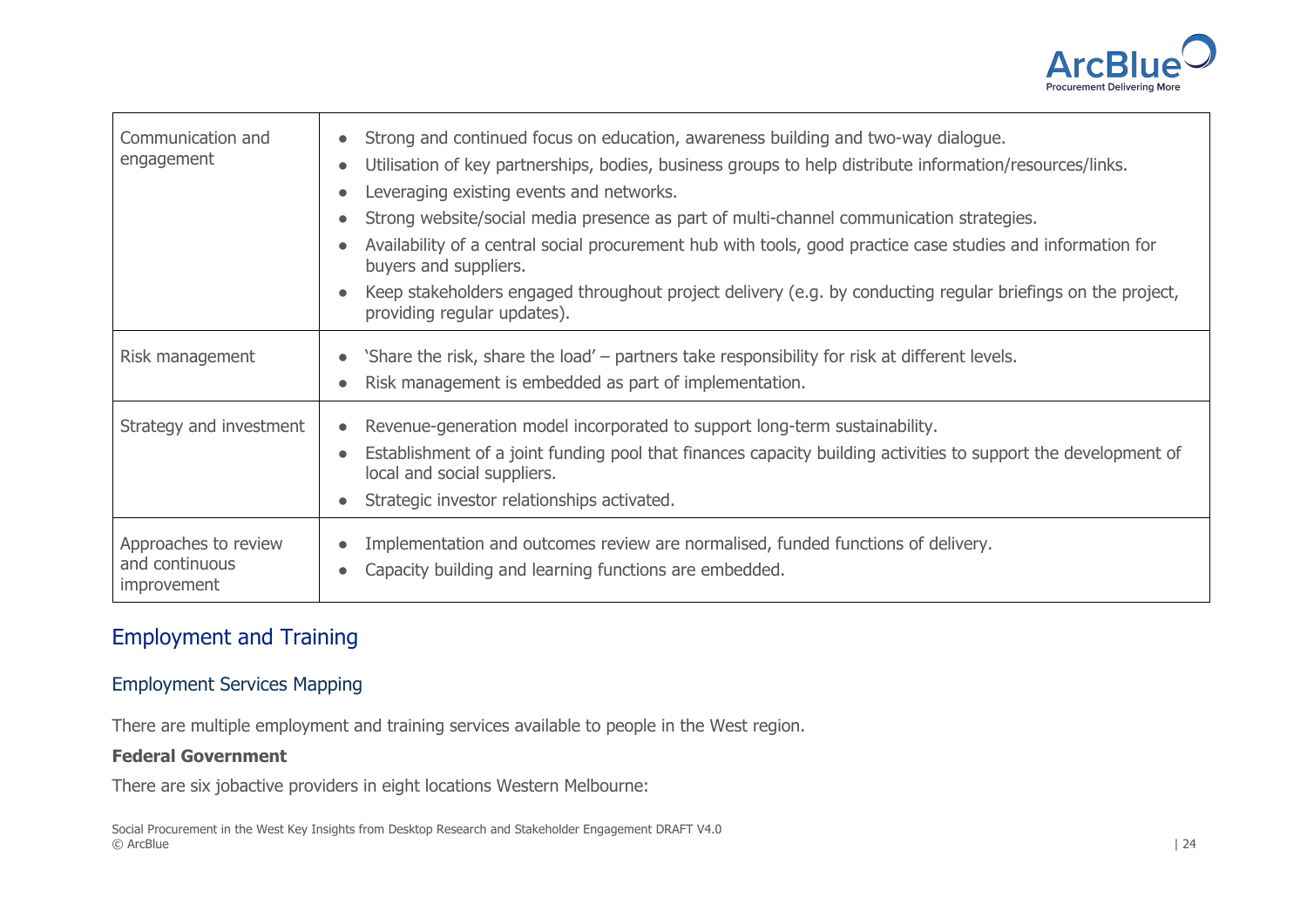

- AMES Australia
- Job Prospects;
- Match Works
- MAX Employment;
- Sarina Russon Job Access; and
- The Salvation Army Employment Plus.

#### **State Government**

There are four Jobs Victoria Employment Network (JVEN) providers in Western Melbourne:

- Australian Multicultural Community Services;
- West@work;
- McAuley Community Services for Women; and
- Wingate Avenue Community Centre.

Working for Victoria is the Government's platform to match jobseekers with employers. All tenderers for the Victorian Government's Building Works projects must advertise on Working for Victoria in the first instance.

#### **Other Programs**

- Community Revitalisation Projects, including:
	- o Flemington Works; and
	- o The Werribee and Tarneit Fresh Start; plus
- Support for Jobseekers of African and Pasifika Heritage.

#### **Other relevant providers and programs with diverse funding streams**

- Settlement Services;
- Centre for Multicultural Youth Mentoring and Employer Support;
- Brotherhood of St Laurence, Given the Chance;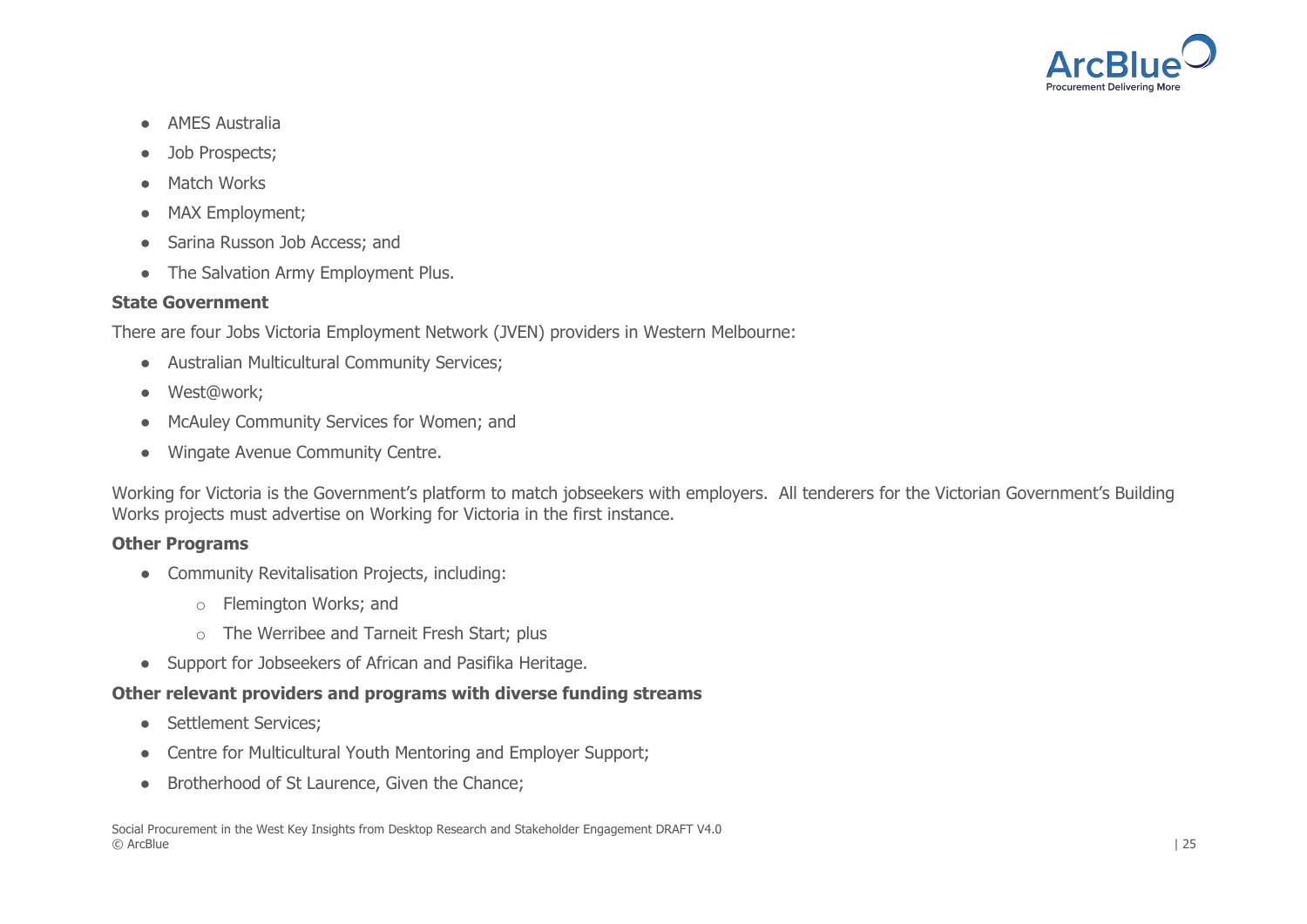

- Jesuit Social Services, Major Projects Jobs Services;
- Refugee Talent, Social Inclusion Recruitment Platform; and
- **Local Learning and Employment Networks.**
- Learn Locals

#### **Education and Training**

Victoria University is the primary tertiary educational institution in the West region. However, there are multiple training agencies offering long and short courses, micro-credentialing and apprenticeships in the region. This includes an active TAFE network including:

- GOTAFE (Werribee campus);
- Kangan Institute (Essendon and Moonee Ponds campuses);
- The Gordon (Werribee and Hoppers Crossing campuses); and
- Victoria University Polytechnic (Footscray, Sunshine, St Albans and Werribee campuses).

#### Existing Arrangements in the West Region

Partnerships and effective collaboration can support efforts to tackle systemic and structural barriers that prevent people from securing employment. The following arrangements are benefiting vulnerable communities in the West region:

- **Brimbank Learning Futures**: A place-based initiative developed in collaboration with the Learn Local network, Victoria University, DET, Future Connect, Youth Junction Inc and local service providers. The model includes: mapping services, identified pathways and learning gaps, co-design programming with learning designers, Learn Local network, one on one support, engagement and pathways, partnerships and collaborations, Brimbank City Council connections and No Wrong Door reception (no eligibility requirements, no judgment, no expectations).
- **Victoria University and Brimbank City Council MOU**: Under the MOU, VU and Brimbank's joint focus is on improving economic and social outcomes for key communities, First Nations Communities, CALD Communities, young people and economically vulnerable communities.
- **BrIMPACT:** BrIMPACT partners with major employers across Brimbank to create jobs specially for local young people by improving the way businesses hire and support their employees at work.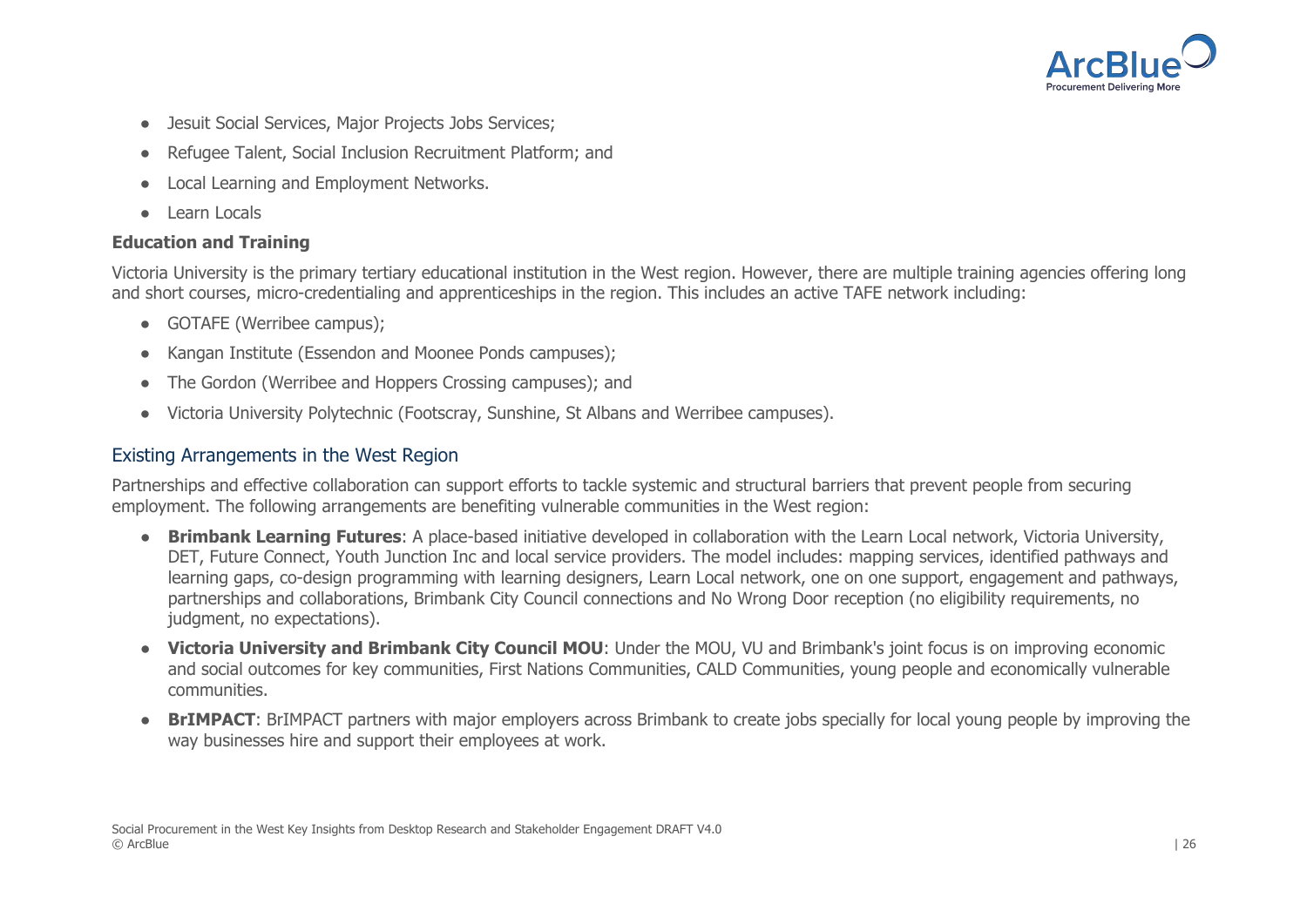

● **Western Youth Employment Partnership (WYEP):** This is a partnership between councils in the West region and local learning and employment networks. WYEP seeks to improve youth employment outcomes through social procurement, supporting platforms for empowering young people and enabling enterprise skills for the future.

#### Improving Outcomes for Jobseekers

There is clear evidence relating to approaches that work to reduce barriers to employment for vulnerable jobseekers including young people, CALD communities, First Nations peoples and people with disability. Drawing on the evidence base will be a key strategy for addressing high unemployment caused by COVID-19 and reducing the scarring effects of the recession. Effective approaches are highlighted in the below table.

| For jobseekers                                                                                                                                                                                                                                                                                                                                                                                                                                                                 | <b>For employers</b>                                                                                                                                                                                                                                                                                                                                                                                                                                                                                                 | For the service system                                                                                                                                                                                                                                                                                                                                                                                                                                                                                             |
|--------------------------------------------------------------------------------------------------------------------------------------------------------------------------------------------------------------------------------------------------------------------------------------------------------------------------------------------------------------------------------------------------------------------------------------------------------------------------------|----------------------------------------------------------------------------------------------------------------------------------------------------------------------------------------------------------------------------------------------------------------------------------------------------------------------------------------------------------------------------------------------------------------------------------------------------------------------------------------------------------------------|--------------------------------------------------------------------------------------------------------------------------------------------------------------------------------------------------------------------------------------------------------------------------------------------------------------------------------------------------------------------------------------------------------------------------------------------------------------------------------------------------------------------|
| Job readiness programs<br>$\bullet$<br>Mentoring/coaching<br>$\bullet$<br>A strengths-based approach<br>$\bullet$<br>Personalised, case-management-style<br>$\bullet$<br>support<br>Training and work exposure<br>$\bullet$<br>opportunities<br>Post-placement support<br>$\bullet$<br>Transport, childcare assistance<br>$\bullet$<br>Networking opportunities<br>$\bullet$<br>Flexible education options and realistic<br>$\bullet$<br>pathways from education to employment | • Co-design recruitment practices and<br>support for new hires with jobseekers or<br>those with lived experience<br>Create/strengthen partnerships with<br>$\bullet$<br>community organisations who can match<br>candidates with roles that meet their<br><b>skills</b><br>Identify where and when there will be<br>$\bullet$<br>opportunities to employ people in entry<br>level positions<br>Collect and use data to understand what<br>$\bullet$<br>is working and identify opportunities to<br>improve practices | Strong integration and coordination<br>between employment services, schools,<br>training and vocational education,<br>community services and health services<br>Strong links to a range of employers<br>Harness technology to tackle<br>$\bullet$<br>unemployment among target cohorts<br>(e.g. to provide flexible training options,<br>coaching and support, matching<br>jobseekers and employers)<br>Community forums/events to allow<br>$\bullet$<br>jobseekers to meet local employers,<br>service providers. |

Addressing youth unemployment is a key focus of the Project. A recent comprehensive study by Social Ventures Australia (SVA) sought to establish the program features that work best to improve employment outcomes for young people. The research included a literature review, a scan of Australia community-based youth employment programs, interviews with 22 community-based youth employment programs and consultations with representatives from government, peak bodies, social purpose organisations and academia. Through this, SVA identified 10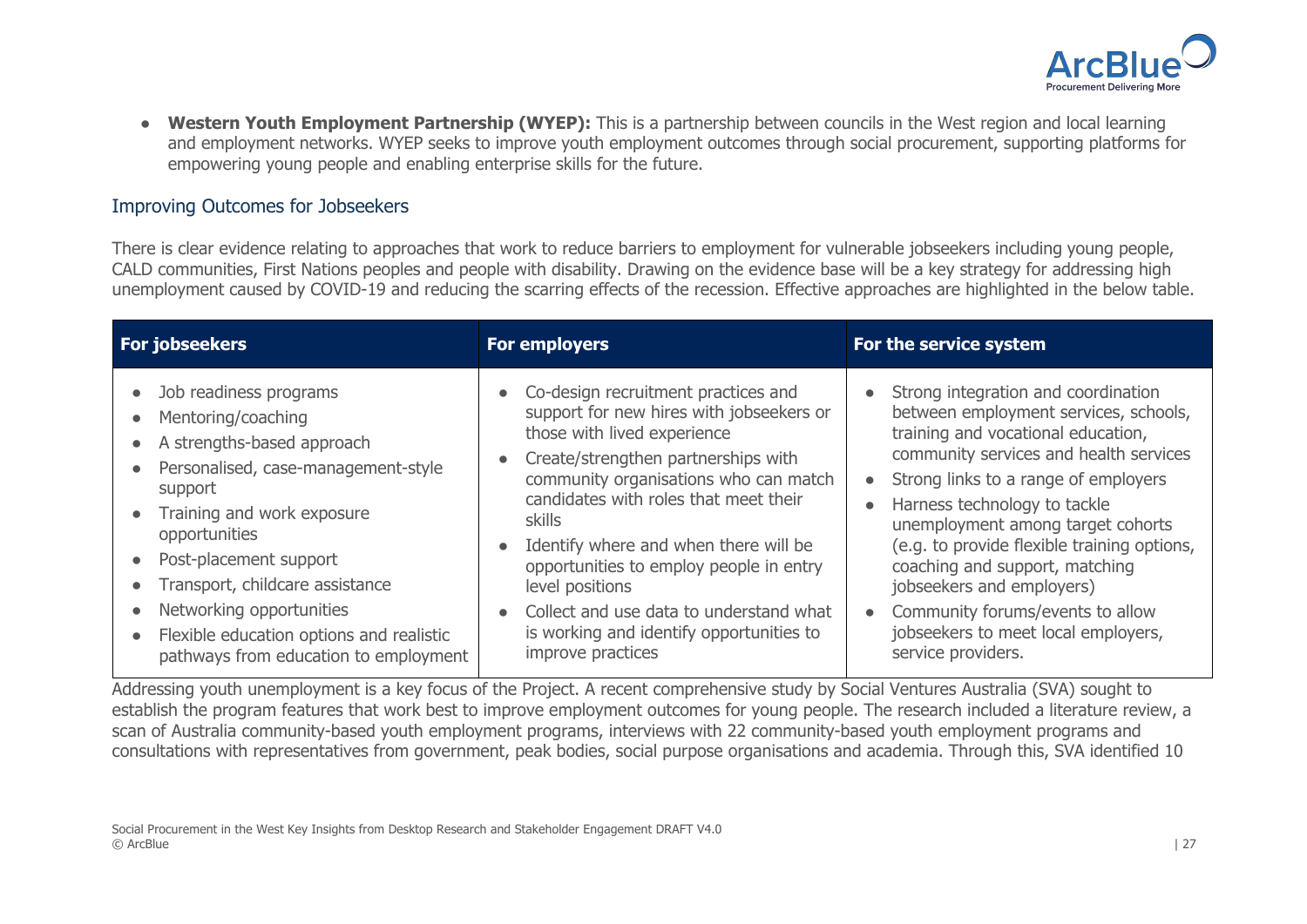

features that can be incorporated in the design, delivery and measurement of youth employment programs to ensure maximum effectiveness. These are:

- 1. Recognise young people's strengths and aspirations
- 1. Support young people to develop employment goals and where relevant life goals
- 2. Identify and respond to the range of issues experienced by young people
- 3. Build trusted relationships with young people
- 4. Include activities that support young people to develop employability skills e.g. communication, problem solving, teamwork
- 5. Include activities that support young people to develop technical skills that meet specific job needs
- 6. Provide young people with high quality, relevant information that supports the search for work
- 7. Provide young people with opportunities to gain practical and useful work experience
- 8. Connect young people with employers
- 9. Provide post-program support to young people for the time needed for them to reach their goals.

## Research Directions

#### The Social Enterprise Sector

The 2017 Map for Impact report found that Victorian social enterprises contributed \$5.2 billion to the Victorian economy and created jobs for over 60,000 Victorians. More than one third of those who work at social enterprises are from marginalised social groups that face challenges in gaining mainstream employment.

Growing the social enterprise sector will support job creation, increased incomes and standards of living, increased social contact and a sense of belonging for thousands of vulnerable workers. Research shows that many employees of social enterprises experience improved mental and physical health and better access to needed services. There is also emerging evidence demonstrating that the relative level of labour productivity in social enterprises is comparable or higher than that of small and medium enterprises.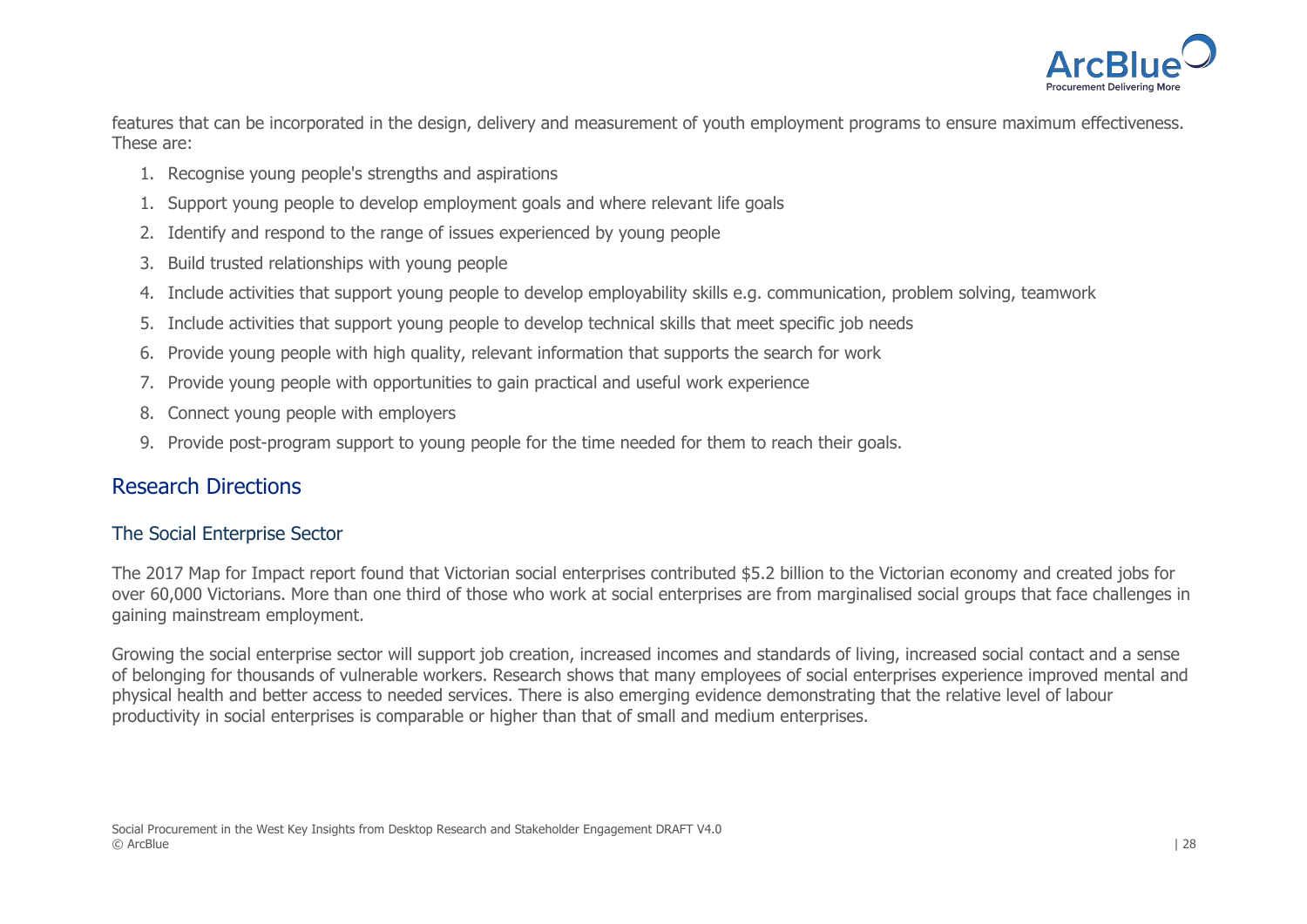

Social enterprises face a number of emerging and ongoing challenges, including social and economic disruptions of COVID-19; financial constraints and under-capitalisation; barriers to accessing markets and networks; difficulties with demonstrating impact and measuring performance; and funding restrictions and policy changes.

Addressing these challenges is crucial to building a healthy social enterprise sector that can support inclusive economic growth in Victoria.

#### Place-based Approaches and the COVID-19 Recovery

The pandemic has exposed existing weaknesses in the domestic labour market and amplified inequities in employment outcomes for vulnerable cohorts including refugees, people seeking asylum, people with disability, First Nations peoples, young people and women. An approach to pandemic recovery that is underpinned by place-based principles is likely to help to address these issues and more.

The opportunities that the pandemic has created to address systemic and structural disadvantage is a growing area of focus for a number of scholars. For example, the Yunus Centre at Griffith University proposes a framework for a 'mission-led recovery' which outlines the following 'domains of action':

- 1. Cultivate local living economies: Stimulating local economies and employment through a focus on place-based recovery and support of jobs for regeneration.
- 2. Leverage procurement: Leveraging public, private and civic sector spending power to unlock greater social and economic value.
- 3. Sustain enterprise: Sustaining and supporting enterprise and growing impact enterprise through generative channels.
- 4. Innovate for impact: Investing in innovation that builds public benefit and outcomes across sectors and industries.
- 5. Seed civic creativity and action: Mobilising, celebrating and creating conditions for civic innovation, creativity and action.
- 6. Catalyse impact investment: Mobilising capital and increasing participation in investment that generates public benefit, social and economic value.
- 7. Work from disadvantage out: Stimulating recovery specifically in disadvantaged places and focus on regenerative opportunities grown in and from these places.

#### Enterprising Communities

The notion of enterprising communities stems from the Sirolli Institute, founded by Ernesto Sirolli, that "promotes a people-centred, bottom-up and localised approach which stimulates people to become more enterprising and pursue entrepreneurship as a career path."

Social Procurement in the West Key Insights from Desktop Research and Stakeholder Engagement DRAFT V4.0 © ArcBlue | 29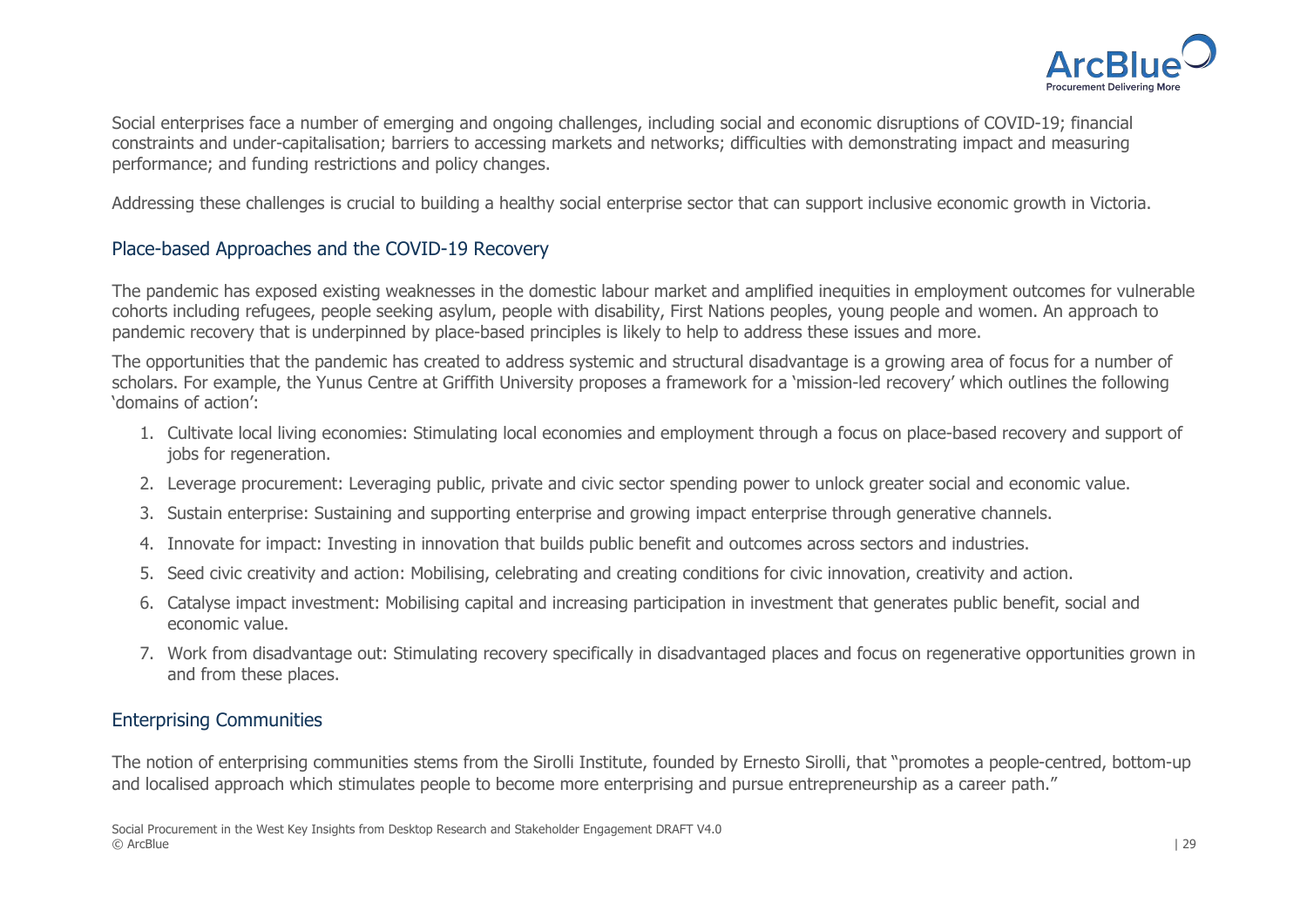

The approach is premised on aiding local entrepreneurs to become successful by building a coalition of competence around them – like anyone does when skills or resources are lacking and the engagement of partners is pursued to address a skill or resources gap.

Utilised in various settings globally, Sirolli's Enterprise Facilitation® approach comprises two main components:

- **Enterprise Facilitator**: the initial point of contact for business owners and entrepreneurs, helping them to understand their ideas and providing them with help and direction by taking the ideas to a Community Panel. The Enterprise Facilitator is not necessarily an expert, but is well-connected, a good listener and able to assess the needs and skills of a business owner/entrepreneur. The Enterprise Facilitator is also often supported by a management group.
- **Community Panel**: provides support to the Enterprise Facilitator by providing advice and introductions to community leaders, business owners and other useful contacts. In doing so, specific problems related to the business owner/entrepreneur idea can be addressed. The Community Panel typically consists of 20-60 stakeholders from different sectors, such as local business, civic leaders, economic development practitioners, and private sector professionals.

#### Innovative Governance Models

There is an increasing global interest regarding innovative governance models that rely on shared ownership. Examples include:

- **Platform co-operatives** are businesses that use digital platforms (website, mobile apps or protocols) to sell goods and services. They rely on shared ownership and decision-making, meaning users are able provide input into what happens on the platforms. Benefits of platform co-ops include higher quality jobs, productivity benefits, lower worker turnover, more control over privacy and transparency, fair pay, opportunities to benefit from the ecosystem of cooperatives and control over the direction of the business.
- **FairShares** is a development model for self-governing social enterprises operating as companies, co-ops, partnerships and associations. FairShares integrate the interests of a founder, worker, user and investor in support of social progress and sustainable development. The FairShare model is applied in FairShares Labs.
- **Sustainable Economies Law Center** (SELC) seeks to build models to cultivate cooperative local economies by providing legal education, research, advice and advocacy. SELC promotes social and local procurement and creative strategies for cooperative access to finance.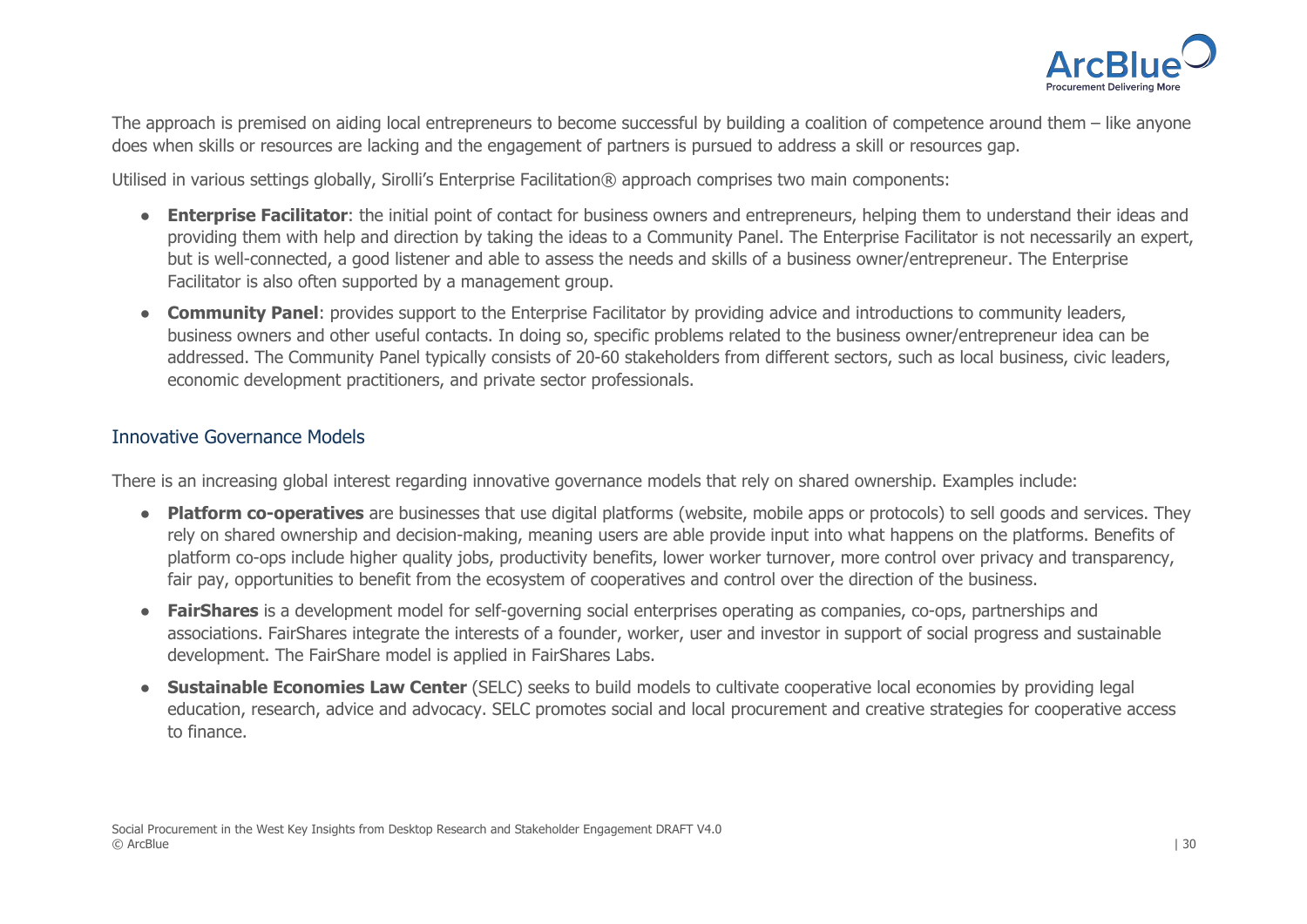

• **bHive** is a Bendigo-based platform co-operative comprised of five 'hives': the City Hive (the sharing of local events, local news), the Village Hive (the free economy) the Sharing Hive (peer-to-peer services across energy, money, transport, food, logistics) and the Giving Hive (a percentage of spending will go to local charitable projects).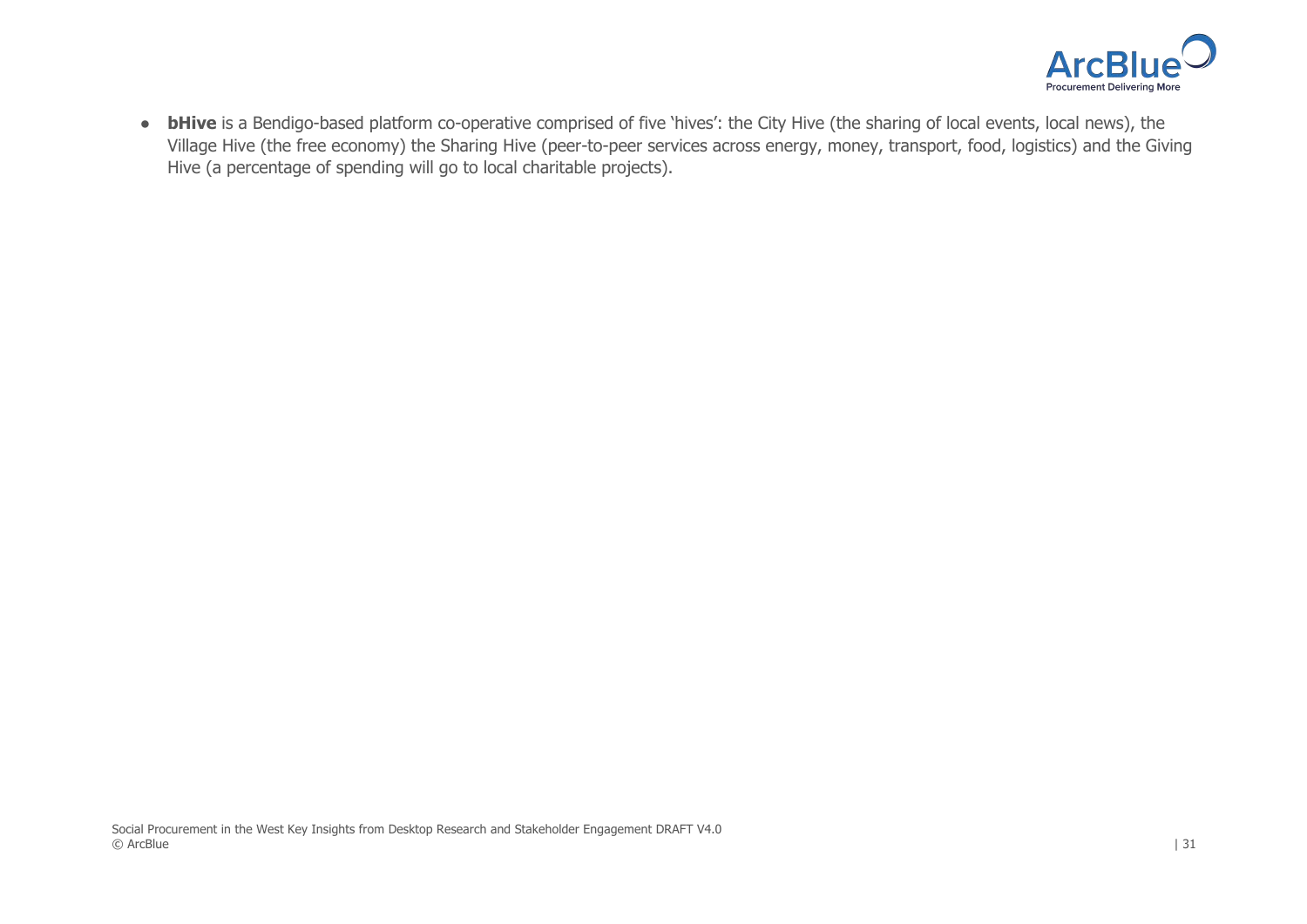

# Key Findings: Stakeholder Engagement

Following is a summary of key perspectives from interviews conducted in October and November 2020 by ArcBlue in relation to the Project. The perspectives are highlighted in aggregate form by sector. Perspectives expressed and as drawn from interviewee views, opinions and experiences do not represent the views of ArcBlue or ArcBlue consultants.

| <b>Sector</b>                  | <b>Key Perspectives</b>                                                                                                                                                                                                                                                                                                                                                                                                                                                                                                                                                                                                                                                                                                                                                                                                                                                                                                                                                                                                                                                                                                                                                                                                                                                                                                                                                                                                                                                                                                                                                                                                                                                                                                       |
|--------------------------------|-------------------------------------------------------------------------------------------------------------------------------------------------------------------------------------------------------------------------------------------------------------------------------------------------------------------------------------------------------------------------------------------------------------------------------------------------------------------------------------------------------------------------------------------------------------------------------------------------------------------------------------------------------------------------------------------------------------------------------------------------------------------------------------------------------------------------------------------------------------------------------------------------------------------------------------------------------------------------------------------------------------------------------------------------------------------------------------------------------------------------------------------------------------------------------------------------------------------------------------------------------------------------------------------------------------------------------------------------------------------------------------------------------------------------------------------------------------------------------------------------------------------------------------------------------------------------------------------------------------------------------------------------------------------------------------------------------------------------------|
| <b>Employment and Training</b> | There must be a focus on targets.<br>Trust, reciprocity and productive relationships between everyone involved is essential to successful outcomes<br>for jobseekers.<br>Requirements from employers are needed far enough in advance to allow matching of education needs of our<br>jobseekers to the employment opportunity loop.<br>Red tape needs to be removed to speed up the process for employers and jobseekers.<br>There cannot be a disconnection between Tier 1 suppliers who say the right thing and Tier 2 suppliers where<br>the job placements really happen.<br>The struggle is connecting employers or contractors to jobseekers. Brokerage and removal of bias would be of<br>assistance.<br>$\circ$ Example: Some sites need 20 people by Monday, and a construction company would rather go to<br>labour hire because they know an employment provide may not be able to address their need.<br>Data at times from employment service providers is showing that some employers are ahead in social<br>procurement where 50% of the workforce is from disadvantaged cohorts.<br>Having a cultural understanding of the cohorts is the key to getting people into relevant employment. Some<br>people have so many barriers and need long term help over 12 months. The foundations that need to be set<br>are crucial but requires money. For example, a lot of money is spent on petrol and grocery vouchers and lots<br>of links are provided to free services. We generally have to pour in a lot more money for this process.<br>Employment service providers are in contact with most jobseekers over 12 months.<br>Sometimes it's not about the job outcome; it's also about what the person needs. |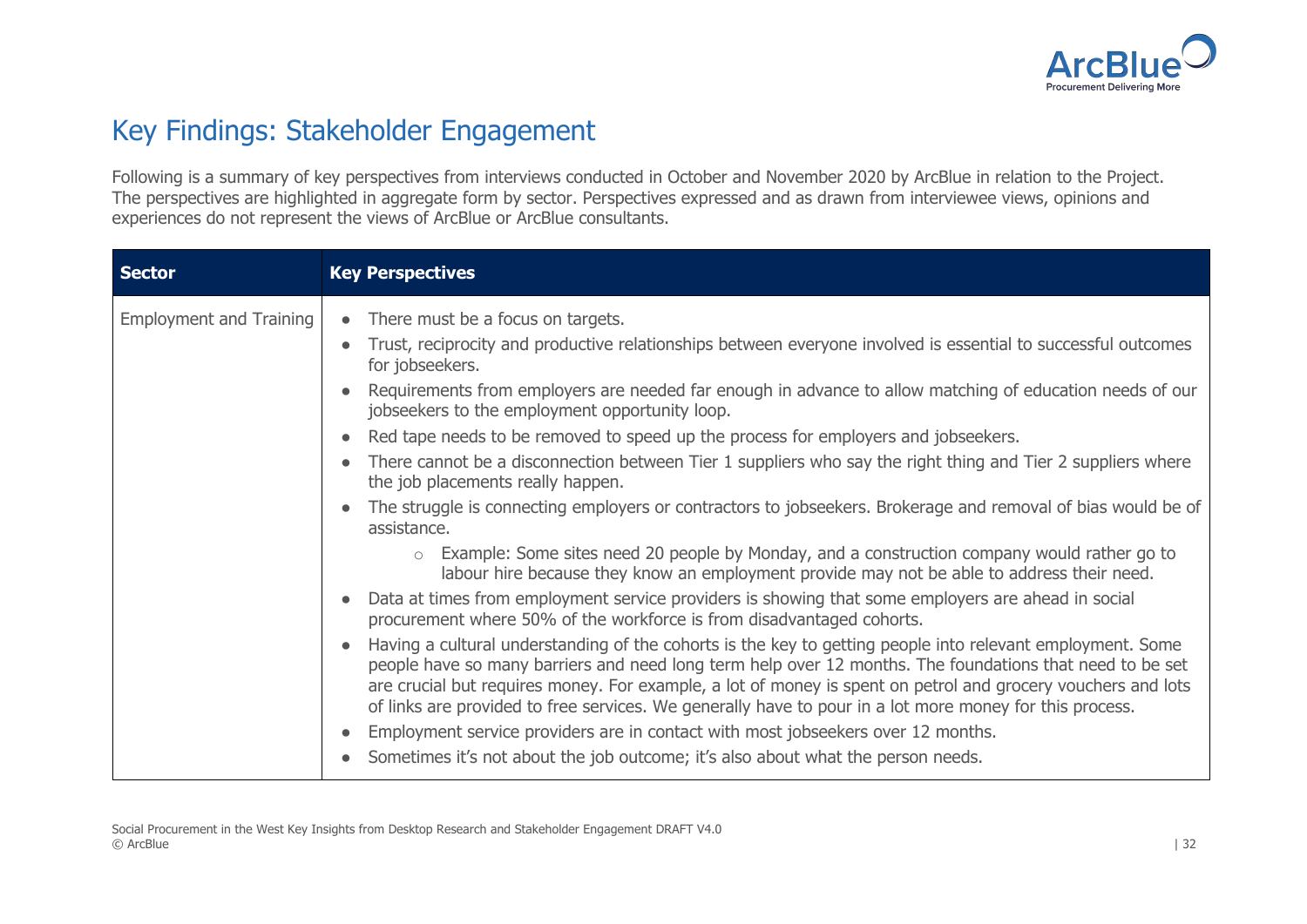

|                                      | Caseload growth has been exponential since March 2020 as a result of the COVID-19 pandemic. Melbourne's<br>West is seeing the largest growth.<br>Business can also initiate the job placement opportunity.<br>Example: Woolworths contacted Job Prospects directly around CALD community placements<br>whereas prior to COVID-19, the relationship was brokered through the local council. Working<br>directly with Woolworths, JobProspects put jobseekers through pre-employment online by<br>partnering with Gordon Institute (TAFE), which also became a sell point [for the employer] as well.<br>All training and PPE were supplied by Job Prospects. Woolworths is now looking to provide longer<br>term employment for those recruited through this job placement campaign.<br>Some programs are not meeting employers' needs effectively and bring further disadvantage to target<br>jobseekers.                                                                                                                                                                                                                                                                                                                                                                                                                                                                                                                                                                                                                     |
|--------------------------------------|-------------------------------------------------------------------------------------------------------------------------------------------------------------------------------------------------------------------------------------------------------------------------------------------------------------------------------------------------------------------------------------------------------------------------------------------------------------------------------------------------------------------------------------------------------------------------------------------------------------------------------------------------------------------------------------------------------------------------------------------------------------------------------------------------------------------------------------------------------------------------------------------------------------------------------------------------------------------------------------------------------------------------------------------------------------------------------------------------------------------------------------------------------------------------------------------------------------------------------------------------------------------------------------------------------------------------------------------------------------------------------------------------------------------------------------------------------------------------------------------------------------------------------|
| <b>Major Projects</b><br>Contractors | Despite education dissemination efforts, Tier 2 suppliers often do not get what is trying to be achieved.<br>It is often easier for larger organisations [as a Tier 1 supplier] to understand and drive social procurement but<br>it can be confusing for anyone new.<br>Visibility of social benefit suppliers is key to being able to engage them and this is not always readily available.<br>Example: Businesses listed on Social Traders do not always have information on their profile or on<br>$\circ$<br>LinkedIn.<br>For projects where suppliers are competing, it is probable that a Tier 1 will engage a business that already<br>does social procurement rather than educate the other business/es. This approach may also be necessary to<br>enable a level playing field for evaluation of competitive procurement. A body that could link Tier 2 suppliers<br>to education would be a great lever to addressing this issue and opening up opportunities to more suppliers.<br>The incentive to undertake social procurement comes predominantly comes from the client and the SPF.<br>While it would be great to for people to just do [social procurement], the client and SPF targets are greatly<br>important.<br>Local government as a procurer is seen to be significantly behind. There is a sense that local government can<br>also be driving social procurement, not just industry.<br>There is a need to better understand what potential suppliers are doing but the information is hard to find. |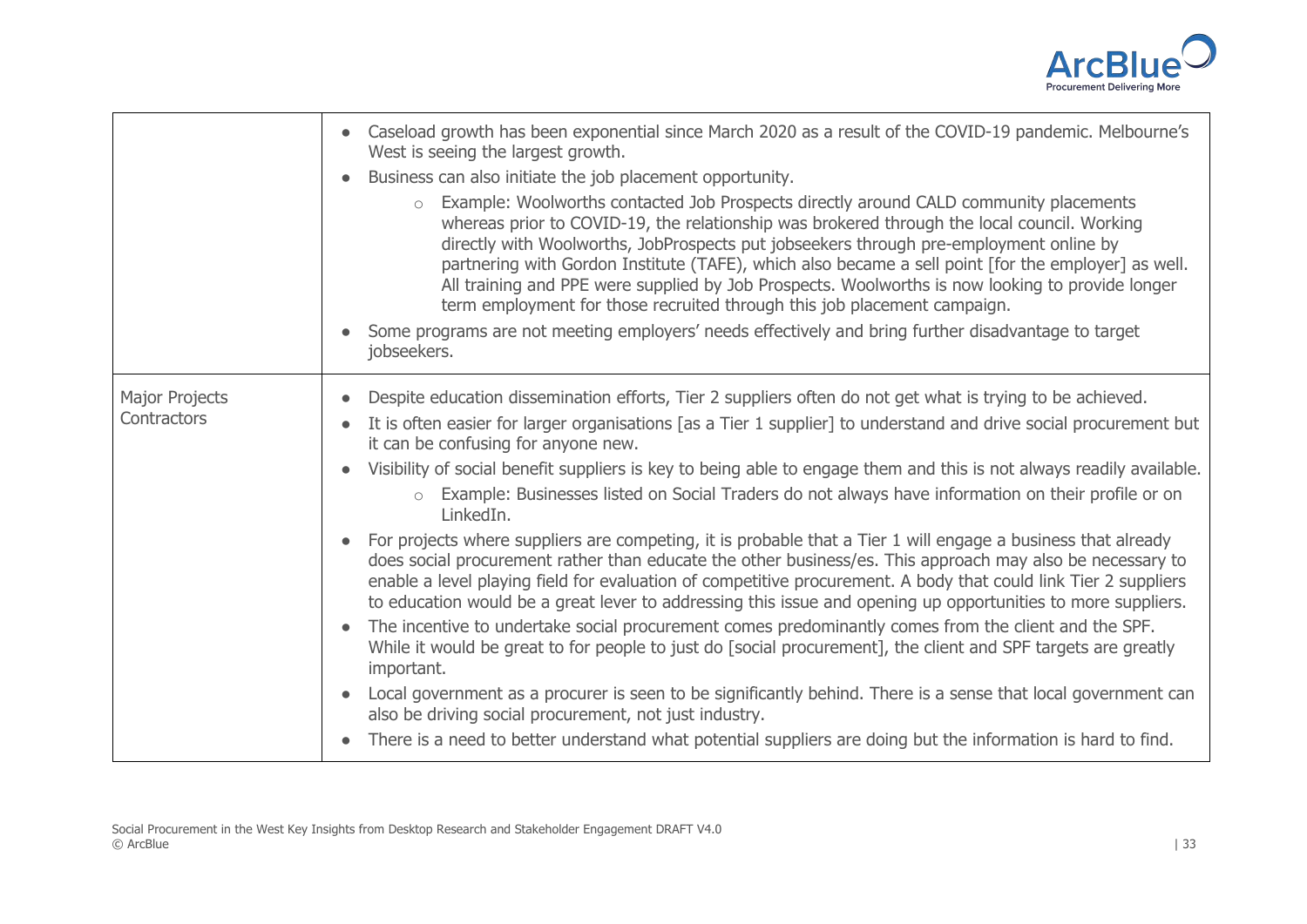

| Example: When calling businesses to find out what they can do, there's often a response lag. Social<br>$\circ$<br>procurement intermediaries also do not really offer a feel for capability or depth of the supplier. If<br>conducting a Google search, the information available is limited.                                                                                                                                                                             |
|---------------------------------------------------------------------------------------------------------------------------------------------------------------------------------------------------------------------------------------------------------------------------------------------------------------------------------------------------------------------------------------------------------------------------------------------------------------------------|
| If a West region business database was available for free [for businesses that can advance social<br>procurement], it would make it easier to find and engage them. Access to a range of suppliers, not just the<br>best ones, is needed. A regional portal with all the key data around socio economic data and what's<br>happening with disadvantaged cohorts AND employment opportunities for businesses through word of mouth<br>has been the only way at the moment. |
| Leveraging outside initiatives can help advance goals.                                                                                                                                                                                                                                                                                                                                                                                                                    |
| o Example: The South Australian Government's 'Renew Adelaide' has a grant for people to bring<br>proposals to lease the building for free for 12 months.                                                                                                                                                                                                                                                                                                                  |
| Flexibility to have a formal relationship [with an employment and training provider] or to be able to go directly<br>to education institutions (e.g. universities) is important. Doing otherwise creates red tape.                                                                                                                                                                                                                                                        |
| Getting a qualification is useless through a project if there is no clear job/career path. Education is needed on<br>how to create a stable pathway for candidates. Labour hire is relied on extensively. Trainees and cadets are a<br>lot more sustainable in terms of work.                                                                                                                                                                                             |
| From an economic point of view, big companies go to big companies and no money is seen in the small scale.<br>There is a need to see more opportunities in the supply chain and increase visibility on who is out there. Tools<br>like Vendor Panel could play a role in improving visibility and access to opportunities.                                                                                                                                                |
| There is often a need to be creative with submissions and responding to social procurement requirements.<br>$\bullet$                                                                                                                                                                                                                                                                                                                                                     |
| Construction is not newly created jobs – it is project to project based and the same companies. Whereas a<br>startup is a new business and has more growth potential – business incubation is a strong aspect that hasn't<br>been highlighted.                                                                                                                                                                                                                            |
| The size of the social benefit supplier does not always fit the size of the project. There is a need to look at<br>different strategies, such as unbundling to allow engagement, having access to a broad range of providers,<br>and taking a place-based approach.                                                                                                                                                                                                       |
| o Example: "There is a small concreting social enterprise, they are small scale but there is an ability<br>for them to grow. The Tier 1 supplier has a pipeline of projects for them, so there is a longevity of<br>relationships. There is a need to do capacity building for these social enterprises in conjunction with                                                                                                                                               |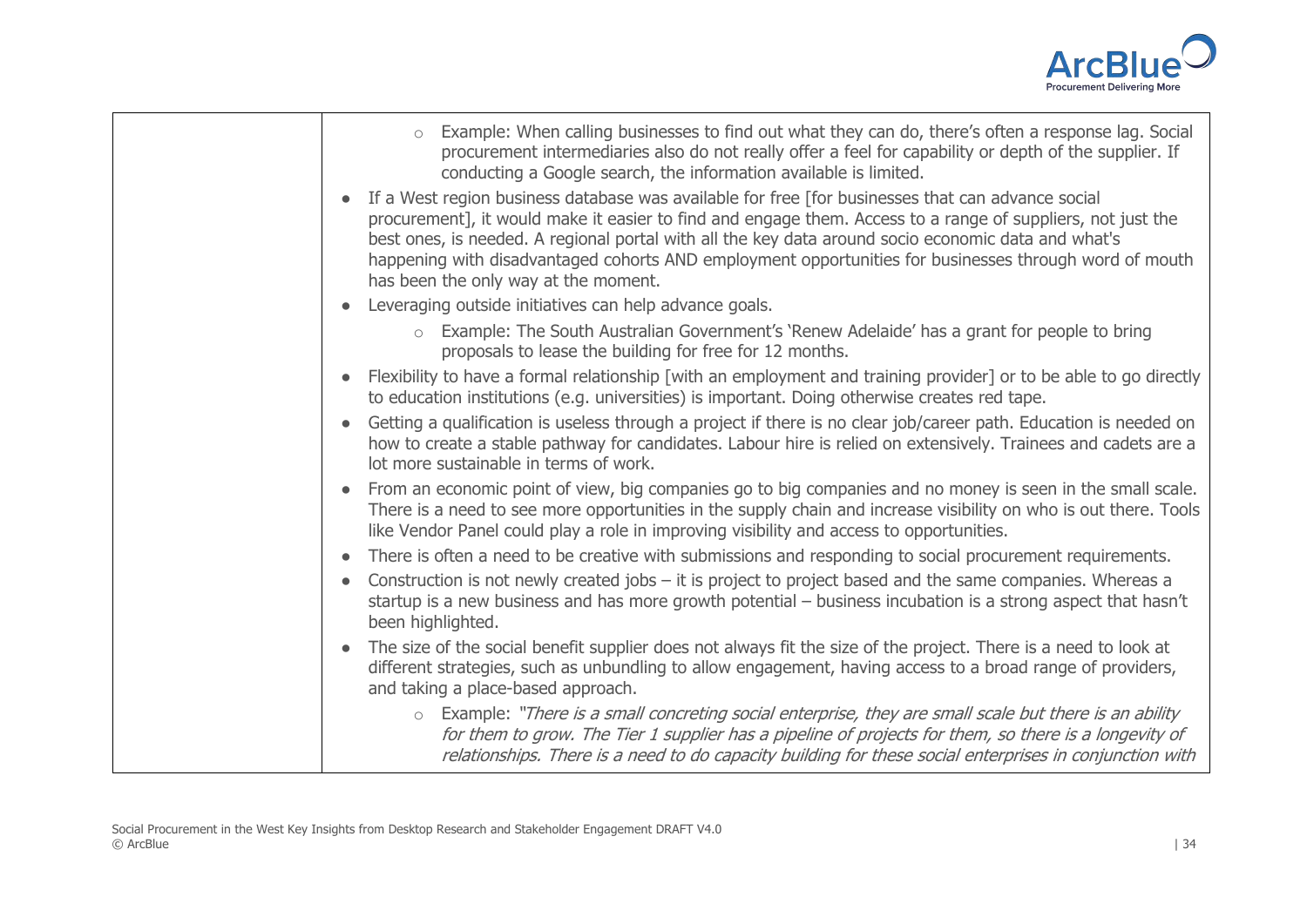

|                         | other people on the project. It is important to look for businesses that are worth investing in for the<br>sake of scaling them up."                                                                                                                                                                                                             |
|-------------------------|--------------------------------------------------------------------------------------------------------------------------------------------------------------------------------------------------------------------------------------------------------------------------------------------------------------------------------------------------|
|                         | Work or investment cannot just be passed down [the supply chain] and the Tier 1 supplier then walking<br>away. There is a need to aid the partners to create a local network.                                                                                                                                                                    |
|                         | $\circ$ Example: "We would have a list of like ICN, Kinaway, then setting upfront with the supply chain that<br>the targets are there and they are expected to be hitSo having our suite of suppliers to provide on<br>a project level is the massive support. The procurement side of things is a lot easier than the<br>workforce management." |
|                         | For small business/social benefit suppliers, a few grand can be a lot of money. ICN are trying to connect<br>those suppliers with big projects but many projects do not have someone looking after social procurement;<br>they are focused on the bottom line.                                                                                   |
|                         | There are so many NFP organisations all trying to deliver the same outcomes and competing for funding. A<br>consolidated rather than competitive approach would work better to reduce barriers to work for target<br>cohorts, however there is recognition that change of this nature will happen through case studies and will<br>take time.    |
| <b>Local Government</b> | The concept of regional social procurement is supported however implementation may be challenging. There<br>is a need to have:                                                                                                                                                                                                                   |
|                         | A high degree of collaboration across LGAs<br>$\circ$                                                                                                                                                                                                                                                                                            |
|                         | Sponsorship and leadership from senior managers/Executive<br>$\circ$                                                                                                                                                                                                                                                                             |
|                         | Standardised practice between LGAs where social procurement is central<br>$\circ$                                                                                                                                                                                                                                                                |
|                         | Clear role of LGAs e.g. is council an incubator that finds social enterprises and connects everything<br>$\bigcirc$<br>up? Or are they more involved?                                                                                                                                                                                            |
|                         | $\circ$ Flexibility with State departments.                                                                                                                                                                                                                                                                                                      |
|                         | The COVID-19 pandemic has hit hard in the West region. It has exacerbated existing community, economic<br>and health issues. Each LGA has a COVID-19 response and recovery investment. Services and training<br>delivery is essentially fully online since the start of the pandemic.                                                            |
|                         | Training and assistance examples include (not necessarily across all LGAs):<br>$\bullet$                                                                                                                                                                                                                                                         |
|                         | Resume and key selection criteria (KSC) response writing<br>$\circlearrowright$                                                                                                                                                                                                                                                                  |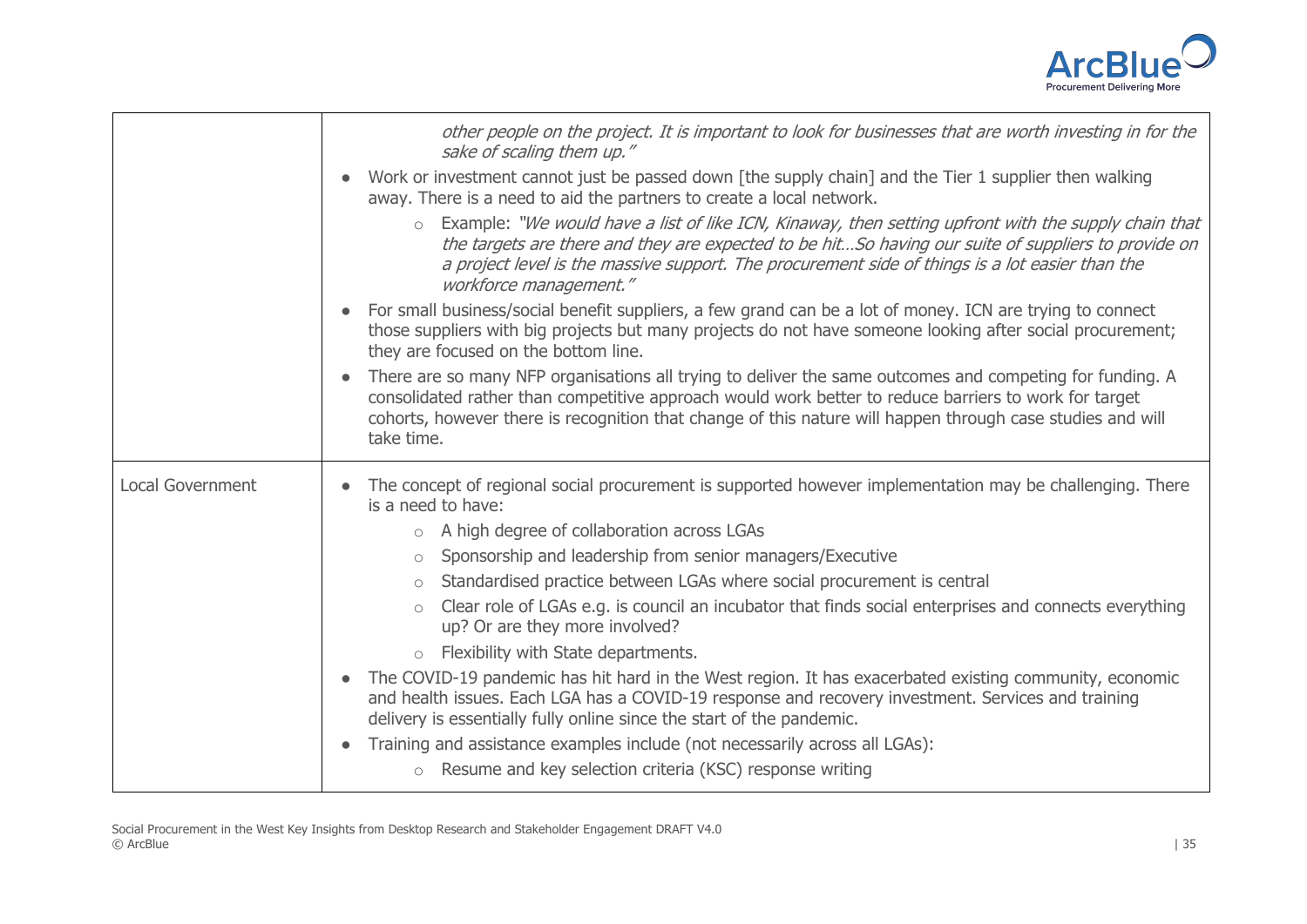

| Career pathways mapping for young people<br>$\circ$                                                                                                                                                                                                                                                                                                                                           |
|-----------------------------------------------------------------------------------------------------------------------------------------------------------------------------------------------------------------------------------------------------------------------------------------------------------------------------------------------------------------------------------------------|
| Engagement of young people in social help or homework groups, then doing onward referrals to<br>$\circ$<br>other services                                                                                                                                                                                                                                                                     |
| Leadership program with locals.<br>$\circ$                                                                                                                                                                                                                                                                                                                                                    |
| Good projects have been happening (e.g. BrIMPACT, Flemington Works, Inner West Community Enterprise),<br>however some have paused in their initial stages or stopped altogether due to the pandemic, end of funding,<br>lack of a dedicated resource or a combination of these.                                                                                                               |
| There is opportunity to leverage connections with major projects; where these are occurring there is usually a<br>greater council investment in social procurement. There is a view that the larger contracts is where the<br>difference can be made however there is a perceived and experienced issue around getting big businesses to<br>commit to a real outcome and have it reported on. |
| Dealing with new-ness and innovation brings complexities and questions, especially where rules or ways or<br>$\bullet$<br>working are not yet developed.                                                                                                                                                                                                                                      |
| Co-design and hand-built solutions by the participants are really important.                                                                                                                                                                                                                                                                                                                  |
| It [the model] is about job creation and micro entrepreneurship.<br>$\bullet$                                                                                                                                                                                                                                                                                                                 |
| Social procurement opportunities need to be incorporated into the tender development and quotation<br>processes. Some do not have processes in place while others do have it embedded; in the latter examples<br>feedback from suppliers is often that it is "too hard" but will do it if pushed. Most people want to do the right<br>thing, they just don't know how to.                     |
| Education for small business/social benefit suppliers is crucial as there is currently a massive barrier around<br>social procurement, especially on how to respond to an opportunity.                                                                                                                                                                                                        |
| Example: "It's all good to say we want a social enterprise, but those people filling in these enterprise<br>$\circ$<br>forms can't miss a single box."                                                                                                                                                                                                                                        |
| Education is a massive issue also for community cohorts. In undertaking education, meritocracy needs to be<br>considered; white privilege can create barriers to engagement.                                                                                                                                                                                                                  |
| There are tools that can be leveraged and/or adapted:<br>$\bullet$                                                                                                                                                                                                                                                                                                                            |
| Visuals/analytics, such as those created by ArcBlue<br>$\circ$                                                                                                                                                                                                                                                                                                                                |
| A localised 'map for impact' in the West region looking at specific sectors or businesses.                                                                                                                                                                                                                                                                                                    |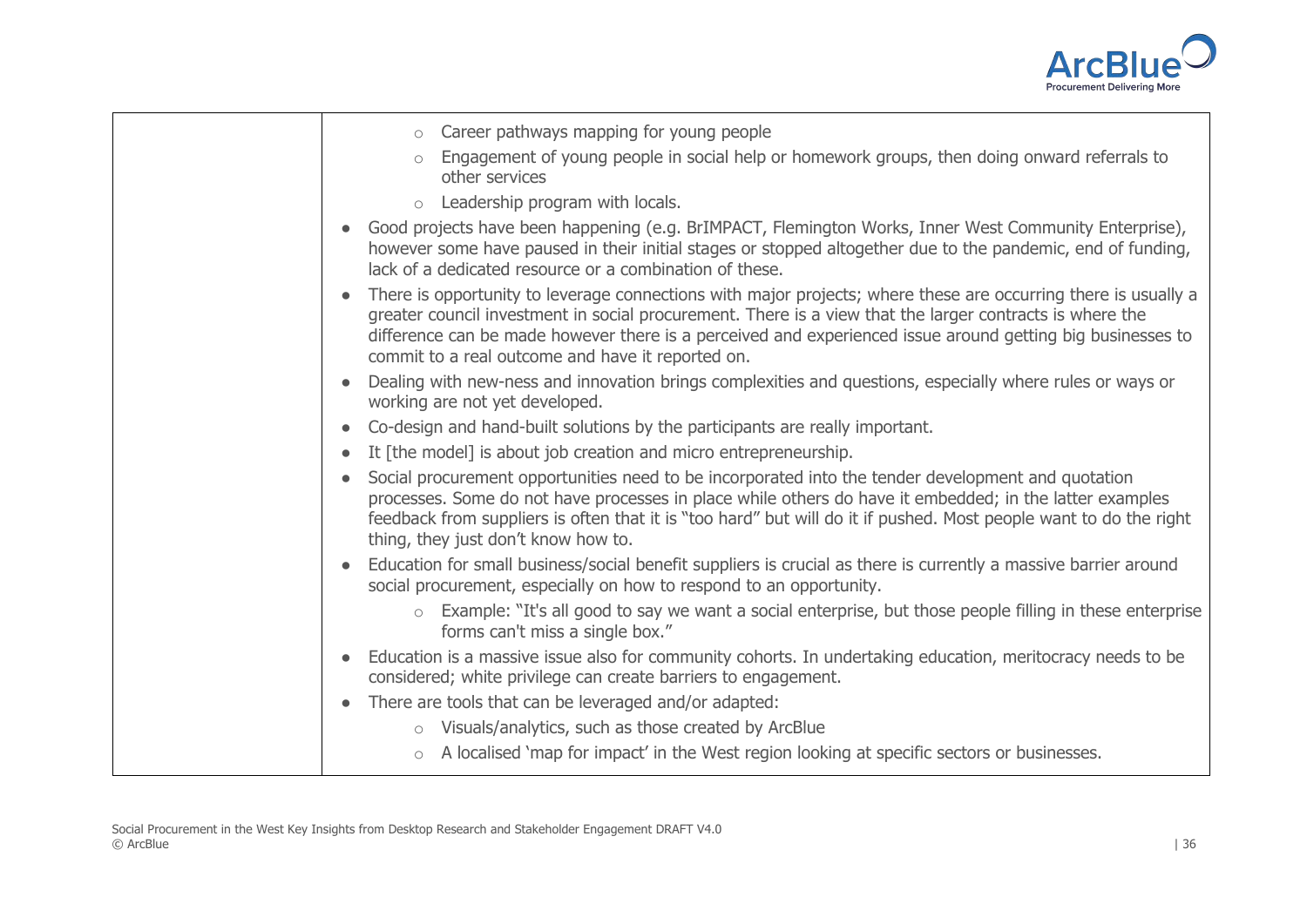

| Social Benefit Suppliers     | The challenge with the current system is that jobseekers going through the process are not really being<br>served for themselves but for an outcome. The system should support capturing their aspiration, translate it<br>to education and resourcing, and then turn that into a job candidacy.<br>Market conversations indicate that companies are doing desktop research to find jobs for social jobs.<br>$\bullet$<br>The narrative around who refugees and migrants are needs changing.                                                                                                                                                                                                                                                                                                                                                                                                                                                                                                                                                                                                                                                                                                                                                                                                                                                                                                                                                                                                                                                                                                                                                                                    |
|------------------------------|---------------------------------------------------------------------------------------------------------------------------------------------------------------------------------------------------------------------------------------------------------------------------------------------------------------------------------------------------------------------------------------------------------------------------------------------------------------------------------------------------------------------------------------------------------------------------------------------------------------------------------------------------------------------------------------------------------------------------------------------------------------------------------------------------------------------------------------------------------------------------------------------------------------------------------------------------------------------------------------------------------------------------------------------------------------------------------------------------------------------------------------------------------------------------------------------------------------------------------------------------------------------------------------------------------------------------------------------------------------------------------------------------------------------------------------------------------------------------------------------------------------------------------------------------------------------------------------------------------------------------------------------------------------------------------|
| Government Major<br>Projects | Compared to 18 months ago, social procurement is now becoming more accepted and embedded:<br>Tender process has social impact and commitments embedded<br>$\circ$<br>Social procurement criterion of 5-10% is embedded<br>$\circ$<br>Measurements for Indigenous, MPSG and social procurement spend are embedded<br>$\circ$<br>Reporting mechanisms are in place<br>$\bigcirc$<br>Acting more proactively now to engage and communicate with social benefit suppliers (e.g. forums)<br>$\bigcirc$<br>Inclusion teams available who can assess procurement strategy options (e.g. unbundling packages)<br>$\circ$<br>Tracking of job outcomes over a longer period.<br>$\circ$<br>Challenges continue:<br>Inclusion of social procurement in design work and early planning stages<br>Continuing to breakdown perceptions that engaging a social benefit supplier will not deliver the<br>$\circ$<br>same or better outcome (consistent and quality supply outcomes are helping with this)<br>Limited social benefit supplier marketplace<br>$\circ$<br>Need for more industry capability and maturity<br>$\circ$<br>Big disconnect between setting targets and achieving outcomes<br>$\circ$<br>Experience of social procurement is often limited to the project contracting models that may not<br>$\circ$<br>work in other environments<br>Incentives still need to drive the outcomes from contractors<br>$\circ$<br>Reliance on labour hire does not necessarily support sustainable job outcomes.<br>$\circ$<br>The catalyst for change has been having the right people in the organisations, so the alliances flow down the<br>pipeline on how to do social procurement. |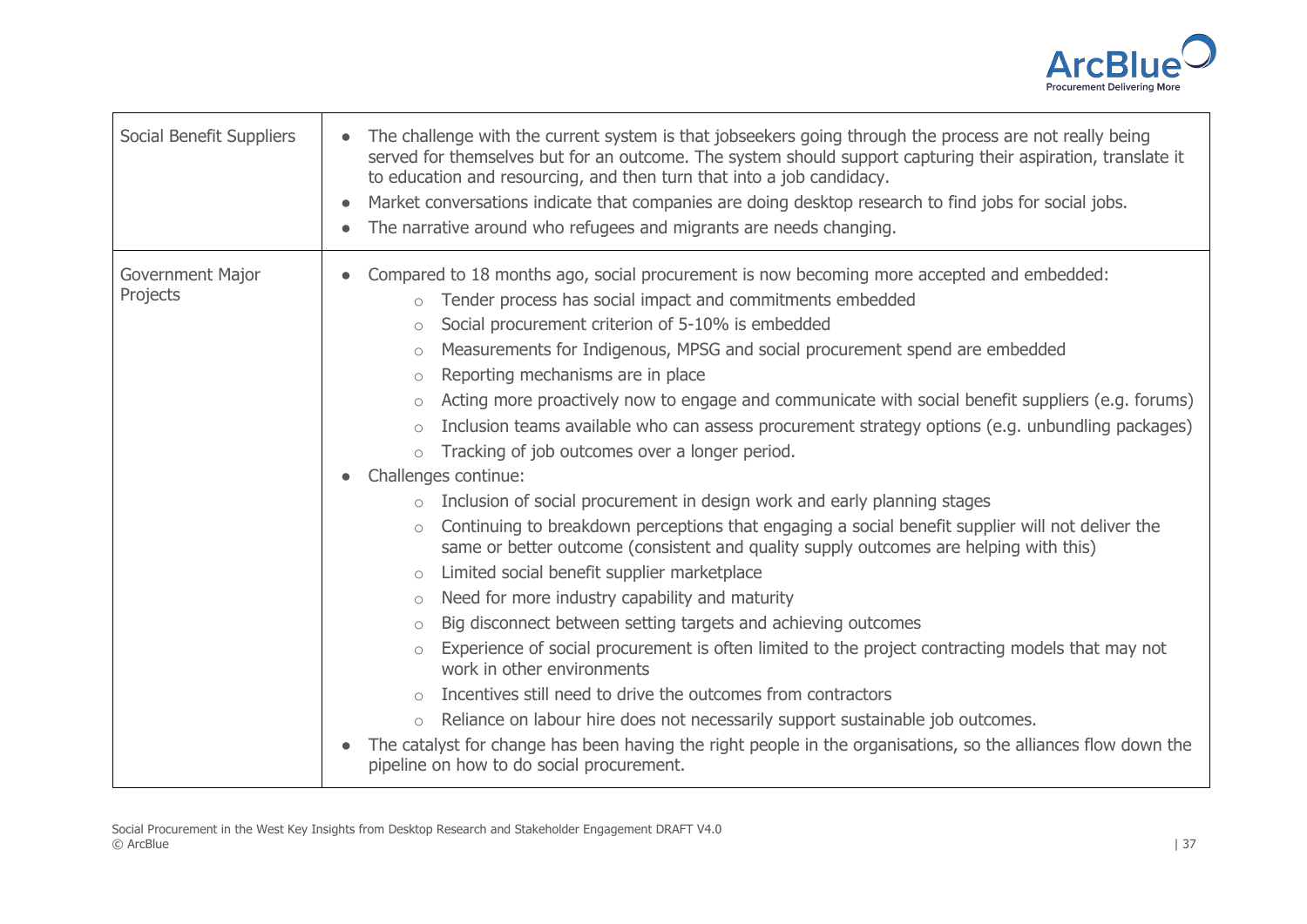

|                            | Industry support is crucial to re-imagining how social benefit suppliers can grow.<br>o Example: If a waste management social benefit supplier could package a group of suppliers to do all<br>the waste management, facilities, land management etc, it would have a massive effect on how<br>social procurement works. This would get industry and government to completely rethink<br>procurement rather than focus on the more traditional incentives and targets.<br>Early research indicated that the requirements were being passed on to Tier 2 suppliers. There is now a focus<br>on working with these suppliers more directly on the outcomes (e.g. through running events, working with<br>social procurement intermediary organisations, and engaging with local councils).<br>Maintenance of opportunities for social benefit suppliers after major projects finish should be a consideration.                                                                                                                                                                                                                            |
|----------------------------|-----------------------------------------------------------------------------------------------------------------------------------------------------------------------------------------------------------------------------------------------------------------------------------------------------------------------------------------------------------------------------------------------------------------------------------------------------------------------------------------------------------------------------------------------------------------------------------------------------------------------------------------------------------------------------------------------------------------------------------------------------------------------------------------------------------------------------------------------------------------------------------------------------------------------------------------------------------------------------------------------------------------------------------------------------------------------------------------------------------------------------------------|
| Youth                      | Engaging with young people can be supported in different ways through this Project depending on the age<br>groups in focus.<br>Education on social procurement is key, even before solving issues at scale.<br>One opportunity would be that this project and research could be to mature the SPF.<br>$\bullet$<br>Feedback is telling us that some organisations find it hard to interact with all of the social benefit supplier<br>networks.<br>This [the Project] is the greatest opportunity for social procurement to be endorsed by local government and<br>a big message to State government.<br>There is opportunity to look at different financing schemes that support social procurement.<br>o Example: St Albans Leisure Centre is financed through a social impact bond which is a very<br>innovative funding scheme.<br>There is an opportunity to leverage existing programs and networks, e.g. Local Learning Employment<br>Networks (LLENs), WinBay.<br>There is a wealth of existing research related to the West region and a strong appetite to do something new<br>and different from the ground up to top level. |
| <b>Potential Investors</b> | Social enterprise is being regarded as key vehicle we see that can lead to a more sustainable model for<br>reform projects and breaking down social disadvantage.                                                                                                                                                                                                                                                                                                                                                                                                                                                                                                                                                                                                                                                                                                                                                                                                                                                                                                                                                                       |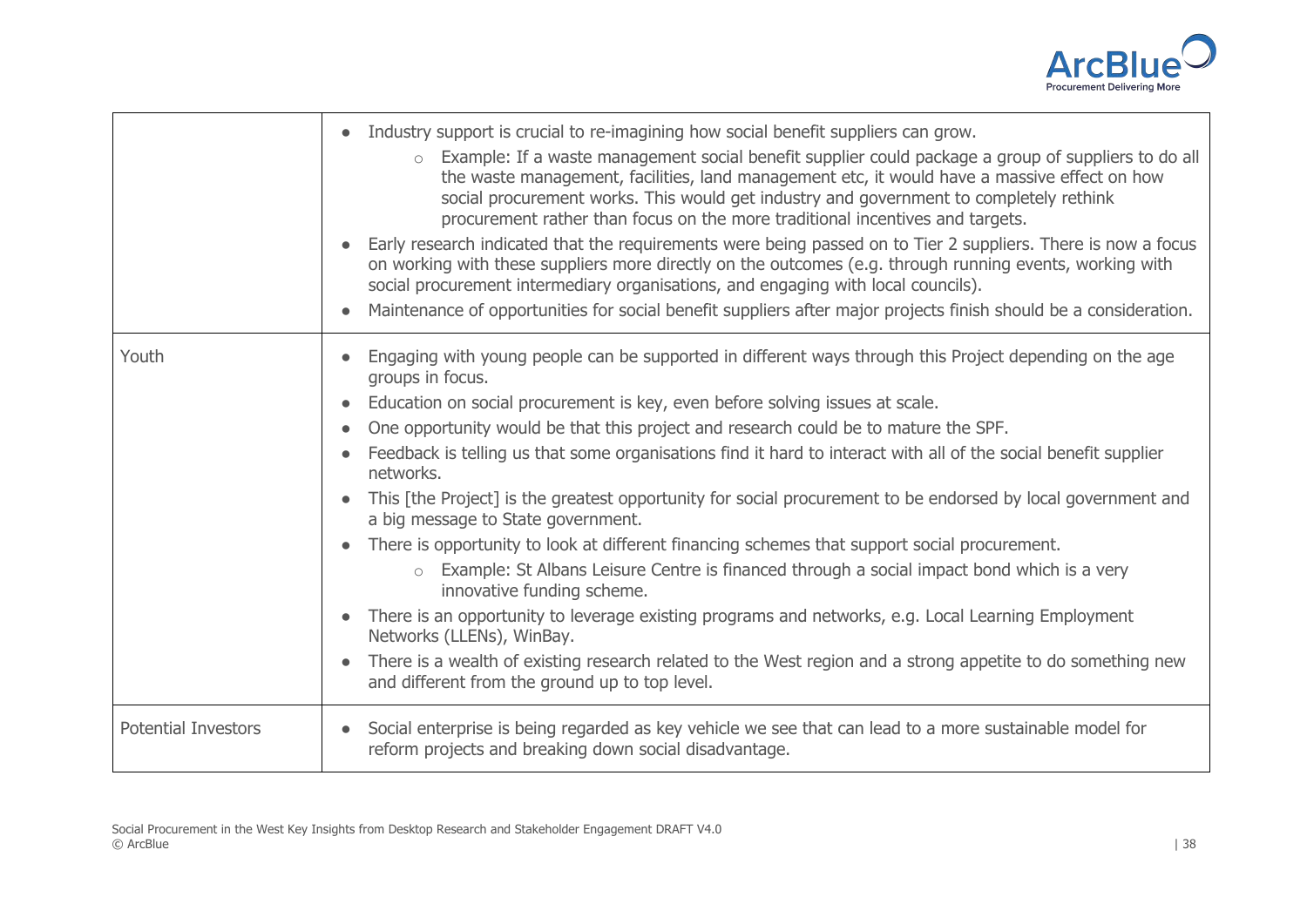

- Need to acknowledge there is a lot on the table at the moment a social recovery from the pandemic, so now is the time to put in strategic long term projects in areas of need. The community piece is critical coming from an organisational change angle.
- There is a lot happening in Scotland, but a lot of it is based on the community they are working in. In Europe they are much more open to the community ownership model, social enterprise food networks, etc. Whether that translates here is up for consideration.

# Appendix A – References

The table below provides a list of the information sources reviewed by ArcBlue for the purpose of the Project.

| <b>Documents</b>                                                                                                     | <b>Key Perspectives</b>       | <b>Version</b><br>(where known) |
|----------------------------------------------------------------------------------------------------------------------|-------------------------------|---------------------------------|
| A framework for place-based approaches: The start of a conversation about working<br>differently for better outcomes | Victorian Government          | Feb-2020                        |
| About Outlook                                                                                                        | <b>Outlook Environmental</b>  | 2020                            |
| Auckland Transport Sustainable Procurement Journey [Summary]                                                         | <b>Auckland Transport</b>     | <b>Nov 2018</b>                 |
| Bracks launches plan to create 50,000 new jobs in Sunshine                                                           | Victoria University           | Nov 2019                        |
| Brief: Regional Jobs Taskforce in Western Melbourne                                                                  | Centre for Policy Development | Sep 2020                        |
| Brimbank Annual Budget 2020-2021                                                                                     | <b>Brimbank City Council</b>  | Final                           |
| Brimbank Council Plan 2017-2021                                                                                      | <b>Brimbank City Council</b>  | Final                           |
| <b>Brimbank Learning Futures</b>                                                                                     | <b>Brimbank City Council</b>  | Sept 2020, Final                |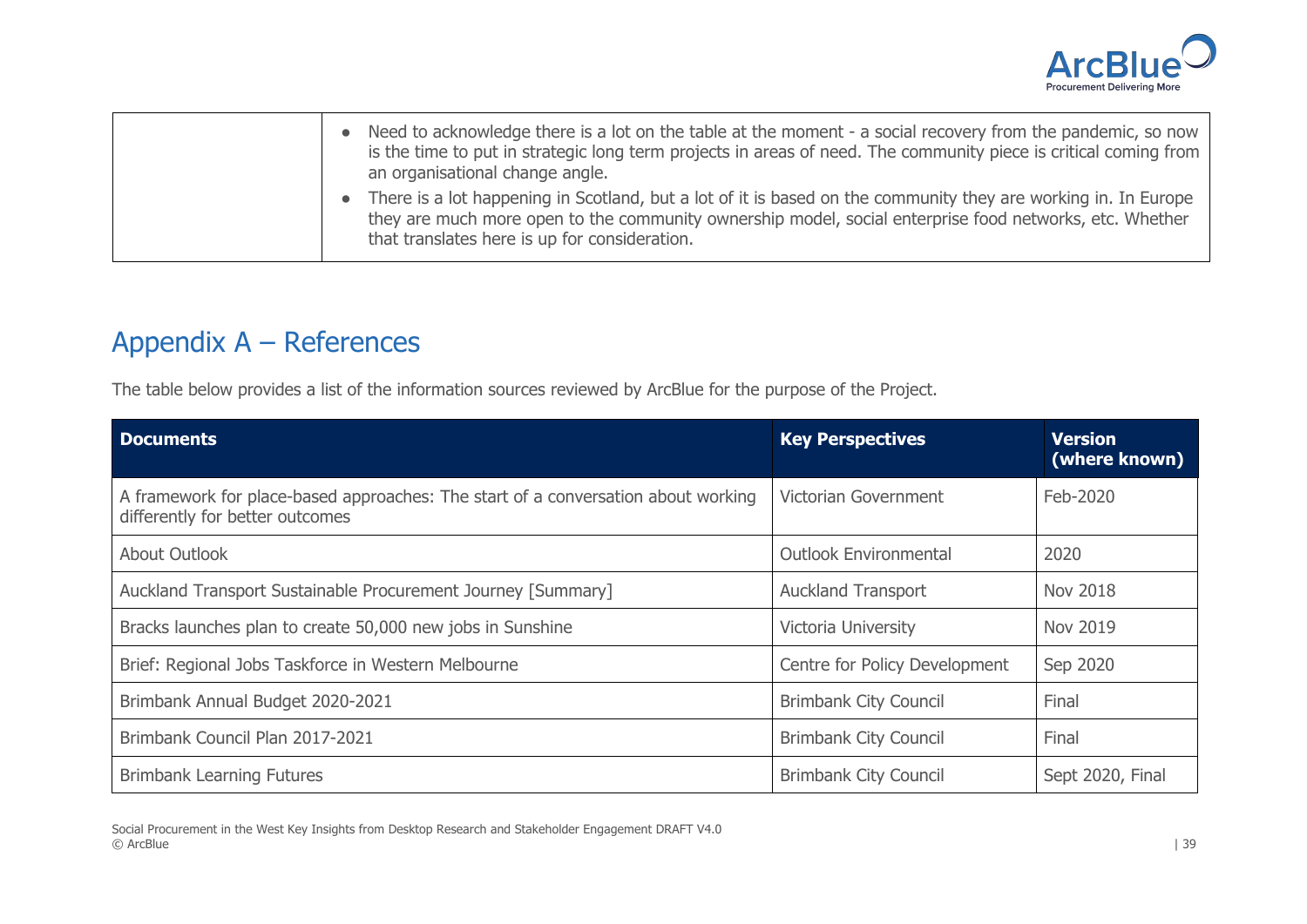

| Brimbank Youth Jobs Strategy 2018-2023                                                                                                          | <b>Brimbank City Council</b>                            | N/A                  |
|-------------------------------------------------------------------------------------------------------------------------------------------------|---------------------------------------------------------|----------------------|
| BrIMPACT - December Co-design Workshop [Summary]                                                                                                | YLab                                                    | Dec 2019             |
| <b>BrIMPACT Social Procurement Opportunities</b>                                                                                                | ArcBlue                                                 | Jun 2020             |
| <b>BrIMPACT Capability Assessment Templates</b>                                                                                                 | ArcBlue                                                 | Dec 2019             |
| <b>BrIMPACT Employer Action Plan Template</b>                                                                                                   | ArcBlue                                                 | Dec 2019             |
| <b>BrIMPACT Employer Program Outline</b>                                                                                                        | ArcBlue                                                 | Sept 2018            |
| <b>BrIMPACT Procurement Template</b>                                                                                                            | ArcBlue                                                 | Mar 2020, Draft      |
| Budget 2020-21                                                                                                                                  | Department of Treasury:<br><b>Australian Government</b> | 2020                 |
| Centre for Policy Development Disadvantaged Jobseekers Inquiry Submission                                                                       | Centre for Policy Development                           | Aug 2019             |
| Centre for Policy Development Submission: Review into integration, employment and<br>settlement outcomes for refugees and humanitarian entrants | Centre for Policy Development                           | Jan 2019             |
| Clean Force Property Services Social Return On Investment (SROI) Report                                                                         | Social Ventures Australia                               | August 2020<br>Final |
| Climbing the jobs ladder slower: Young people in a weak labour market                                                                           | <b>Productivity Commission</b>                          | Jul 2020             |
| <b>Community Benefit Agreements</b>                                                                                                             | <b>Buy Social Canada</b>                                | 2020                 |
| <b>COVID-19 Community Impact Analysis</b>                                                                                                       | <b>Brimbank City Council</b>                            | Aug 2020             |
| A framework for place-based approaches: The start of a conversation about working<br>differently for better outcomes                            | <b>Victorian Government</b>                             | Feb-2020             |
| <b>About Outlook</b>                                                                                                                            | <b>Outlook Environmental</b>                            | 2020                 |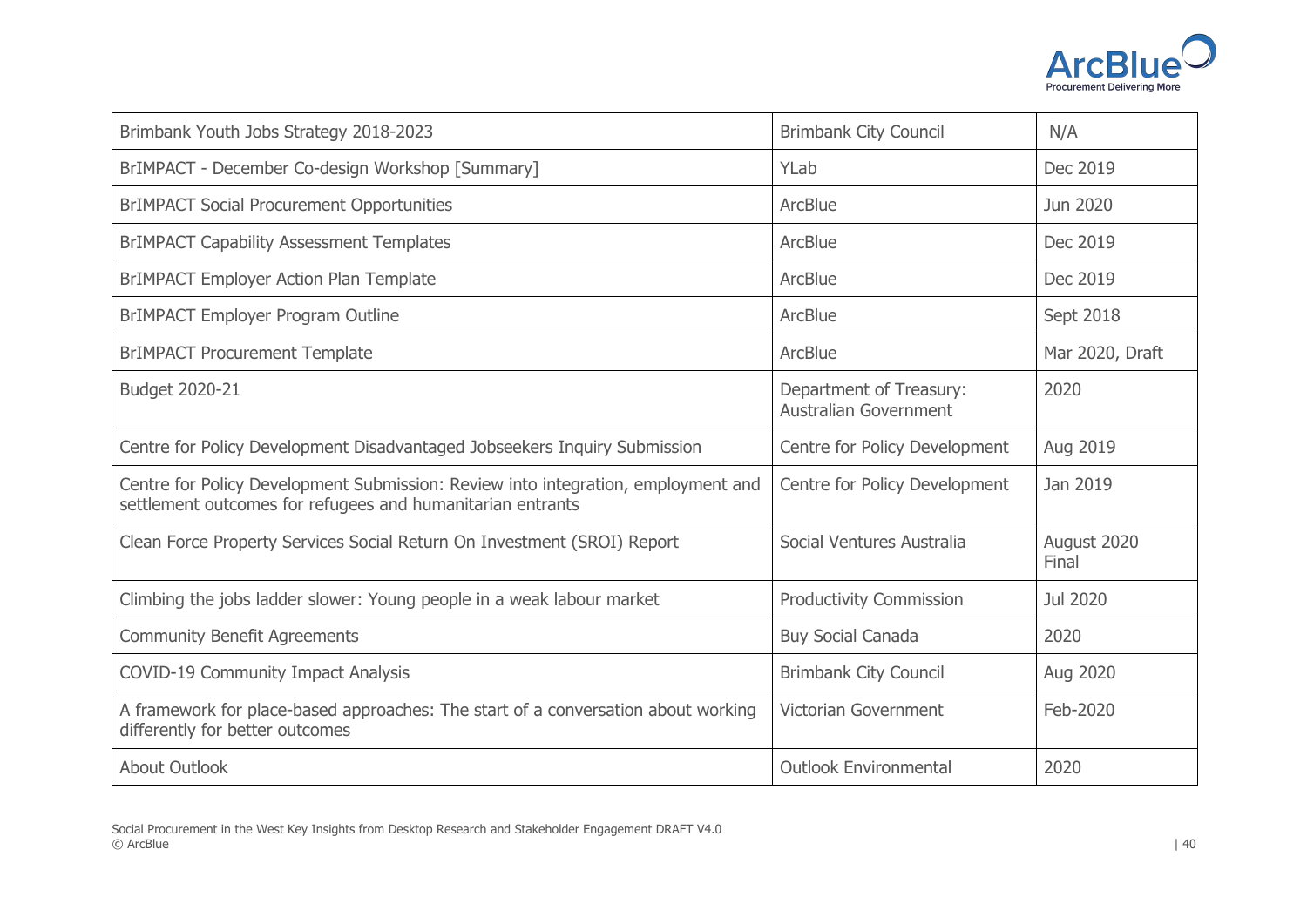

| Auckland Transport Sustainable Procurement Journey [Summary]                                                                                    | <b>Auckland Transport</b>                               | <b>Nov 2018</b>          |
|-------------------------------------------------------------------------------------------------------------------------------------------------|---------------------------------------------------------|--------------------------|
| Bracks launches plan to create 50,000 new jobs in Sunshine                                                                                      | Victoria University                                     | <b>Nov 2019</b>          |
| Brief: Regional Jobs Taskforce in Western Melbourne                                                                                             | Centre for Policy Development                           | Sep 2020                 |
| <b>Brimbank Learning Futures</b>                                                                                                                | <b>Brimbank City Council</b>                            | Sept 2020<br>Final       |
| Brimbank Youth Jobs Strategy 2018-2023                                                                                                          | <b>Brimbank City Council</b>                            | N/A                      |
| BrIMPACT - December Co-design Workshop [Summary]                                                                                                | YLab                                                    | Dec 2019                 |
| <b>BrIMPACT Social Procurement Opportunities</b>                                                                                                | ArcBlue                                                 | Jun 2020                 |
| <b>BrIMPACT Capability Assessment Templates</b>                                                                                                 | ArcBlue                                                 | Dec 2019                 |
| <b>BrIMPACT Employer Action Plan Template</b>                                                                                                   | ArcBlue                                                 | Dec 2019                 |
| <b>BrIMPACT Employer Program Outline</b>                                                                                                        | ArcBlue                                                 | Sept 2018                |
| <b>BrIMPACT Procurement Template</b>                                                                                                            | ArcBlue                                                 | Mar 2020<br><b>Draft</b> |
| Budget 2020-21                                                                                                                                  | Department of Treasury:<br><b>Australian Government</b> | 2020                     |
| Centre for Policy Development Disadvantaged Jobseekers Inquiry Submission                                                                       | Centre for Policy Development                           | Aug 2019                 |
| Centre for Policy Development Submission: Review into integration, employment and<br>settlement outcomes for refugees and humanitarian entrants | Centre for Policy Development                           | Jan 2019                 |
| Clean Force Property Services Social Return On Investment (SROI) Report                                                                         | Social Ventures Australia                               | August 2020, Final       |
| Climbing the jobs ladder slower: Young people in a weak labour market                                                                           | <b>Productivity Commission</b>                          | Jul 2020                 |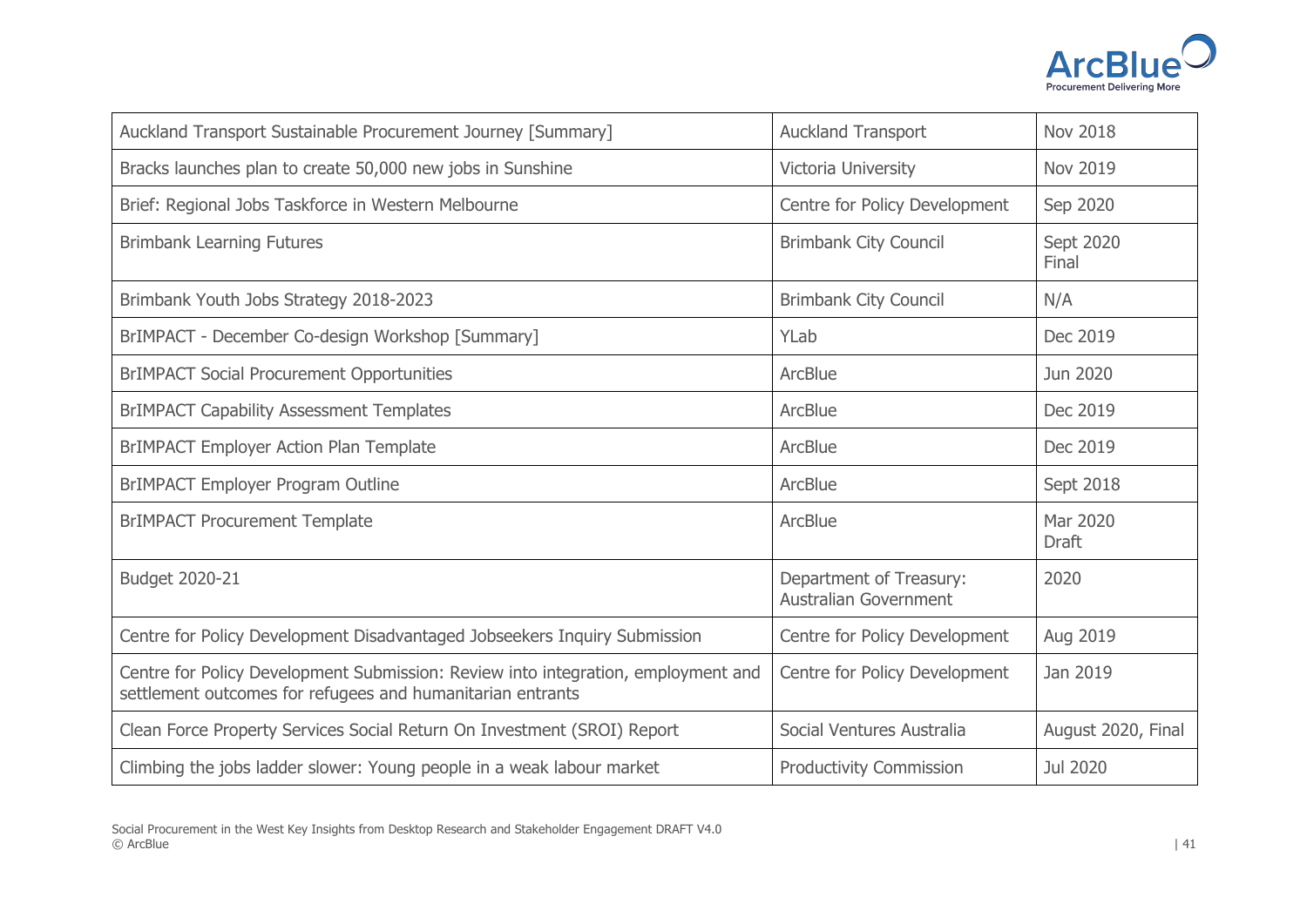

| <b>Community Benefit Agreements</b>                                                                    | <b>Buy Social Canada</b>                             | 2020            |
|--------------------------------------------------------------------------------------------------------|------------------------------------------------------|-----------------|
| <b>COVID-19 Community Impact Analysis</b>                                                              | <b>Brimbank City Council</b>                         | Aug 2020        |
| Data Collection Quick Guide - Skills, Employment and Industry Participation                            | Department of Transport                              | <b>Nov 2017</b> |
| Economic Development Strategy for the West of Melbourne                                                | <b>WOMEDA</b>                                        | 2017            |
| <b>Employment Support Mapping</b>                                                                      | ArcBlue                                              | Feb 2019        |
| Enabling Works Returnable Schedule                                                                     | Transport for New South Wales                        | Nov 2017, v3    |
| Enterprise Facilitation: Two Case Studies of the Sirolli Approach - Review Evidence:<br>Paper 3        | <b>CREW</b>                                          | N/A             |
| Exemplar Health Footscray Hospital Bid - ArcBlue Initiatives Update                                    | <b>ArcBlue</b>                                       | Feb 2020        |
| Exemplar Social Benefit Supplier priority opportunities                                                | ArcBlue                                              | Feb 2020        |
| Finding that spark: what works to achieve effective employment services for young<br>people? [Summary] | Sharon Bond and Deborah Keys                         | 2020            |
| Flemington (City of Moonee Valley) Community Revitalisation                                            | Jobs Victoria                                        | 2020            |
| Flemington Community Centre                                                                            | City of Moonee Valley                                | 2020            |
| Footscray Hospital LGA economic indicators                                                             | ArcBlue                                              | Oct 2020        |
| Geelong G21 GROW Social Procurement Toolkit                                                            | ArcBlue                                              | Mar 2018        |
| Grant Award View - GA51603 (Wyndham Employment Trials)                                                 | <b>Australian Government:</b><br><b>GrantConnect</b> | Jun 2019        |
| <b>GROW Business Plan</b>                                                                              | <b>Ingrid Burkett</b>                                | Jan 2016, Final |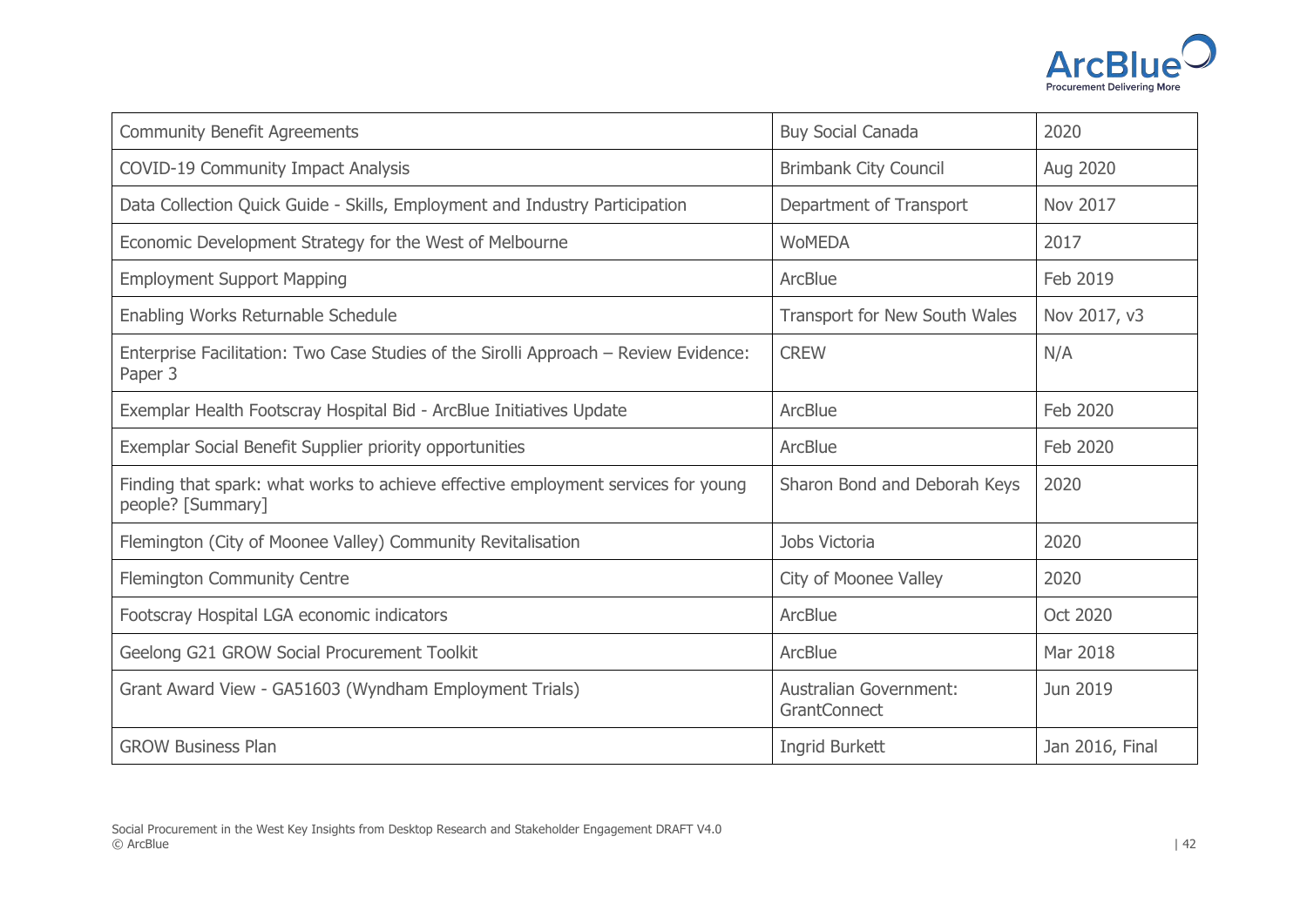

| <b>GROW Early Priorities for Structure Overview</b>                                                            | <b>Ingrid Burkett</b>                                                              | Mar 2015         |
|----------------------------------------------------------------------------------------------------------------|------------------------------------------------------------------------------------|------------------|
| <b>GROW Flyer</b>                                                                                              | ArcBlue                                                                            | Sept 2019, Draft |
| Higher apprenticeships in Australia: what are we talking about?                                                | National Centre for Vocational<br><b>Education Research</b>                        | 2019             |
| Hobsons Bay Council Plan 2017-2021                                                                             | Hobsons Bay City Council                                                           | Final            |
| Infrastructure Legacy Skills Program Brochure Industry                                                         | <b>NSW Government</b>                                                              | 2017, v7         |
| Innovation in Employment: The challenges and opportunities in aligning employer<br>demand and candidate supply | Simon Crabb                                                                        | Sept 2019, Final |
| Inquiry into sustainable employment for disadvantaged jobseekers                                               | Victorian Government: Economy<br>and Infrastructure Committee                      | Aug 2020         |
| Investing in a Health Cluster in Footscray: An Economic Impact Analysis                                        | <b>WoMEDA</b>                                                                      | 2017             |
| Investing in a New Hospital for Melton: An Economic Impact Analysis 2020                                       | <b>WoMEDA</b>                                                                      | 2020             |
| Job initiative wins award                                                                                      | City of Moonee Valley                                                              | Feb 2020         |
| K Road Contract Specification - Social and Environmental Outcomes Section                                      | <b>Auckland Transport</b>                                                          | Dec 2018         |
| KRA table for the social and environmental outcomes in Eastern Busway 1                                        | ArcBlue                                                                            | Dec 18, Draft    |
| Leading with Vision                                                                                            | <b>Brimbank City Council</b>                                                       | Aug 2020, Final  |
| Life After Covid: What happens to Melbourne when it's starved of the growth that<br>fed its lifestyle          | Royce Millar, Chris Vedelago and<br>Bianca Hall / The Age                          | Oct 2020         |
| Local Jobs Factsheet                                                                                           | <b>Australian Government:</b><br>Department of Education, Skills<br>and Employment | 2020             |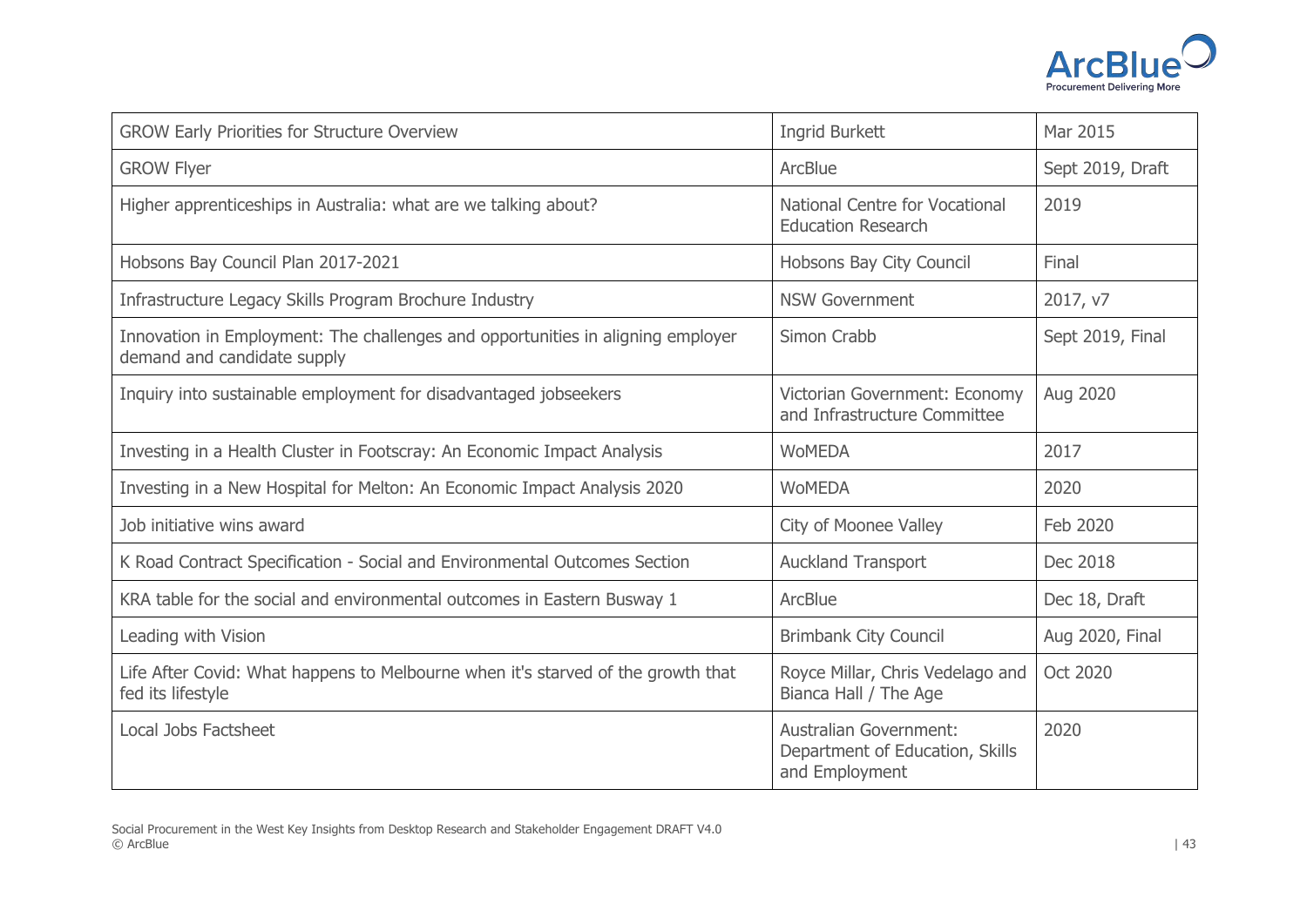

| Melton 2020-21 Draft Budget and Strategic Resource Plan 2020-2024           | Melton City Council                                                          | <b>Draft</b>    |
|-----------------------------------------------------------------------------|------------------------------------------------------------------------------|-----------------|
| Maribyrnong Annual Budget 2020-2021 Strategic Resource Plan                 | Maribyrnong City Council                                                     | Final           |
| Moonee Valley 2020-21 Annual Budget                                         | Moonee Valley City Council                                                   | Final           |
| Moreland - SEED Program Regional Event - Potential Format                   | ArcBlue                                                                      | Mar 2020, v2    |
| North & West Melbourne City Deal Plan 2020-2040                             | <b>NWM City Deal</b>                                                         | 2020            |
| North & West Melbourne City Deal Plan media release                         | <b>NWM City Deal</b>                                                         | 2020            |
| <b>Outlook Environmental Employment Services</b>                            | <b>Outlook Environmental</b>                                                 | 2020            |
| Parramatta Light Rail Social Procurement and Workforce Development Strategy | ArcBlue                                                                      | May 2018, v4    |
| GROW Regional Economic Modelling Project Report Part A and Part B           | ArcBlue                                                                      | Jul 2016        |
| Possible directions for GROW                                                | Joanne McNeill                                                               | Feb 2016        |
| Review: Designing Better Outcomes Case Studies                              | Social Ventures Australia                                                    | N/A             |
| Roadmap to Recovery + Regeneration                                          | Ingrid Burkett / Griffith University May 2020, v1                            |                 |
| SEED Program for Melbourne's North                                          | <b>ArcBlue</b>                                                               | May 2020, Draft |
| Social Enterprise and Inclusive Employment - Current Evidence               | Aurora Elmes / Centre for Social<br><b>Impact Swinburne</b>                  | Jul 2020        |
| Social Enterprise Strategy                                                  | <b>Victorian Government:</b><br>Department of Jobs, Precincts<br>and Regions | Feb 2017        |
| Social outcomes: supporting guidance for tenderers                          | <b>Auckland Transport</b>                                                    | Sept 18, Final  |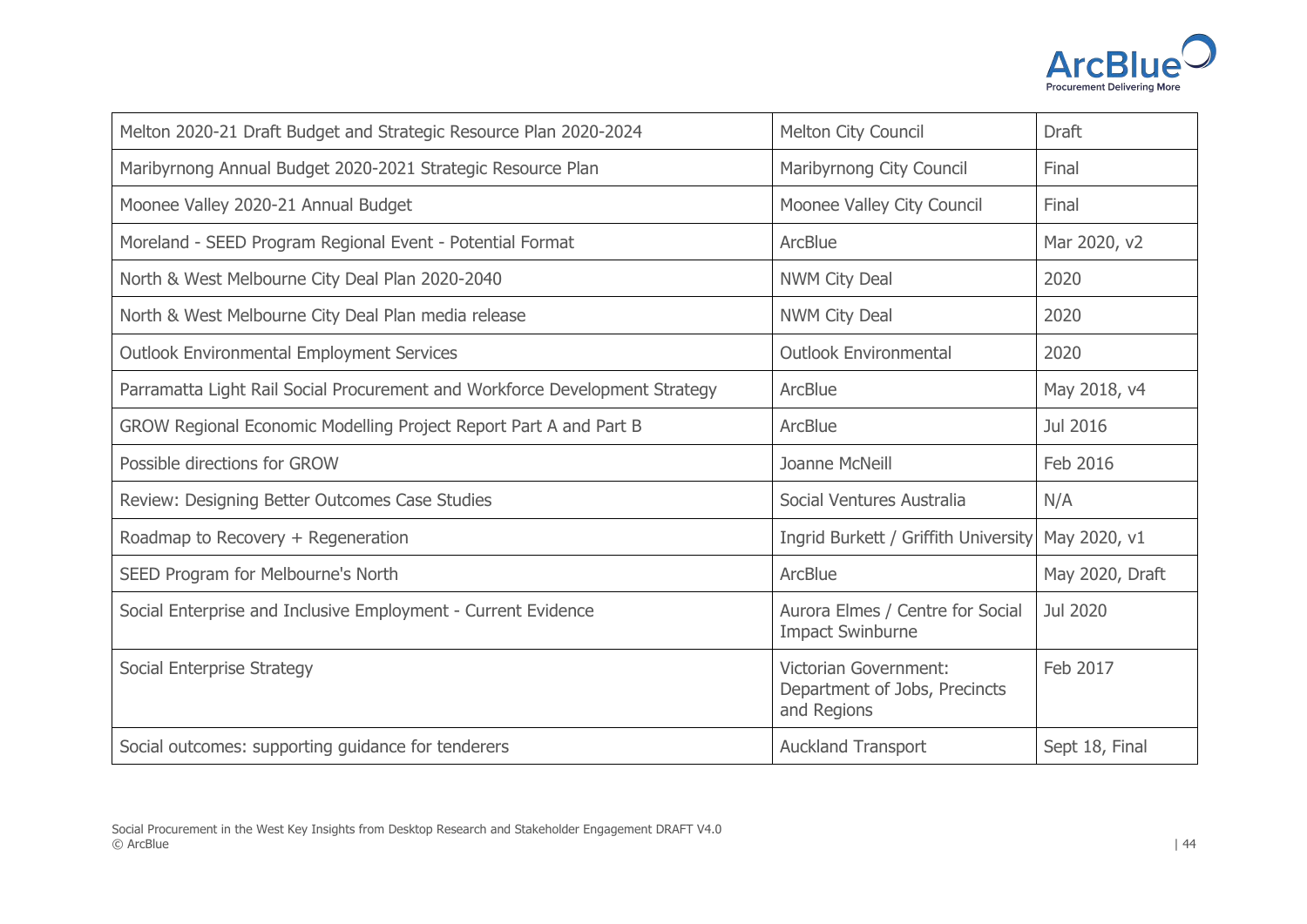

| Social Procurement Support Program: MRPV                                                                          | ArcBlue                                                                      | Aug 2020              |
|-------------------------------------------------------------------------------------------------------------------|------------------------------------------------------------------------------|-----------------------|
| SOM Returnable Schedule                                                                                           | Transport for New South Wales                                                | Nov 2017, v1          |
| SOM Skills and Workforce RFP Management Requirements                                                              | Transport for New South Wales                                                | Nov 2017, v4          |
| Sunshine: Daring to be Great - Economic Development and Jobs Strategy for the<br><b>Sunshine Gateway Precinct</b> | <b>WOMEDA</b>                                                                | 2019                  |
| Ten features common to effective youth employment programs                                                        | Social Ventures Australia                                                    | N/A                   |
| The New Work Standard: How Young People are Engaging with Flexible Work                                           | Foundation for Young<br>Australians                                          | 2020                  |
| <b>The Preston Model</b>                                                                                          | The Next System Project                                                      | 2016                  |
| The Southern Initiative - Year in Review 2019                                                                     | The Southern Initiative                                                      | 2020                  |
| Enabling social innovation assemblages: Strengthening public sector involvement<br>(Abstract and Thesis)          | Joanne McNeill                                                               | Oct 2016              |
| Transforming Brimbank: 19 Point Action Plan for COVID Response and Recovery                                       | <b>Brimbank City Council</b>                                                 | Aug 2020              |
| Transforming Brimbank: Jobs - 2020 Federal and State Government Priorities                                        | <b>Brimbank City Council</b>                                                 | 2019                  |
| Victoria's Big Housing Building<br>https://www.premier.vic.gov.au/victorias-big-housing-build                     | <b>Victorian Government:</b><br><b>Premier of Victoria</b>                   | <b>Nov 2020</b>       |
| VU & Brimbank City Council partner to benefit local community                                                     | Victoria University                                                          | Jun 2020              |
| Western Metropolitan Partnership-Engage Victoria<br>https://engage.vic.gov.au/western-metropolitan-partnership    | <b>Victorian Government:</b><br>Department of Jobs, Precincts<br>and Regions | Accessed<br>5/11/2020 |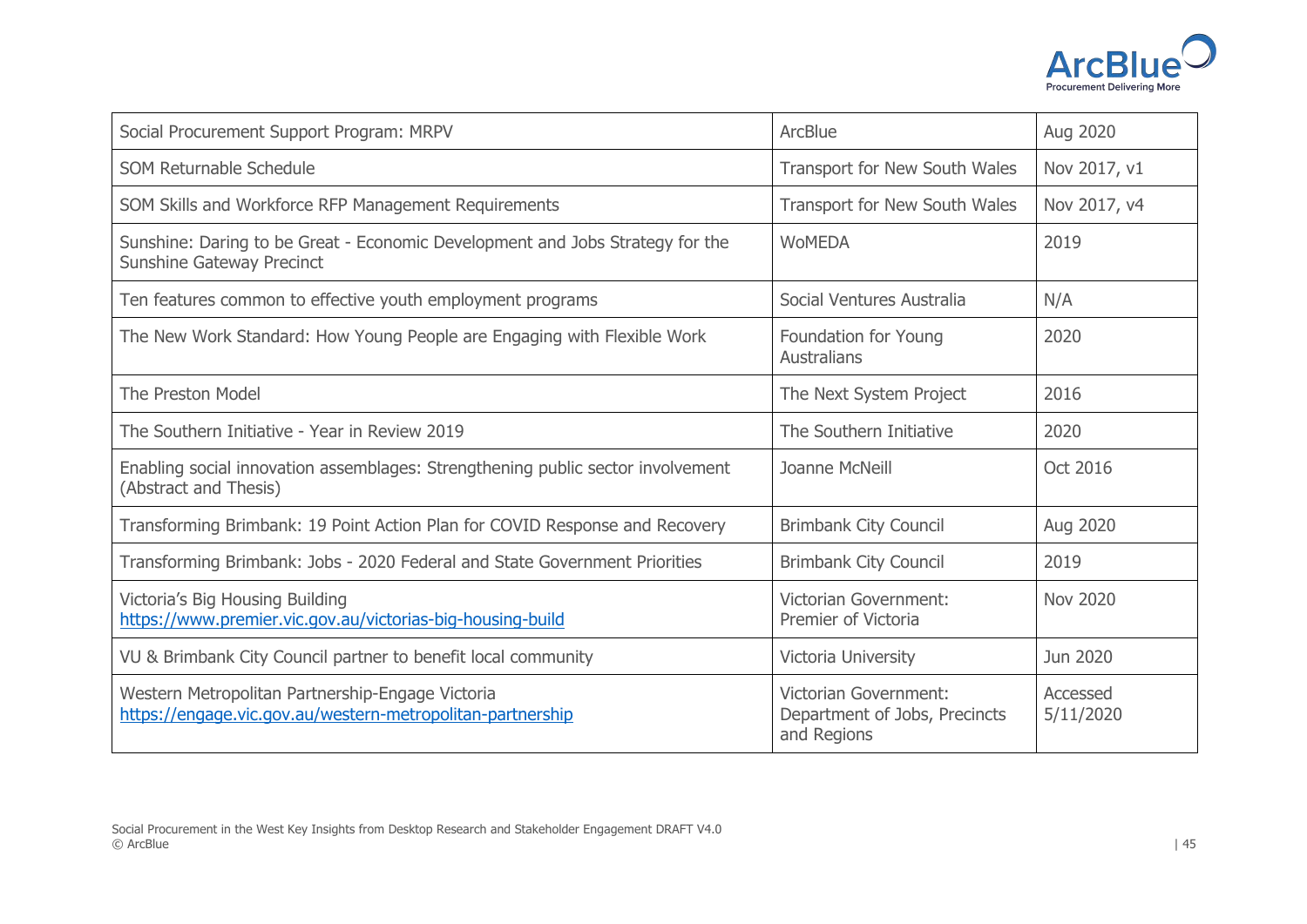

| Western Region-Office of Suburban Development<br>https://www.suburbandevelopment.vic.gov.au/regions/western-region | <b>Victorian Government:</b><br>Department of Jobs, Precincts<br>and Regions | Accessed<br>5/11/2020 |
|--------------------------------------------------------------------------------------------------------------------|------------------------------------------------------------------------------|-----------------------|
| Western Metro Region: Five Year Plan for Jobs, Services and Infrastructure 2018-<br>2022                           | <b>Victorian Government:</b><br>Department of Land, Water and<br>Planning    | 2018                  |
| Working for Victoria                                                                                               | Victorian Government:<br>Department of Jobs, Precincts<br>and Regions        | 2020                  |
| Wyndham Adopted Annual Plan and Budget 2020-21                                                                     | <b>Wyndham City Council</b>                                                  | Final                 |
| Wyndham - Community experiences COVID-19                                                                           | Wyndham City Council                                                         | Sept 2020             |
| Wyndham Social and Economic Inclusion Framework 2020-2023                                                          | <b>Wyndham City Council</b>                                                  | 2020                  |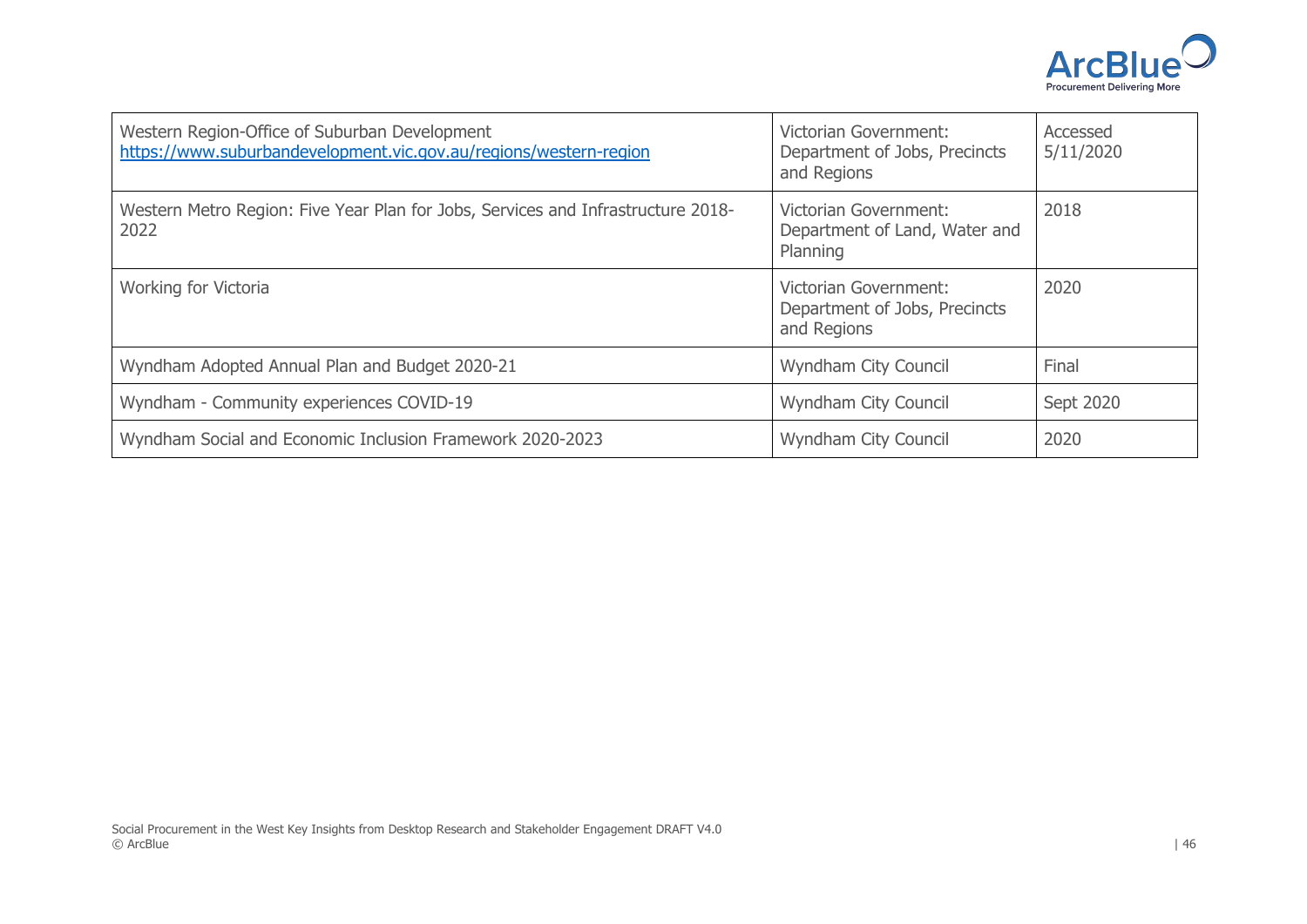

# Appendix B – Acknowledgements

ArcBlue acknowledges the contributions from the following organisations and individuals who participated in interviews for this Project.

| <b>Organisation</b>            | <b>Contributor</b>          |
|--------------------------------|-----------------------------|
| <b>Brimbank City Council</b>   | <b>Christine McAllister</b> |
|                                | Tizita Yohannes             |
| <b>CPB Contractors</b>         | Christina Young             |
| Hobsons Bay City Council       | Aaron van Egmond            |
| <b>Jesuit Social Services</b>  | Cheryle Landolina           |
| <b>Job Prospects</b>           | Nic Jarvis                  |
| Lendlease                      | Jacqui Saultry              |
| Level Crossing Removal Project | Luke Fletcher               |
|                                | Kylie Adyeni                |
| Lord Mayor's Charitable Fund   | Stephen Torsi               |
| Maribyrnong City Council       | Clem Gillings               |
|                                | Tara Frichitthavong         |
| Moonee Valley City Council     | Carol Espinoza              |
|                                | Kate McCaughey              |
|                                | Lauren Kerr                 |